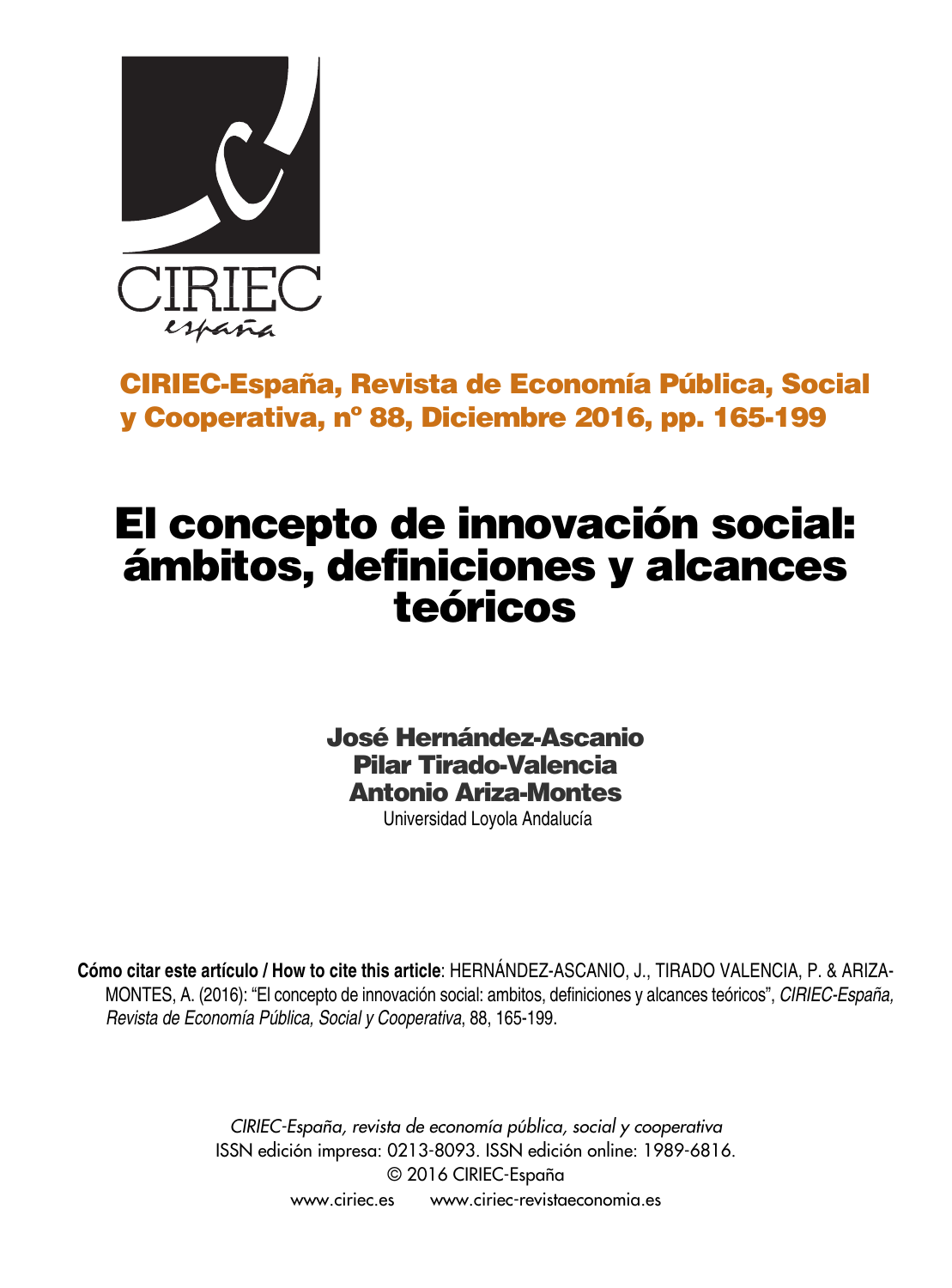# **El concepto de innovación social: ámbitos, definiciones y alcances teóricos**

**José Hernández-Ascanio Pilar Tirado-Valencia Antonio Ariza-Montes**

# **RESUMEN**

*En el presente trabajo se pretende, haciendo uso de la revisión bibliográfica sistemática, abordar una triple* tarea. Por un lado, hacer un intento de clarificar terminológicamente el concepto de innovación social a través de *una sistematización de las principales definiciones que sobre este concepto nos encontramos en la bibliografía.* En segundo lugar, pretendemos llevar a cabo un seguimiento de como la definición del concepto se ha visto afec*tada por los diferentes momentos y contextos históricos en un intento de determinar posibles tendencias comu*nes, para terminar, en tercer lugar, poniendo de manifiesto cómo el concepto de innovación social se ha proyectado *en diferentes disciplinas.*

PALABRAS CLAVE: Innovación social, teoría económica, teoría sociológica, teoría politológica, tecnologías sociales.

CLAVES ECONLIT: O35, O38, O31, Z1.

**Cómo citar este artículo / How to cite this article**: HERNÁNDEZ-ASCANIO, J., TIRADO VALENCIA,

P. & ARIZA-MONTES, A. (2016): "El concepto de innovación social: ambitos, definiciones y alcances teóricos", *CIRIEC-España, Revista de Economía Pública, Social y Cooperativa*, 88, 165-199. **Correspondencia**: José Hernández-Ascanio, Investigador; Pilar Tirado-Valencia, Profesor Titular, y Antonio Ariza-Montes, Profesor Titular, Universidad Loyola Andalucía. E-Mail de contacto: jhascanio@gmail.com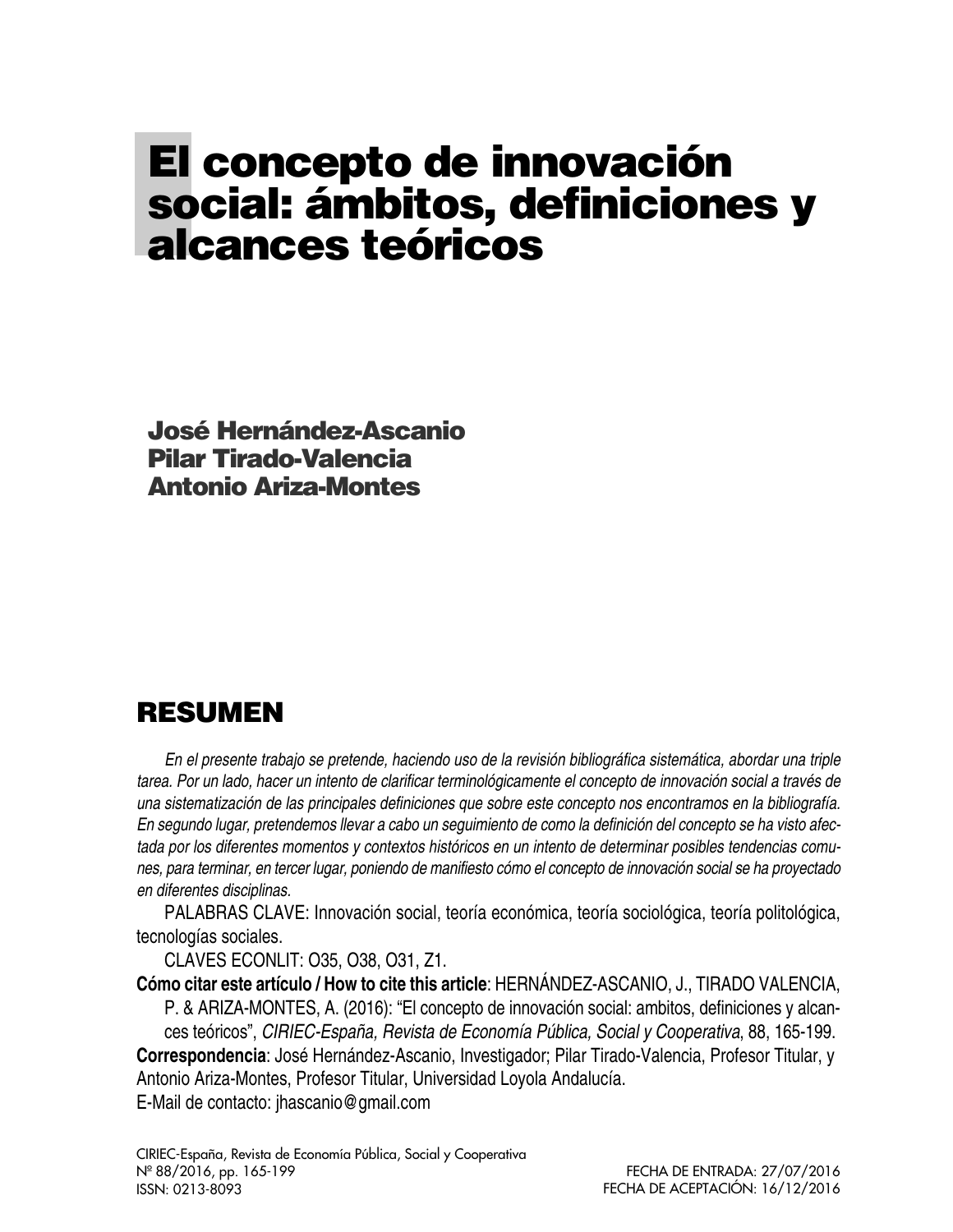# **EXPANDED ABSTRACT**

# **Social Innovation: fields, definitions and theoretical scope**

Social innovation is a field of study that in recent decades has been occupying an increasing interest both by academic institutions by organizations linked to the field of organized citizenship or by the public administration itself. This interest has been stimulated by a social, economic and civilizing scenario in which the incapacity of the classic mechanisms to cover the basic social needs, to respond to the new social demands or to dynamize processes of social change of a more structural character was discovered. The interest in what have been called "practices of social innovation" had already been announced in the last decades of accelerated change, in which certain social structures have been dismantled and replaced by others. The economic and financial crisis that characterized the change of decade has certainly accelerated this process.

Given this failure, social innovation has been identified as a series of emerging practices, involving an increasingly large and diverse number of social actors, who did have the potential to meet society's expectations of these needs, those demands or those changes.

Despite being a booming phenomenon, in the current scientific literature there is no academic or social agreement about the meaning of social innovation. On the contrary, we have an extremely flexible concept, which can be approached from very different disciplinary approaches and contexts. This terminological openness is aggravated by the existence of countless practices that coexist in society, which prevents the establishment of systematic models that allow rigorous scientific research. And all this despite its increasing incorporation in programs and public policies, both by movements and organizations linked to social change.

Precisely, the present work aims to cover this gap presented by the literature on social innovation. To this end, a systematic review of the definitions that have given rise to a greater impact in the scientific literature and in social practice will be carried out, with the objective of identifying the articulating elements that structure the concept with the objective of Systematize the main constituent elements of these definitions, searching for common and divergent elements, originalities and consensuses, as well as the identification of possible absences.

In a second moment, the historical development of the concept will be analyzed, in order to establish the possible relations between historical moments and emphases that are adopted in the successive definitions, and that show a series of tendencies that have been superposed and complementing over time.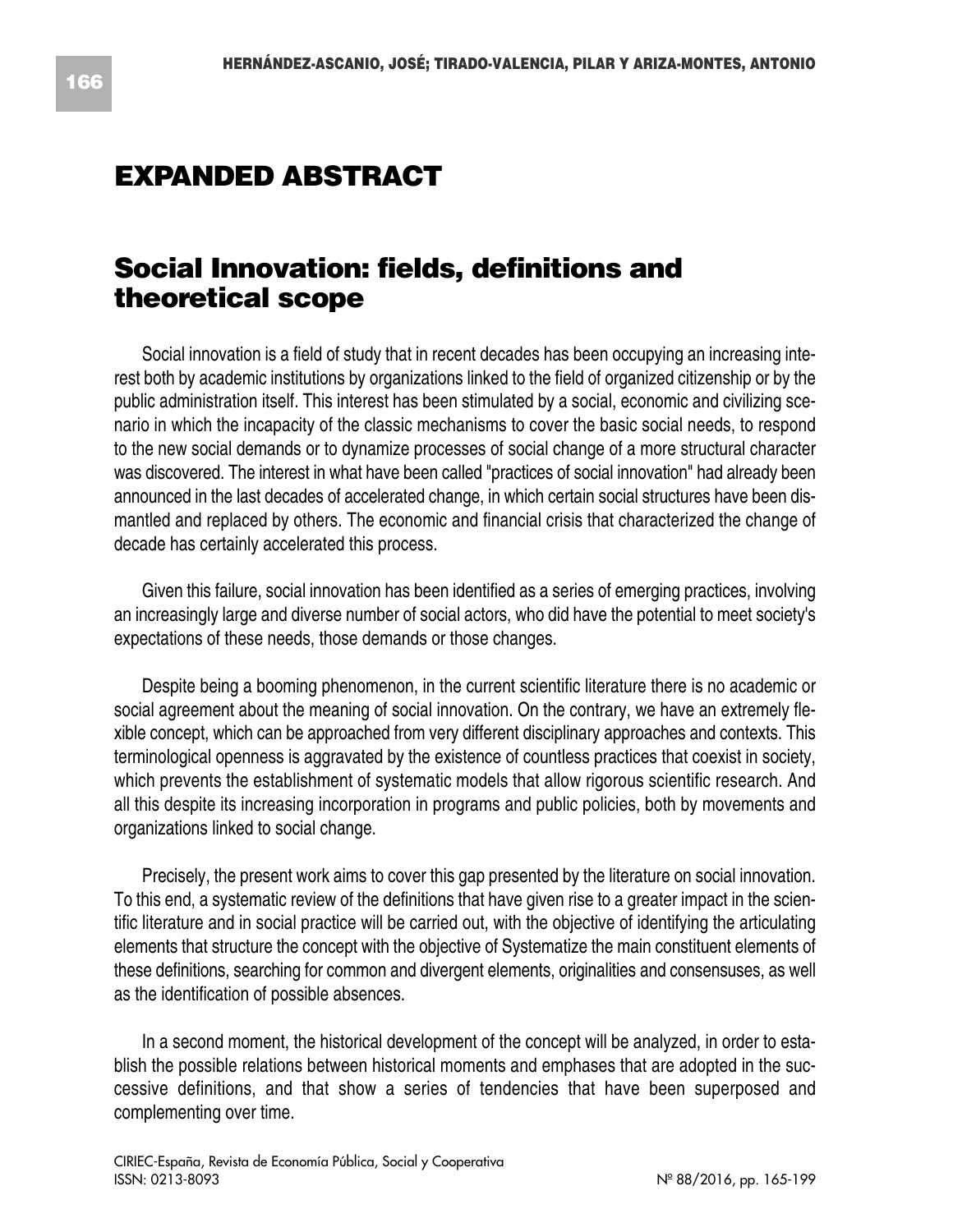Finally, a synthesis of the implication that the development of this concept has had in different disciplinary areas and that present common features will be made.

A cross-cutting question to this work is whether "social innovation" is a "buzzword" that will later be abandoned or is "an enduring term". The reason for this question has to do with the prevailing impossibility of defining this term in a canonical way, as it does with the definitions of other fields of study that have a precise, universally accepted meaning. A clear example is the multitude of definitions available to any researcher, which provide each of them variants and nuances that make them difficult to unify, as will be seen in this article.

It is for this reason that we have found it pertinent to the first of the objectives, to carry out a comprehensive bibliographic review process that would allow us to identify the most relevant definitions about social innovation. In order to carry out this selection, citation criteria have been used (those definitions that are incorporated in later works), relevance (those that give rise to more or less elaborate theoretical frameworks) and genuineness (that is, that contributes elements of great impact either By the fact that they have consolidated within schools of thought, or by belonging to institutions of reference in the field of social innovation.

A bibliographic review was carried out by manual search in key journals of the main databases (ISI Web of Knowledge, SCOPUS), using the keywords "social innovation" and Other combinations ("defined social innovation", "definition of social innovation", "social innovation refers to", "social innovation is conceptualized", "dimensions of social innovation", and "research on social innovation").

It was considered that the languages of the most relevant publications were English and Spanish, since they were the most influential areas of the subject under study. A first result of this search yielded a total of 1,986 records. On this initial catalog it was decided to apply a more restrictive filter consisting in the body of the article appeared the explicit definition of social innovation. Using this criterion the search was reduced to 62 articles, which gave rise to 48 different definitions.

We also did a floating search in Google Scholar and gray literature that included books, articles, working documents and reports quoted in decreasing order ING and editorials and theses excluded, to complement the information obtained in the search in database. However, it should be pointed out that this search did not obtain any worthy results.

After the analysis carried out, we could emphasize that although the concept of social innovation is acquiring a progressive independence of the generic definition of innovation, there is not yet a definition of consensus that allows to establish common points of encounter for the students of the subject.

Over time, a series of definitions have been happening that have been affected by the historical moment in which they emerged, impregnated therefore of the values projected by the social agents that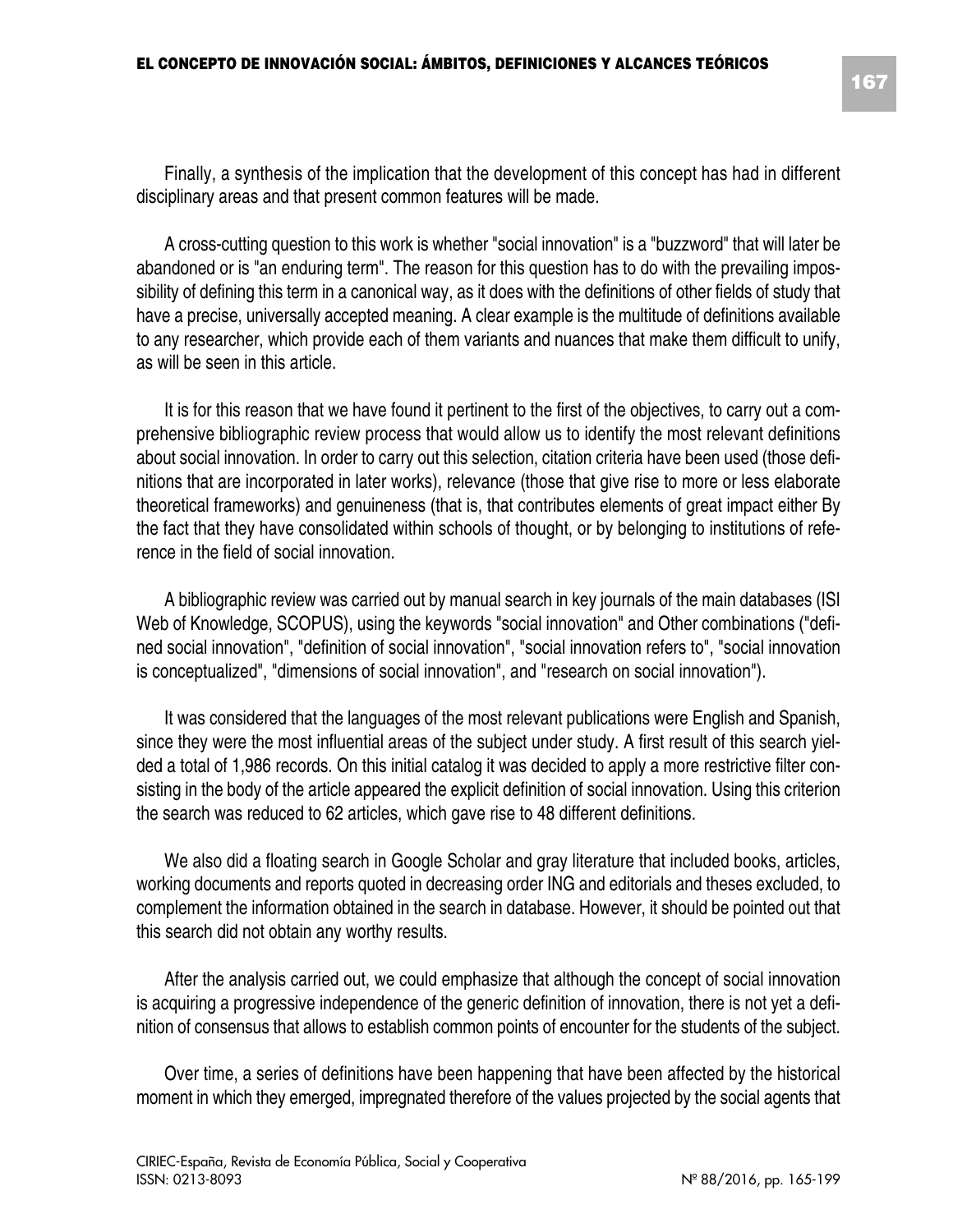proposed them, which has served on the one hand to increase the wealth Of the concept and to expand on the other the aspects of theoretical reflection. This dependence on the values projected by social agents, which can only be defined in a given context, has enriched the concept but has also made it impossible to obtain a unitary definition that is fully accepted by the entire scientific community. In spite of this difficulty, interesting attempts have been made to identify what could be considered as "structuring dimensions" of social innovation, as a starting point for developing a definition of consensus, which has both a practical and theoretical utility in this ambit.

A second conclusion, which arises from a diachronic analysis of the waves of definitions of social innovation that follow, is that the object of analysis of this term goes from focusing on the application of technical innovation to the social spheres To be interested in the relations between a problematized society in search of solutions and these same solutions, intermediate stages of this change of interest being how innovations respond to social problems or the specific contribution that is made from the concrete sphere of social action or Of non-profit organizations.

With regard to the disciplinary implication we can identify three macro areas:

- Economic-managerial: In the first place, the importance of the economic approach emerges whose main contribution lies in helping to better understand the cycles and economic dynamics that society is going through. The managerial perspective delves into the economic approach by emphasizing the social value of innovative initiatives through public-private partnerships to solve social problems.

- The approach that emerges from political science and the science of administration, delves into the analysis of public policies as an instrument to seek innovative solutions that involve, in addition to solving specific social needs, institutional changes in programs, legislation, ultimately, Changes in the way of exercising government action.

- The social sciences approach addresses social innovation as a systemic process whose objective would be to correct misalignments in political, legal, economic, cultural and social environments.

In short, the present work has shown that there is an intimate correlation between the concrete definitions of the concept of social innovation, the historical development of this concept and its disciplinary implications. On more occasions than would be desirable the study of social innovation has been done from a partial perspective, without the holistic approach that this subject requires. Precisely, this work brings new nuances, perspectives and colors that help to finish the picture, contributing to a better knowledge of the phenomenon and to building bridges between the tree of social innovation and the forest of the model of society that is intended to be built.

Likewise, the present work identifies a hollow in the studies on social innovation that has to do with the consideration of "processes" as an element to be taken into account in the definition itself and in the systematization of these phenomena.

**KEYWORDS**: Social innovation, economic theory, Sociological theory, Political theory, Social technologies.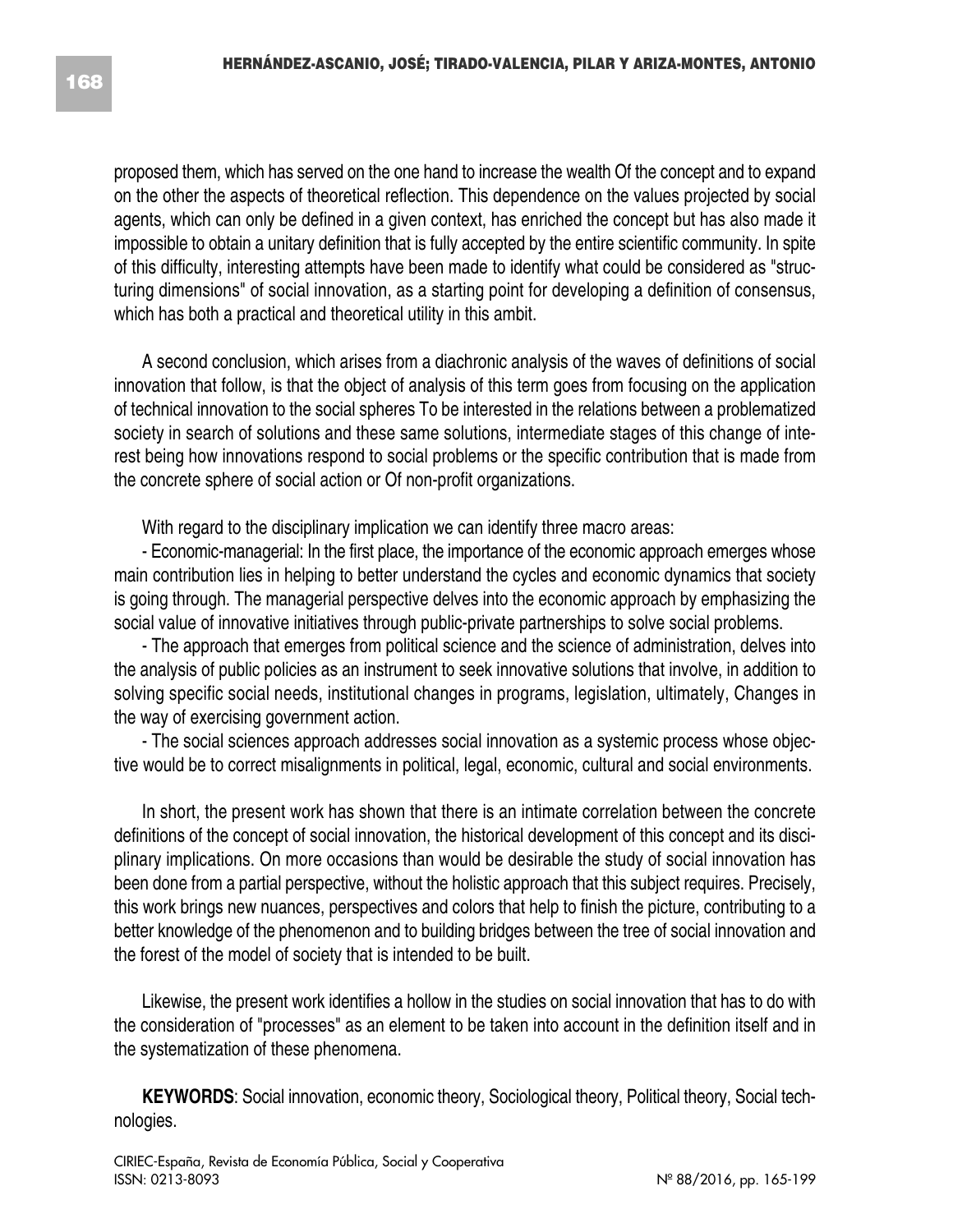### **1.- Introducción**

La innovación social es un fenómeno complejo y multidimensional que ha pasado en poco tiempo de ser emergente y marginal a ocupar una posición relevante en el discurso político-social (Abreu, 2011). Por un lado, este papel protagonista se ha alimentado gracias a las aportaciones realizadas desde diferentes disciplinas del mundo académico. Por otro, han proliferado un sinfín de prácticas innovadoras de diversa índole -emprendimientos sociales, responsabilidad social corporativa, *open innovation*, *crowsourcing*, economía colaborativa, etc.- que emergen desde la creatividad y el impulso de distintos movimientos y grupos sociales.

El interés por lo que se han denominado "prácticas de innovación social" ya se venía anunciado en los últimos años de cambio acelerado, en los que se han desmontado ciertas estructuras sociales que han sido reemplazadas por otras. La coyuntura de crisis económica y financiera que ha caracterizado el cambio de década ha acelerado sin duda este proceso. Los problemas sociales y medioambientales que caracterizan una sociedad cada vez más vulnerable e interdependiente (algunos nuevos, pero otros ya cronificados) han puesto de manifiesto, y estimulado a la vez, la necesidad de emprender acciones que aporten soluciones de carácter novedoso, al mismo tiempo que presenten rasgos de tipo social (Morales, 2008a).

Pese a ser un fenómeno en auge, en la literatura científica actual no existe consenso académico acerca del significado de la innovación social. Por el contrario, nos encontramos ante un concepto extremadamente flexible, que puede ser abordado desde enfoques disciplinares y contextos muy diferentes. Esta apertura terminológica se agrava por la existencia de incontables prácticas que cohabitan en la sociedad, lo que impide establecer modelos sistemáticos que permitan la investigación científica rigurosa. Y todo ello a pesar de su incorporación creciente en programas y políticas públicas, tanto por movimientos como por organizaciones vinculadas con el cambio social.

Sin duda el concepto de innovación social se encuentra en fase de construcción así como de búsqueda de consenso en cuanto a su definición. A día de hoy se define más por el sector en el que se desarrolla que por sus características propias y elementos diferenciales, pero para comprender realmente lo que es la innovación social, esta no puede desvincularse del contexto cultural en el que emerge (Echeverría, 2012). Este aspecto tan sustancial apenas ha sido abordado en la literatura científica. Si asumimos esta perspectiva de análisis, el considerar la innovación social como un proceso cultural producto de una comunidad concreta, obliga a objetivar cuáles serían las variables de los sistemas culturales y los procesos de acción social que impulsan el desarrollo de la innovación en cada contexto específico. Esta consideración de la innovación social como "producto cultural" requiere de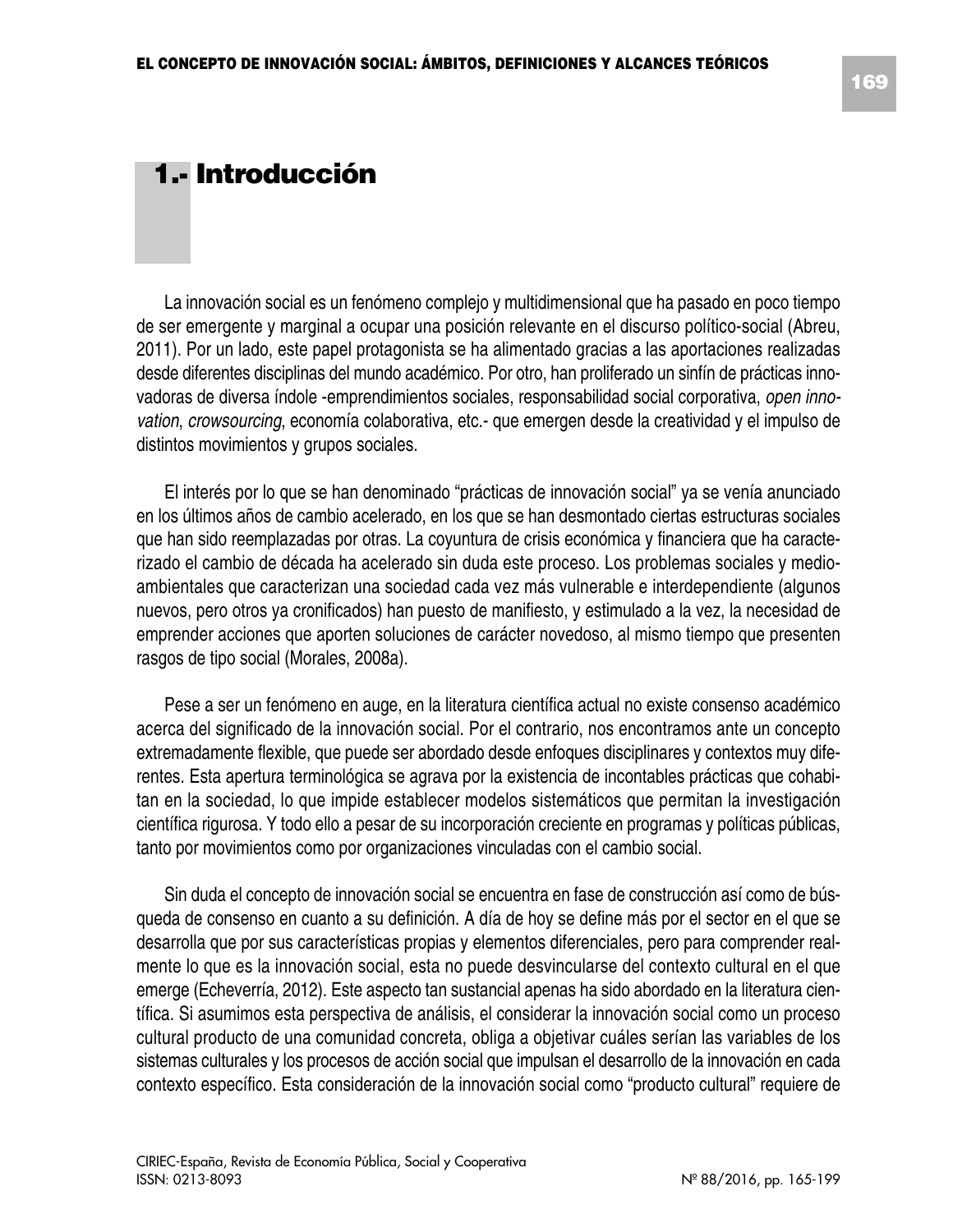identificar el contexto histórico en el que surge, los valores que se ven proyectados en dichas definiciones y los elementos estructurantes que se articulan en forma de dimensiones o rasgos.

Precisamente, el presente trabajo aspira a cubrir este gap que presenta la literatura en materia de innovación social. Para ello, en un primer momento, se llevará a cabo una revisión sistemática de las definiciones que han originado un mayor impacto en la literatura científica y en la práctica social, con el objetivo de identificar los elementos articulantes que estructuran el concepto. En un segundo momento, se analizará el desarrollo histórico del concepto, a fin de establecer las relaciones posibles entre momentos históricos y énfasis que se adoptan en las sucesivas definiciones, y que ponen de manifiesto una serie de tendencias que se han ido superponiendo y complementando a lo largo del tiempo. Finalmente, se realizará una síntesis de la implicación que el desarrollo de este concepto ha tenido en diferentes ámbitos disciplinares y que presentan rasgos comunes.

La estructura del presente artículo responde a estos tres momentos que se han señalado, correspondiéndose los epígrafes con un primero, que sirve como preámbulo, y en el que se hace una presentación general de los estudios de innovación y el papel que la innovación social ocupa en ellos. El segundo epígrafe se destina a recopilar y analizar sistemáticamente casi medio centenar de definiciones de innovación social, obtenidas mediante un proceso exhaustivo de revisión bibliográfica. El tercer epígrafe aborda la contextualización histórica de los estudios de innovación social, prestando especial interés a los elementos comunes identificables y que se pueden presentar como tendencias. El cuarto epígrafe evalúa cómo el concepto de innovación social se ha proyectado en las diferentes disciplinas académicas: el ámbito económico-gerencial, el ámbito polítológico y el ámbito de los estudios sociales. Por último, el trabajo finaliza con un apartado dedicado a establecer las principales conclusiones obtenidas.

# **2.- Una perspectiva amplia de la innovación**

Antes de abordar con mayor profundidad el tema propuesto se considera necesario contextualizar la innovación social en el escenario más amplio de la innovación en general, puesto que la mayoría de las diferentes disciplinas que abordan la innovación social (especialmente las vinculadas al área económica) la entienden como una especialización o una tipología especial dentro del espectro general de la innovación.

En una primera aproximación habría que destacar que casi todos los autores coinciden en que el proceso innovador comienza con una necesidad no satisfecha junto con la intención de satisfacerla. A modo de ejemplo, Mulgan (2006) puntualiza que la innovación supone el proceso por el que se buscan formas diversas, creativas y nuevas para satisfacer las necesidades aún no cubiertas, satisfechas de manera deficiente o emergente.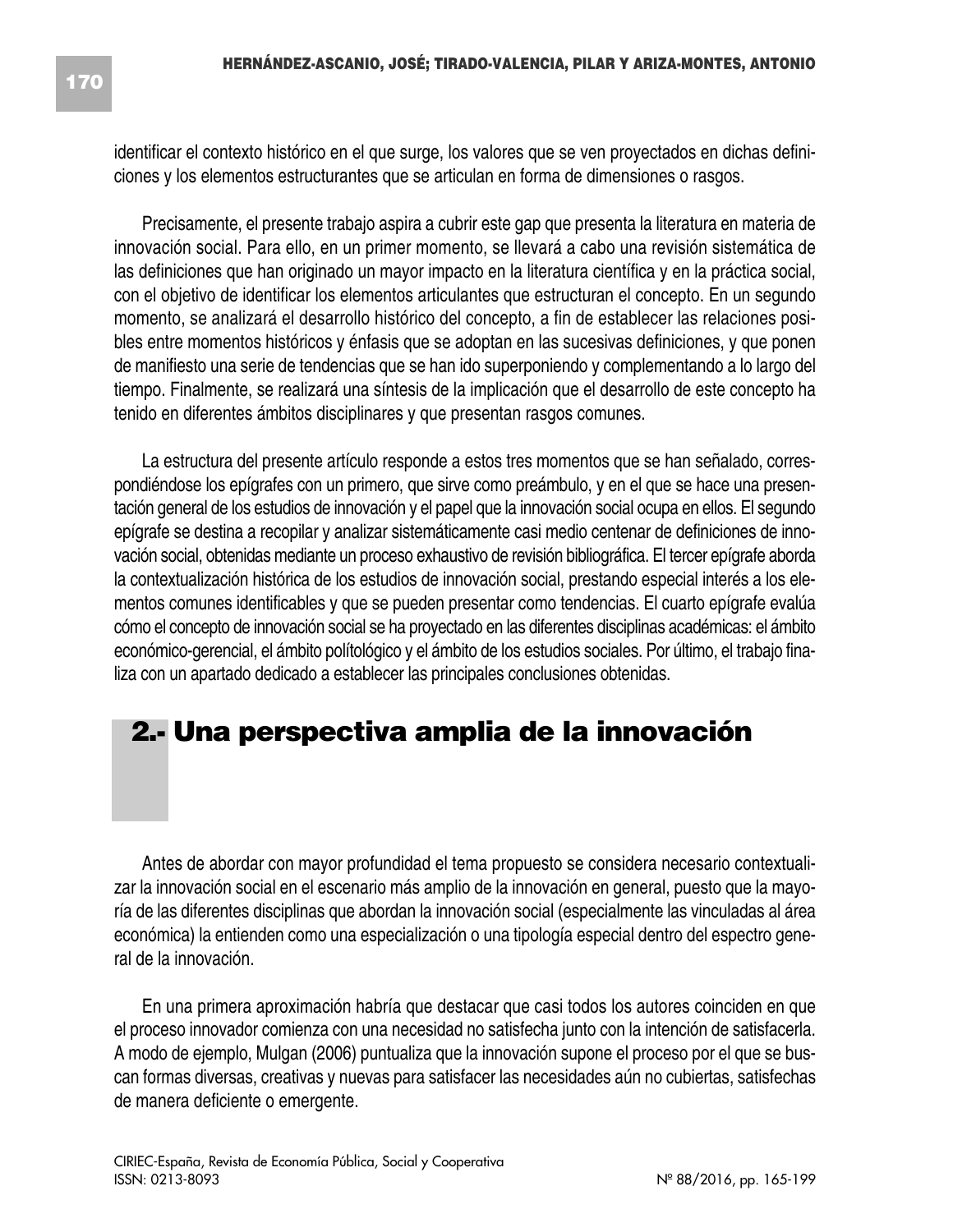En la mayoría de las corrientes y disciplinas que tienen como objeto de estudio la innovación, dotan a este elemento de una importancia tan preeminente que lo sitúan como "motor" del proceso de "evolución social", del "cambio social" o del "desarrollo". Esta afirmación es tan tajante que algunos autores como Durkeheim, Weber o Marx la vinculan de una forma determinante con el desarrollo de formaciones socioculturales como puede ser el capitalismo. La sociología clásica ha dedicado bastante esfuerzo a analizar cuáles eran los mecanismos por los cuales las sociedades hacían el tránsito de la tradición a la modernidad y cómo se materializaban las transformaciones en cada momento social.

De este modo, Durkheim (1982) estudió los acontecimientos económicos como hechos sociales, subrayando la importancia de las nuevas condiciones sociales que aparecen con la división del trabajo. Simmel (1986), por su parte, aborda la temática de la innovación como "*la necesidad de encontrar una fuente de ganancia todavía no agotada*" planteando los procesos de interacción y de aprendizaje en el mercado y colocando este espacio de aprendizaje social en las grandes ciudades. En palabras de Weber (1944), la perspectiva de la acción social sería un elemento a tener en cuenta junto con las acciones individuales, teniendo ambas repercusiones en las condiciones de vida de los sujetos. Weber prestará especial atención a la economía como una acción dinámica y evolutiva, entendiéndola como una "acción social". En este mismo autor se encuentra también la comprensión de la innovación como resultado de la propia dinámica de interacción social.

En espacios híbridos entre la sociología y la economía se ha prestado especial interés a la temática de la innovación, tal y como se puede comprobar en aportaciones realizadas por autores como Veblem, Pareto o el propio Marx, autores en los que la economía adquiere rango de estructurante social. Precisamente será desde estos enfoques donde se hagan los principales avances en los estudios de innovación.

En la relación entre economía e innovación habría que referenciar como autor fundante a Schumpeter, quien emerge como precursor de este fenómeno con la publicación en 1939 de *Business Cycles*. Schumpeter describe la innovación como una secuencia holística e integral en la cual los aspectos económicos y sociales son más importantes, si cabe, que los científicos-tecnológicos aunque defenderá que sólo puede hablarse de innovación si, por un lado, la invención o descubrimiento generado en el ámbito científico entra efectivamente en el mundo empresarial, incorporándose a procesos productivos, métodos organizativos y productos que posteriormente van a difundirse en el tejido social a través del mercado y si, por otro, es posible constatar un cambio significativo con una determinada finalidad. Según esta última característica se aprecia que Schumpeter estaba interesado en las innovaciones radicales, poniendo especial atención en las tensiones, ambigüedades y contradicciones de las sociedades hacia la modernidad (los procesos económicos no están exentos de estos procesos). Por último, se puede observar que en la propuesta de este autor la innovación será la clave para comprender los procesos de desarrollo, constituyéndose en un aspecto de gran relevancia para analizar los procesos que generan cambios en el ámbito del bienestar social.

Howaldt y Schwarz (2010) combinan estas ideas y añaden además la variable temporal, de tal forma que la innovación contribuye a moldear partes del cambio que se volverán relevantes en el futuro.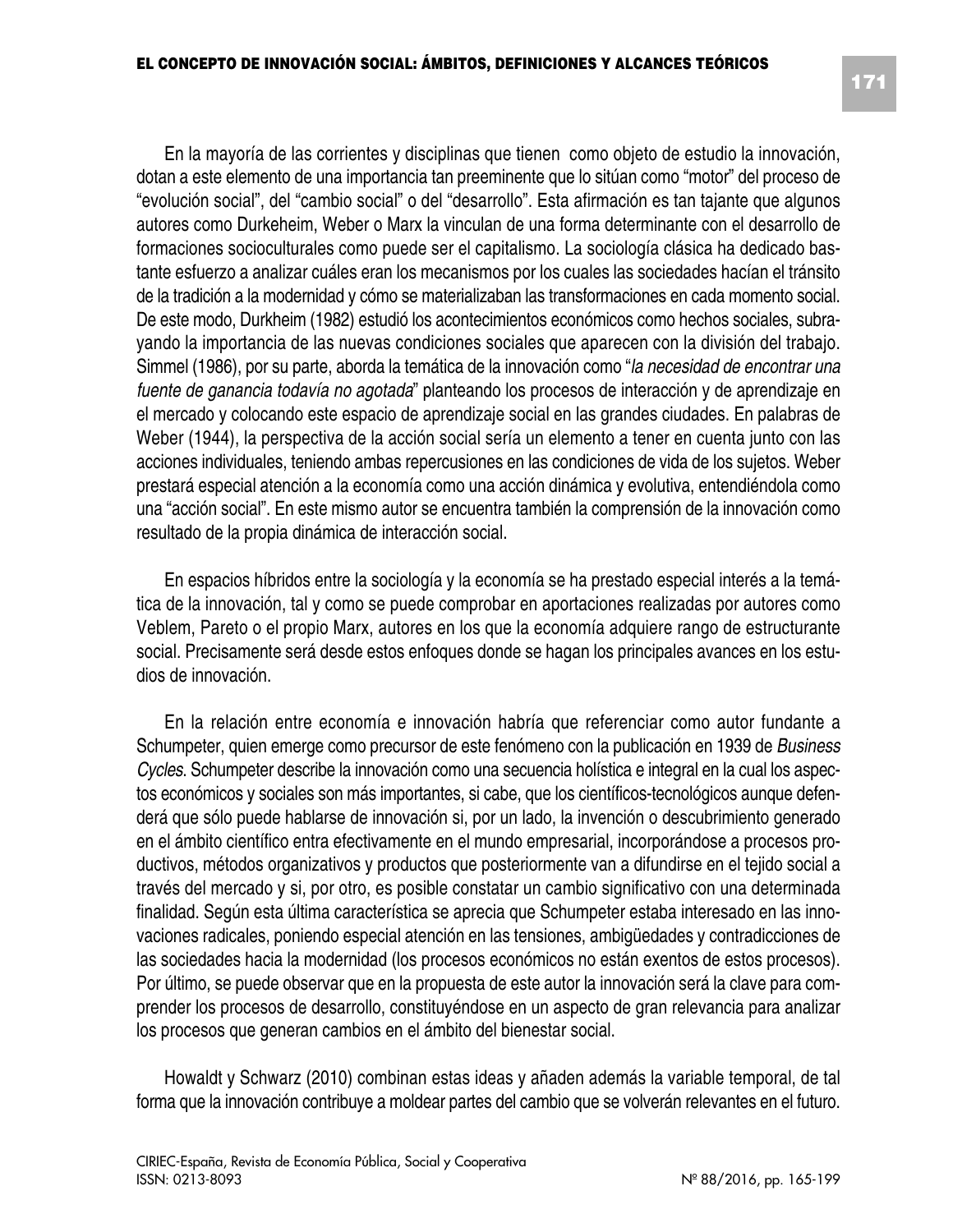Asimismo, ambos autores plantearán la innovación dentro de un proceso acumulativo de experiencias.

Prestando atención al ámbito más estricto de la economía, Hagenstrand (1952), en *The propagation of innovation waves*, aborda la innovación desde la geografía económica, estudiando la difusión de la innovación en el territorio como una forma de crecimiento económico. En este *sentido afirma que en el estudio de procesos innovadores existe una jerarquía territorial que se desprende de la existencia de centros con gran desarrollo o áreas innovadoras contrapuestas a las áreas periféricas o receptoras de dichas innovaciones.*

Con posterioridad, Drucker (1986) tratará a la innovación como una forma de desarrollo para las organizaciones, teniendo como referencias la proximidad del mercado y el estilo gerencial. Al respecto señala que la innovación cambia algo, un proceso, el comportamiento de alguien, por consiguiente, la innovación debe estar siempre cerca del mercado, enfocada en el mercado y dirigida hacia el mercado. Desde esta perspectiva, innovar no es sólo hacer algo nuevo, es lograr materializarlo y comercializarlo exitosamente, lo que involucra no sólo la innovación tecnológica, sino también cambios organizacionales, gerenciales y comerciales.

Una de las principales referencias que hay que tener en cuenta a la hora de analizar la innovación desde la perspectiva económica es la de la Organización para la Cooperación y Desarrollo Económico (OCDE). En su Manual de Oslo (1997) se afirma que la innovación no es un fin en sí mismo sino un medio para que crezca la producción y la productividad, así como que contribuye a incrementar la competitividad de una empresa, a reducir los costes de producción y a estar presente en nuevos mercados*.*

En esta misma línea, el Libro Verde de la Innovación de la Comisión Europea (1995) expone que la innovación se considera como sinónimo de producir, asimilar y explotar con éxito una novedad, en las esferas económica y social, de forma que aporte soluciones inéditas a los problemas y logre responder a las necesidades de las personas y de la sociedad. Esta comprensión permite establecer la relación directa entre la innovación y las formas para satisfacer mejor las necesidades de la sociedad, teniendo en cuenta que esta perspectiva tiene un enfoque económico y productivo.

Siguiendo con la línea de la innovación desde una tendencia del mercado y la función del producto, Freeman (1997) sugiere que la innovación es el proceso de integración de la tecnología existente y los intentos para crear o mejorar un producto, un proceso o un sistema. Por tanto, innovación en un sentido económico consiste en la consolidación de un nuevo producto, proceso o sistema mejorado.

De una manera general se podría decir que, en la reflexión de la disciplina económica, la innovación es un proceso complejo que lleva las ideas al mercado en forma de nuevos o mejorados productos o servicios. Este proceso estaría compuesto por dos vertientes: la primera, especializada en el conocimiento, mientras que la segunda se dedica fundamentalmente a su aplicación, para llegar a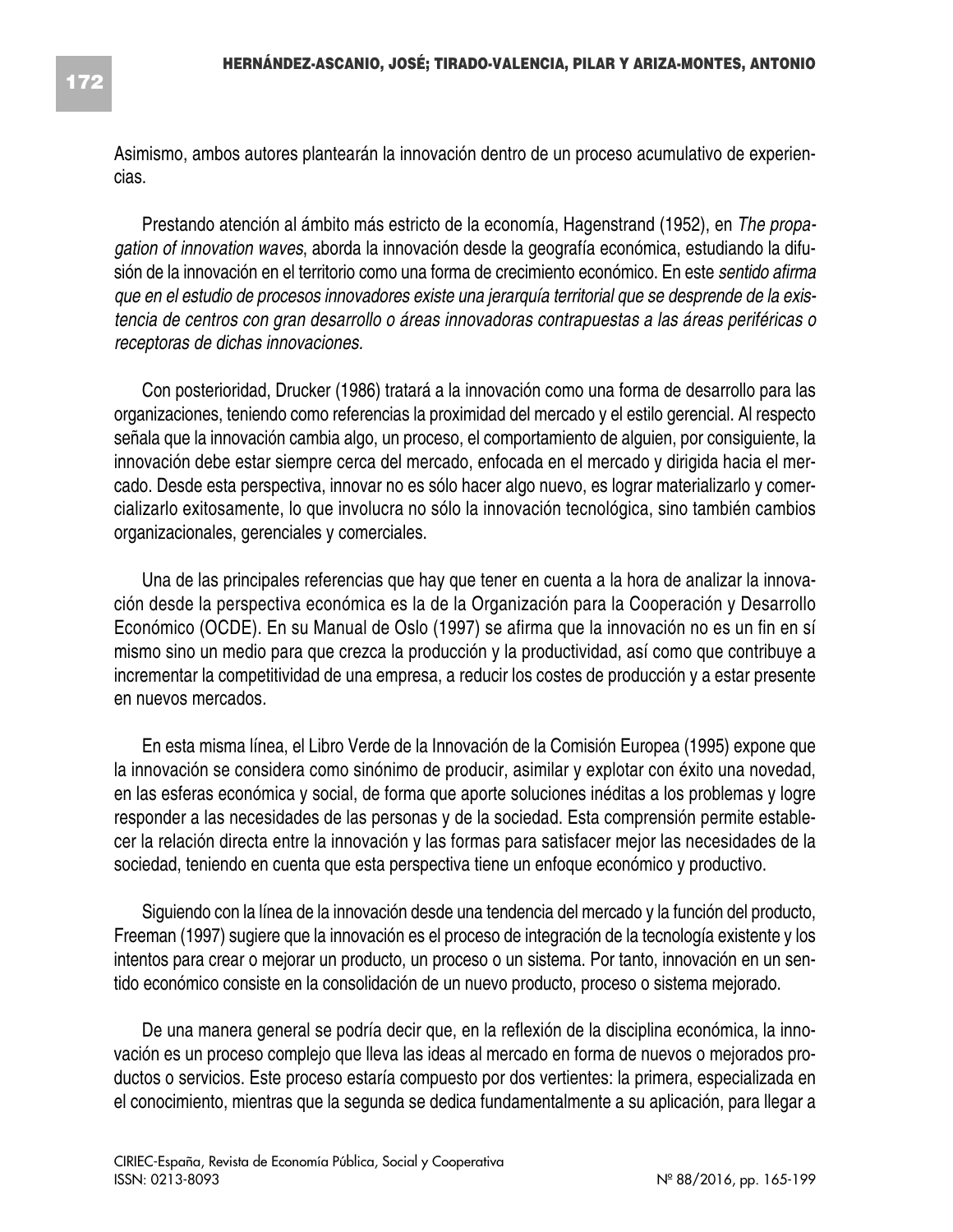convertir las ideas que surgen de ese conocimiento en un proceso, un producto o un servicio que incorpore nuevas ventajas para el mercado. Ambas corrientes no son necesariamente secuenciales, a la vez que presentan múltiples interconexiones entre ellas.

Aunque una primera aproximación al término innovación parece concebirlo como la manifestación de la invención y de la creatividad en nuevas formas de mercados y valores económicos, su desarrollo e impacto en el tejido social implicará un amplio abanico de actividades económicas y productivas que ponen de manifiesto su propósito, que no es otro que la mejora continua del producto, del mercado, de la organización, de la sociedad, del entorno y, en definitiva, del bienestar de las personas y de la sociedad.

# **3.- Principales definiciones del concepto de innovación social**

Llegados a este punto cabría preguntarse si la "innovación social" es una "palabra de moda" que después será abandonada o, por el contrario, nos encontramos ante "un término perdurable". La razón de esta pregunta tiene que ver con la hasta ahora vigente imposibilidad de definir este fenómeno de manera canónica, como se hace con las definiciones de otros ámbitos de estudio que poseen una significación precisa, universalmente aceptada. Un claro ejemplo es la multitud de definiciones al alcance de cualquier investigador, y que aportan cada una de ellas variantes y matices que las hacen difícilmente unificables, tal y como se verá a continuación

Algunos autores como Godin (2012) consideran que se puede rastrear el concepto de innovación social desde el siglo XIX, especialmente a partir de la revolución francesa. Para otros, el origen de la innovación social como objeto de estudio se localiza en los trabajos de Weber y Schumpeter (Hillier et al., 2004) y, más recientemente, en la década de los años setenta del siglo pasado (Cloutier, 2003). Otro grupo de investigadores sitúan la eclosión de la innovación social en el intento de paliar las lagunas de las teorías economicistas y tecnocráticas, las cuales obviaban en sus análisis los aspectos de cohesión social y territorial (Moulaert et al., 2010). Sin ningún género de duda, el contexto de crisis económica y financiera que irrumpe a partir de 2008, con significativas constricciones del gasto público y el consecuente debilitamiento del estado del bienestar, ha incentivado la reflexión teórica al mismo tiempo que ha generado espacios de acción social que el Estado y el mercado no llegan a cubrir de forma adecuada.

Con todo ello, intentando ser lo más exhaustivos posibles en el proceso de revisión, a continuación se identifican las definiciones más relevantes acerca de la innovación social. Para llevar a cabo esta selección se han utilizado criterios de citación (aquellas definiciones que se incorporan en obras posteriores), relevancia (aquellas que dan lugar a marcos teóricos más o menos elaborados) y genui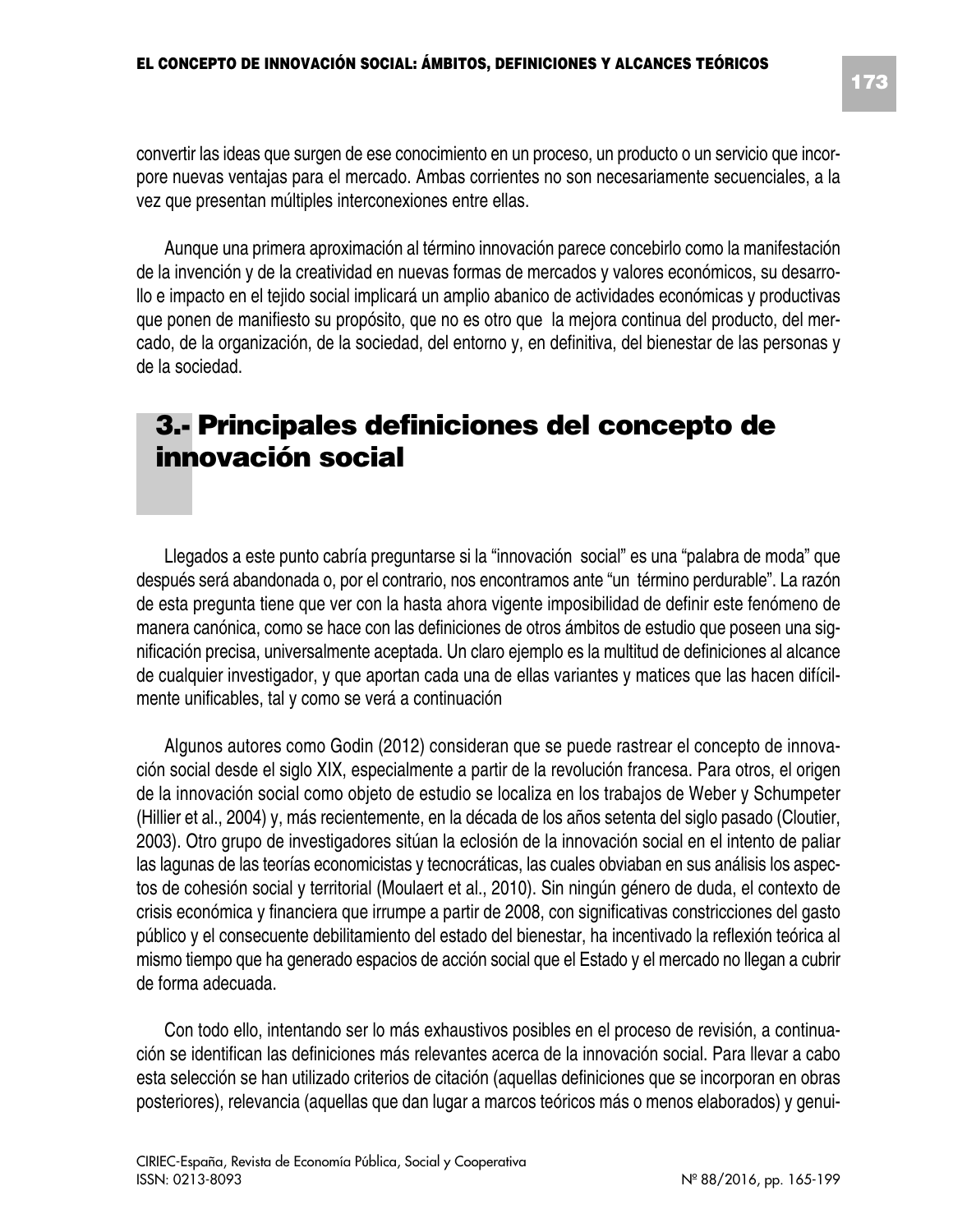nidad (es decir, que aporta elementos de gran impacto ya sea por el hecho de que se han consolidado dentro de escuelas de pensamiento, o bien por pertenecer a instituciones de referencia en el ámbito de la innovación social).

Para su elaboración se procedió a efectuar una revisión bibliográfica mediante una búsqueda manual en revistas clave de las principales bases de datos (ISI Web of Knowledge, SCOPUS), utilizando como términos de referencia las palabras clave "innovación social" y otras combinaciones ("se define la innovación social", "definición de innovación sociales", "innovación social se refiere a", "innovación social es conceptualizada", "dimensiones de la innovación social", y "la investigación sobre la innovación social").

Se consideró que los idiomas de las publicaciones más pertinentes eran el inglés y el español, por ser los ámbitos de mayor influencia del tema objeto de estudio. Un primer resultado de esta búsqueda arrojó un total de 1.986 registros. Sobre este catálogo inicial se decidió aplicar un filtro más restrictivo consistente en que en el cuerpo del artículo apareciese la definición explícita de la innovación social. Utilizando este criterio se redujo la relación a un total de 62 artículos, que dieron lugar a 48 definiciones diferentes.

Para complementar la información anterior se procedió a realizar una nueva búsqueda flotante en *Google Scholar* y la literatura gris que incluía libros, artículos, documentos de trabajo e informes citados en orden decreciente ING y editoriales y tesis excluidos. No obstante hay que puntualizar que esta operación no obtuvo ningún resultado digno de mención.

#### **Tabla 1. Principales definiciones y orientaciones en el concepto de innovación social**

| AUTOR / INSTITUCIÓN | <b>DEFINICIÓN</b>                                                                                       |
|---------------------|---------------------------------------------------------------------------------------------------------|
| Oqburn, 1939        | La invención social tiene que ser estimulada para mantener el ritmo de la invención mecánica [] a menos |
|                     | que haya una aceleración de la invención social y una ralentización de la invención mecánica, lo cual   |
|                     | provocará desajustes graves con toda seguridad.                                                         |
|                     | Toda invención que no es mecánica y no es descubierta por la ciencia natural.                           |
| Weeks, 1940         | La innovación social se refiere a nuevas formas, técnicas, procedimientos, leyes y acuerdos, llevados   |
|                     | a planes en educación, justicia, profesiones, economía, comercio y negocios internacionales que         |
|                     | propenden por órdenes sociales más equitativos y justos.                                                |
| Mesthene, 1970      | Las innovaciones sociales deben enfocarse en resolver la ruptura de la sociedad.                        |
| Leadbeater, 1977    | La innovación social puede responder más eficazmente a una serie de problemas sociales para los que     |
|                     | el Estado de bienestar no está preparado para hacer frente, por lo que la sociedad tiene que            |
|                     | responder de una forma auto-organizada.                                                                 |
| Chambon et al, 1982 | Prácticas más o menos directas que permiten individual o colectivamente hacerse cargo de una            |
|                     | necesidad social no satisfecha.                                                                         |
|                     |                                                                                                         |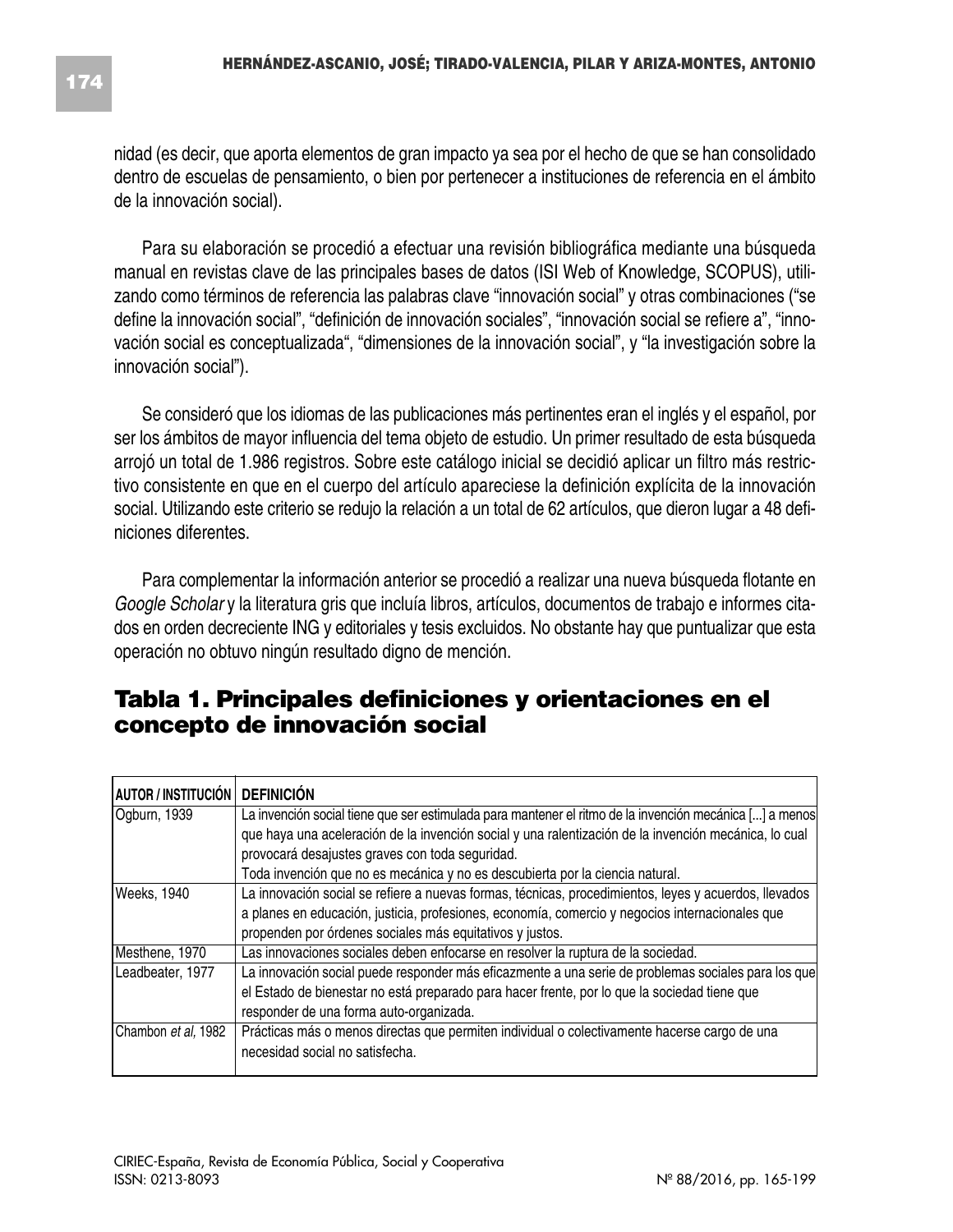| Crozier and                 | Un proceso de creación colectiva en la que los miembros de una determinada unidad colectiva                 |  |  |
|-----------------------------|-------------------------------------------------------------------------------------------------------------|--|--|
| Friedberg, 1993             | aprenden, inventan y diseñan nuevas reglas para el juego social de la colaboración y de conflicto o,        |  |  |
|                             | en una palabra, una nueva práctica social, y en este proceso adquieren las necesarias habilidades           |  |  |
|                             | cognitivas, racionales y de organización.                                                                   |  |  |
| Mumford, 2002               | La generación y aplicación de nuevas ideas acerca de las relaciones sociales y la organización social.      |  |  |
| <b>CRISES, Quebec</b>       | Intervención de los protagonistas sociales para modificar las relaciones sociales, transformar un marco     |  |  |
| (Canadá), 2003              | de acción o proponer nuevas orientaciones culturales.                                                       |  |  |
| CRISES, Quebec              | Las nuevas formas de organización e institucionales, nuevas formas de hacer las cosas, nuevas               |  |  |
| (Canadá), 2004              | prácticas sociales, los nuevos mecanismos, nuevos enfoques y nuevos conceptos que dan lugar a               |  |  |
|                             | logros concretos y mejoras.                                                                                 |  |  |
| Goldenberg,                 | El término " innovación social " se utiliza para referirse al desarrollo y aplicación de nuevas actividades |  |  |
| (Canadá), 2004              | mejoradas, iniciativas, servicios, procesos o productos diseñados para hacer frente a los retos sociales    |  |  |
|                             | y económicos que enfrentan los individuos y las comunidades.                                                |  |  |
| Neamtan and                 | Innovación Social se refiere a nuevas formas de relaciones sociales, incluidas las innovaciones             |  |  |
| Downing, 2005               | institucionales y de organización, nuevas formas de producción y consumo, y nuevas relaciones entre         |  |  |
|                             | el desarrollo económico y social.                                                                           |  |  |
| Manual de                   | Una innovación es la implementación de un producto nuevo o significativamente mejorado (bien o              |  |  |
| Oslo, 2005                  | servicio), o proceso, un nuevo método de comercialización o de un nuevo método organizativo en              |  |  |
|                             | las prácticas comerciales, la organización del lugar de trabajo o las relaciones exteriores.                |  |  |
| Moulaert y                  | En el ámbito local descansa en dos pilares: la innovación institucional (en las relaciones sociales, en la  |  |  |
| Nussbaumer, 2005            | gobernanza, incluida una dinámica de empoderamiento) y la innovación en la economía social                  |  |  |
|                             | (satisfacción de necesidades sociales).                                                                     |  |  |
| Young Foundation,           | Las actividades innovadoras y servicios que están motivados por el objetivo de satisfacer una necesidad     |  |  |
| 2006                        | social y que son en su mayoría desarrolladas y difundidas a través de organizaciones cuyos fines            |  |  |
|                             | principales son sociales.                                                                                   |  |  |
| Christensen                 | La innovación social es un subconjunto de las innovaciones disruptivas cuyo objetivo primordial es el       |  |  |
| et al, 2006                 | cambio social.                                                                                              |  |  |
| <b>NESTA, 2007</b>          | Definimos la innovación social como el desarrollo e implementación de ideas nuevas (productos,              |  |  |
|                             | servicios y modelos) para satisfacer las necesidades sociales.                                              |  |  |
| Mulgan et al, 2007          | Actividades y servicios innovadores que están guiados por el objetivo de satisfacer necesidades             |  |  |
|                             | sociales que son predominantemente difundidas por organizaciones de carácter social.                        |  |  |
| Heiskala, 2007              | Cambios en la estructura cultural, normativa y regulatoria de la sociedad que optimiza los recursos         |  |  |
|                             | colectivos y mejora el desarrollo económico y social.                                                       |  |  |
| Hochgermer / Center         | Las innovaciones sociales son nuevos conceptos y medidas para la solución de los problemas                  |  |  |
| for Social Innovation, 2008 | sociales que son aceptados y utilizados por los grupos sociales afectados.                                  |  |  |
| Stanford University,        | En última instancia, la innovación es lo que crea valor social.                                             |  |  |
| 2008                        | Toda aquella solución novedosa a un problema social que sea más efectiva, eficiente, sostenible o justa     |  |  |
|                             | que las soluciones actuales, y cuya aportación de valor se dirija a los intereses de la sociedad en su      |  |  |
|                             | conjunto y no a los intereses particulares.                                                                 |  |  |
|                             | Una nueva solución a un problema social que es más eficaz, eficiente, sostenible, o simplemente que las     |  |  |
|                             | soluciones existentes y para el cual el valor creado se acumula principalmente en la sociedad en su         |  |  |
|                             | conjunto en lugar de los particulares.                                                                      |  |  |
| Kesselring y Leitner,       | Elementos de cambio social que crean nuevas realidades sociales, es decir, impactan sobre el                |  |  |
| 2008                        | comportamiento de los individuos o grupos de una manera muy reconocible con una orientación                 |  |  |
|                             | hacia temas reconocidos que no tienen una motivación económica.                                             |  |  |
|                             | La innovación social se debe entender como el punto de interfaz entre la reflexión sociológica y la acción  |  |  |
|                             | social que requiere reflejarse en problemas sociales y acciones intencionales.                              |  |  |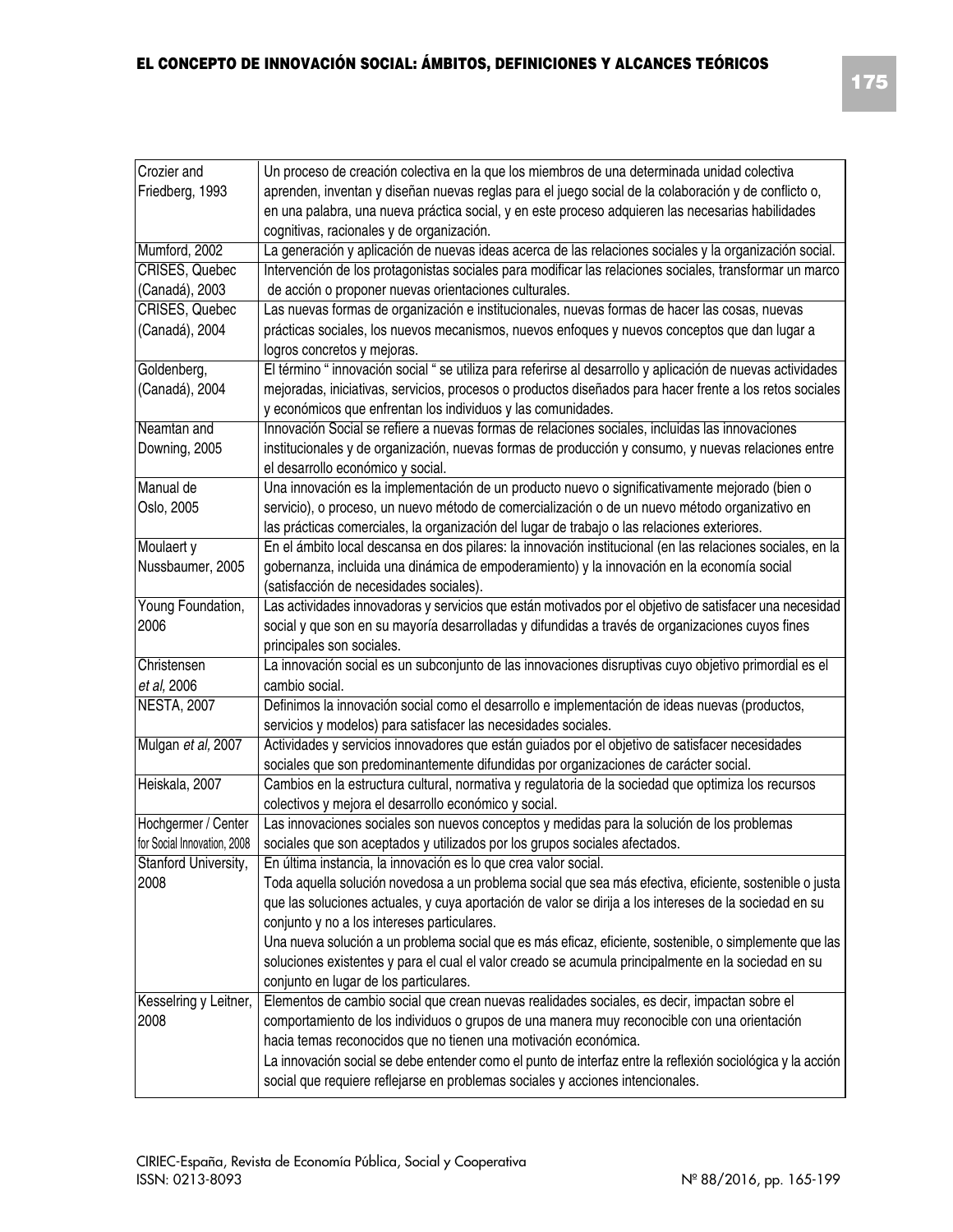| Arbor, 2008                | Una innovación social es relevante en la medida en que se oriente a valores sociales, no sólo a la                                                                |
|----------------------------|-------------------------------------------------------------------------------------------------------------------------------------------------------------------|
|                            | productividad, la competitividad empresarial, los costes de producción o las tasas de mercado. Por tanto,                                                         |
|                            | el análisis conceptual de la innovación social que vamos a propugnar ha de delimitar en primer lugar                                                              |
|                            | aquellos valores sociales que, por su relevancia, son comparables a los valores económicos                                                                        |
|                            | anteriormente mencionados. El bienestar, la calidad de vida o el buen funcionamiento de los servicios                                                             |
|                            | son valores así. Otro tanto cabe decir de la innovación cultural o artística, que depende de los                                                                  |
|                            | correspondientes valores culturales y artísticos.                                                                                                                 |
| <b>CEPAL, 2008</b>         | () nuevos procesos, prácticas, métodos o sistemas para llevar a cabo procesos tradicionales o tareas                                                              |
|                            | nuevas que se hacen con participación de la comunidad y de los beneficiarios. Para otros también                                                                  |
|                            | incluiría aquellas iniciativas originales que mejoran la eficacia de la acción pública. Muchos identifican                                                        |
|                            | la innovación social con las aplicaciones sociales de la innovación tecnológica e incluso la parte de ésta                                                        |
|                            | que corresponde a la participación y la gestión del talento humano.                                                                                               |
| Morales, 2008              | Una acción endógena o intervención exógena (surgida desde las personas necesitadas o desde las que                                                                |
|                            | las quieren ayudar) de desarrollo social (que mejora el bienestar y/o la cohesión social) que a través                                                            |
|                            | de cambios originalmente novedosos (se produce una situación diferente a la preexistente) en la                                                                   |
|                            | prestación de un servicio o en la producción de un bien (admite diferentes formas de manifestación                                                                |
|                            | intangibles y/o tangibles) logra unos resultados (existen indicadores objetivables del cambio                                                                     |
|                            | producido) generalmente a través de un sistema en red (adquieren mayor protagonismo las relaciones                                                                |
|                            | interorganizativas más que las intraorganizativas) y que tiene potencial de ser reproducible (tiende a                                                            |
|                            | su difusión ilimitada en lugar de su reproducción restringida o controlada).                                                                                      |
| Waterloo Institute         | La innovación social es un complejo proceso de introducción de nuevos productos, procesos o                                                                       |
| of Social Innovation       | programas que cambian profundamente las rutinas básicas, los flujos de recursos y de autoridad,                                                                   |
| and Resilence, 2008        | o creencias del sistema social en el que se produce la innovación. Tales innovaciones sociales exitosas                                                           |
|                            | tienen una durabilidad y un amplio impacto.                                                                                                                       |
|                            |                                                                                                                                                                   |
| Social Innovation          | Introducción de nuevos modelos de negocio y mecanismos basados en el mercado que proporcionan                                                                     |
| center. INSEAD.            | prosperidad económica, ambiental y social sostenible.                                                                                                             |
| Francia, 2008              |                                                                                                                                                                   |
| Phills et al., 2008        | Novedosa solución a un problema social que es más eficaz, eficiente, sostenible, o justa que las                                                                  |
|                            | soluciones existentes, y para el cual el valor creado se acumula principalmente a la sociedad en su                                                               |
|                            | conjunto en lugar de los particulares.                                                                                                                            |
| OCDE, 2009                 | El término "innovación social " se utiliza para describir el desarrollo e implementación de ideas nuevas                                                          |
|                            | (productos, servicios y modelos) para satisfacer las necesidades sociales. Al igual que en otros campos,                                                          |
|                            | la innovación social es distinto de "mejora" o "cambio", lo que sugiere cambio sólo incremental y de la                                                           |
|                            | "creatividad" y "invención", que son a la vez vital para la innovación, pero omite las etapas de aplicación                                                       |
|                            | y la difusión que hacen nuevas ideas útiles. La innovación también es distinta de la iniciativa                                                                   |
|                            | empresarial, ya que es posible ser emprendedor sin ser innovador. Sin embargo, existe una considera-                                                              |
|                            | ble superposición entre la innovación y la mejora, el cambio, el espíritu empresarial y la creatividad.                                                           |
| Pol y Ville, 2009          | Una innovación es social si implica nuevas ideas que tienen el potencial para mejorar tanto la cantidad                                                           |
|                            | como la calidad de vida.                                                                                                                                          |
| Red SIX (Social Innovation | Las innovaciones sociales son las innovaciones que son sociales, tanto en sus fines y sus medios.                                                                 |
| Exchange y Young           |                                                                                                                                                                   |
| Foundation), 2010          |                                                                                                                                                                   |
| Howaldt y Schwarz,         | Son nuevas combinaciones y/o configuraciones de las prácticas sociales en ciertas áreas de acción o                                                               |
| 2010                       | contextos sociales, promovida por ciertos actores o constelación de actores de una forma intencional                                                              |
|                            | con el objetivo de satisfacer mejor necesidades y problemas.                                                                                                      |
| Hubert, 2010               | Son nuevas ideas (productos, servicios y modelos) que simultáneamente satisfacen necesidades                                                                      |
|                            | sociales (más efectivamente que las alternativas) y que crean nuevas relaciones sociales y de<br>colaboración fomentando las capacidades sociales para la acción. |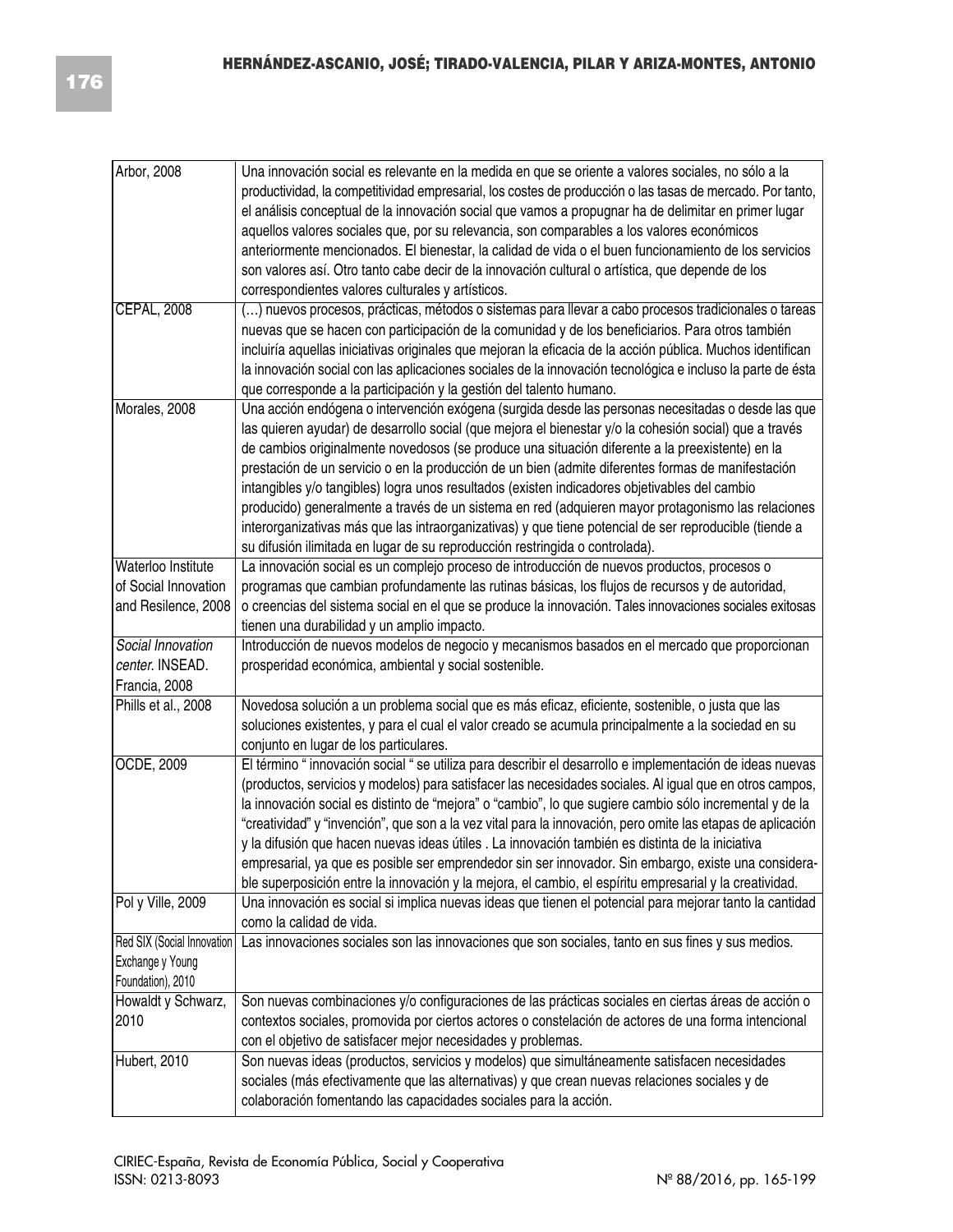$\overline{1}$ 

 $\overline{\phantom{a}}$ 

| Cahill, 2010                    | La innovación social es una iniciativa, producto, proceso o programa que cambia profundamente las<br>rutinas básicas, recursos, los flujos de autoridad o las creencias de cualquier sistema social (por<br>ejemplo, individuos, organizaciones, barrios, comunidades y sociedades enteras).                                                                                                                                                                                                                                                                                                                                                                                                                                                                                                                                                                                                                                                                                                                                                                                                                                                                                                                                                                      |
|---------------------------------|-------------------------------------------------------------------------------------------------------------------------------------------------------------------------------------------------------------------------------------------------------------------------------------------------------------------------------------------------------------------------------------------------------------------------------------------------------------------------------------------------------------------------------------------------------------------------------------------------------------------------------------------------------------------------------------------------------------------------------------------------------------------------------------------------------------------------------------------------------------------------------------------------------------------------------------------------------------------------------------------------------------------------------------------------------------------------------------------------------------------------------------------------------------------------------------------------------------------------------------------------------------------|
| Andrew and<br>Klein, 2010       | La innovación social implica el deseo de hacer las cosas de manera diferente, a pensar en términos de<br>transformaciones a las instituciones y prácticas sociales.<br>La innovación social requiere el aprendizaje y la capacidad institucional para aprender. Son 'Las<br>regiones de aprendizaje" e "instituciones de aprendizaje", por tanto, elementos críticos en los<br>procesos de innovación social.                                                                                                                                                                                                                                                                                                                                                                                                                                                                                                                                                                                                                                                                                                                                                                                                                                                     |
| Dawson and<br>Daniel (2010)     | La innovación social puede describirse en términos generales como el desarrollo de nuevos conceptos,<br>estrategias y herramientas que apoyan a los grupos para alcanzar el objetivo de la mejora del bienestar;<br>Innovación social es cómo resolver los problemas sociales y el cumplimiento de los objetivos sociales<br>para mejorar el bienestar social.                                                                                                                                                                                                                                                                                                                                                                                                                                                                                                                                                                                                                                                                                                                                                                                                                                                                                                    |
| Sinergiak, 2011                 | Actitudes, ideas, iniciativas, actividades, organizaciones, servicios o productos que tienen como<br>motivación dar respuesta a necesidades sociales, económicas, culturales u organizacionales y pueden<br>también perseguir y producir beneficios sociales, económicos, culturales u organizacionales.                                                                                                                                                                                                                                                                                                                                                                                                                                                                                                                                                                                                                                                                                                                                                                                                                                                                                                                                                          |
| Agnés Hubert,<br>BEPA, CE, 2011 | Las innovaciones sociales son innovaciones que son sociales tanto en sus fines como en sus medios.<br>Específicamente, definimos las innovaciones sociales como productos (nuevas ideas, servicios y<br>modelos) que cumplan simultáneamente las necesidades sociales (más eficaces que otras alternativas)<br>y crean nuevas relaciones sociales o colaboraciones. Son innovaciones que no sólo son buenas para<br>la sociedad sino que también mejoran la capacidad de actuar societariamente.                                                                                                                                                                                                                                                                                                                                                                                                                                                                                                                                                                                                                                                                                                                                                                  |
| Rockefeller<br>Foundation, 2011 | Lo que me parece más útil como una definición es que la innovación social se refiere realmente a la<br>innovación en el sector social - en otras palabras, la innovación aplicada a los problemas ambientales,<br>sociales y de salud, a diferencia de los negocios. La innovación social puede estar asociada con el<br>emprendimiento social, pero creo que eso es una definición muy estrecha. Creo que la innovación social,<br>viene en cuatro categorías. No es la innovación de productos, que es lo que la mayoría de la gente piensa<br>cuando piensa en la innovación hay innovación de procesos. ¿Cómo hacer que las cosas, no sólo lo<br>que haces. Así, estética, no sólo una cosa nueva, sino que puede estar haciendo las cosas viejas en<br>formas nuevas En tercer lugar está la innovación del mercado, en el que realmente está transformando<br>el funcionamiento de los mercados, y en el espacio social, como en el sector con fines de lucro, esas son<br>formas muy poderosas para innovar y luego la cuarta categoría es la innovación organizacional. También<br>en este caso, creo que la gente no suele tener ese tipo de mentalidad cuando piensan acerca de lo que<br>significa la innovación. Pero otra es una forma muy poderosa. |
| OCDE, 2011                      | La innovación social es la que puede afectar a un cambio conceptual, de proceso o de producto, un<br>cambio organizacional así como los cambios en la financiación, y puede hacer frente a nuevas<br>relaciones con las partes interesadas y territorios la innovación social busca encontrar respuestas a<br>los problemas sociales mediante:<br>a-La identificación y la entrega de nuevos servicios que mejoren la calidad de vida de los individuos<br>y las comunidades<br>b-La identificación y la implementación de nuevos procesos de integración del mercado de trabajo,<br>nuevas competencias, nuevos empleos y nuevas formas de participación así como diversos<br>elementos que cada uno contribuya a mejorar la posición de los individuos en la población activa.                                                                                                                                                                                                                                                                                                                                                                                                                                                                                  |
| Harayama y Nitta,<br>2011       | Nuevas estrategias, conceptos, ideas y organizaciones que responden a necesidades sociales de todo<br>tipo (desde las condiciones de trabajo, la educación para el desarrollo comunitario y la salud) que se<br>extienden y fortalecen a la sociedad civil.                                                                                                                                                                                                                                                                                                                                                                                                                                                                                                                                                                                                                                                                                                                                                                                                                                                                                                                                                                                                       |
| European Union,<br>2012         | Las innovaciones sociales son nuevas ideas, instituciones o formas de trabajar, que satisfagan las<br>necesidades sociales de manera más eficaz que los métodos existentes. A menudo, la innovación social<br>consiste en la reconstrucción y la reutilización de las ideas existentes: la nueva aplicación de una vieja<br>idea o la transferencia de una idea de una parte a otra.                                                                                                                                                                                                                                                                                                                                                                                                                                                                                                                                                                                                                                                                                                                                                                                                                                                                              |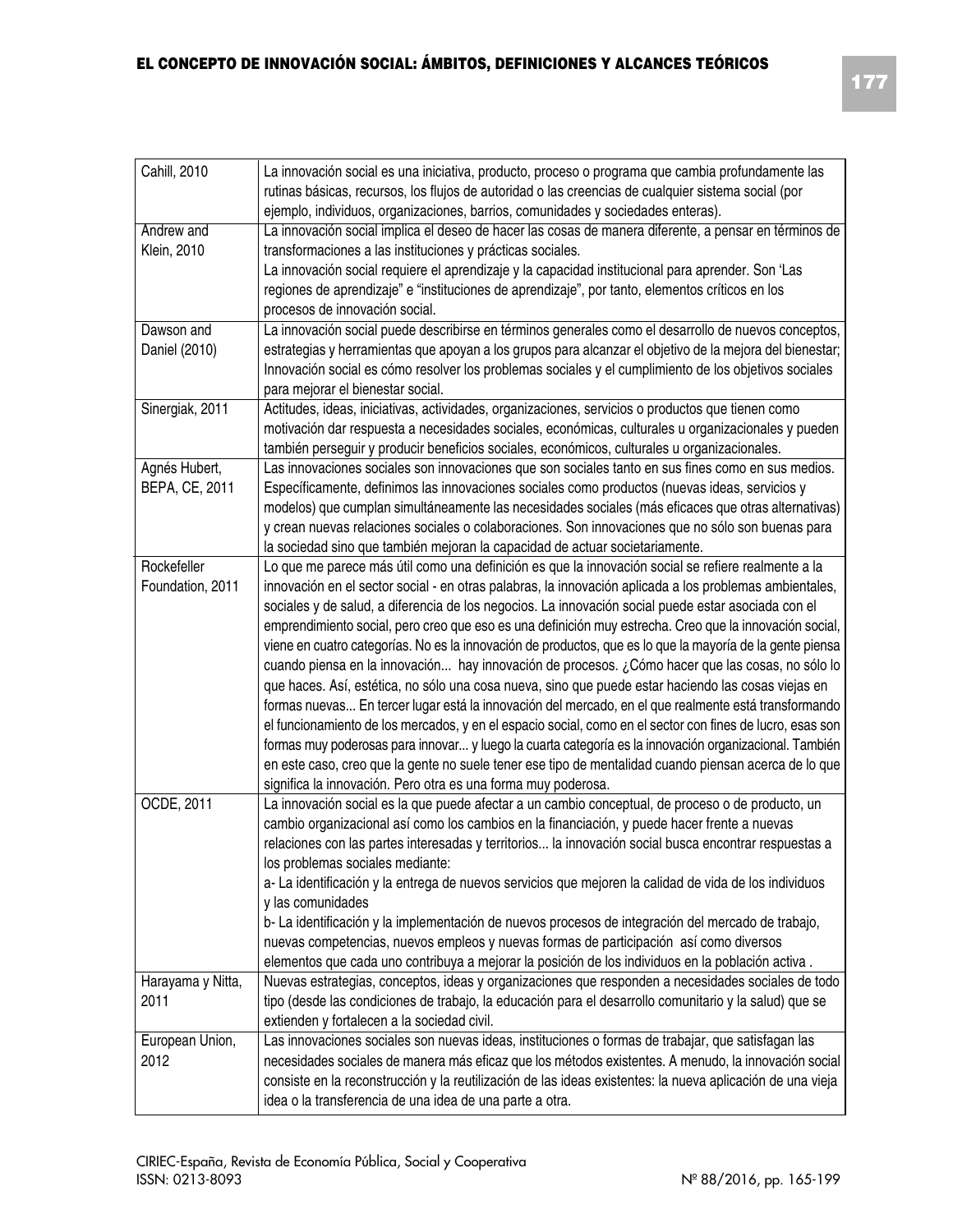| Arenilla y García,<br>2013 | Desarrollo de productos o procesos novedosos que están orientados a la resolución de los problemas<br>más acuciantes de las personas y a la satisfacción de sus principales necesidades, suponen una mejora<br>de las condiciones anteriores así como una transformación del entorno social y las relaciones humanas.                                                                                                                                                                                                                                                                                                                                                                                                                                                                                                                                                                                 |
|----------------------------|-------------------------------------------------------------------------------------------------------------------------------------------------------------------------------------------------------------------------------------------------------------------------------------------------------------------------------------------------------------------------------------------------------------------------------------------------------------------------------------------------------------------------------------------------------------------------------------------------------------------------------------------------------------------------------------------------------------------------------------------------------------------------------------------------------------------------------------------------------------------------------------------------------|
| Estrada, 2014              | Una innovación de ese tipo es el conjunto de planes, políticas, acuerdos, mecanismos sociales,<br>formas de organización de la sociedad civil, que crea nuevos y exitosos servicios y procesos destinados<br>a la solución de problemas sociales específicos, en la organización política y social, en la justicia, la<br>salud, el trabajo, la participación ciudadana, el acceso a servicios públicos, la educación, el acceso a<br>la cultura, al descanso, a la recreación y a un medio ambiente sano, en los ámbitos locales,<br>regionales, nacionales o globales. Todo ello con indicadores y metas verificables respecto a su impacto<br>y a la transformación social por la aplicación de la innovación, y que cumpla los límites de consenso,<br>es decir, que respete, como mínimo, los acuerdos de la ONU en los campos de aplicación, o a menos,<br>que no sean incompatibles con estos. |

FUENTE: Elaboración propia.

El hecho de que no exista una definición estándar, canónica, única, como sí ocurre en otros ámbitos de conocimiento o en comparación con otros aspectos relacionados con la innovación clásica es una carencia teórica de primer orden. La fijación de un significado único de un término depende del consenso de la comunidad científica. Sin embargo, en las llamadas "innovaciones sociales" esta ausencia de acuerdo no existe ni siquiera entre quienes idean y ponen en práctica las innovaciones sociales, pues no es posible discernir en muchos casos si se trata de productos, políticas públicas, formas organizativas de la sociedad civil, o todas ellas, y otras posibles, a la vez.

En cuanto a su alcance, puede apreciarse que las definiciones presentadas oscilan entre las que plantean que las innovaciones sociales son aquellas que surgen cuando el mercado no puede satisfacer las demandas sociales, y las que se presentan como una definición omnicomprensiva de innovación social, en la que la innovación clásica o de empresa constituye un subconjunto.

Tampoco existe un consenso acerca del campo de aplicación. El espectro oscila desde las que se relacionan con propósitos sociales, hasta las que tienen que ver con el arte y la cultura, pasando por innovaciones institucionales o propias del sector público.

Todo esto confirma que el término de innovación social es difuso, ambiguo y polivalente, aunque existen intentos de llevar a cabo sistematizaciones de las diferentes definiciones a fin de establecer los elementos, características, rasgos o variables comunes al fenómeno de la innovación social. Un ejemplo claro lo constituye la aportación de Schachter, Matti y Alcántara (2014). A partir del análisis de 76 definiciones, estos autores identifican 11 dimensiones estructurales que se repiten en las diferentes definiciones y prácticas de innovación social.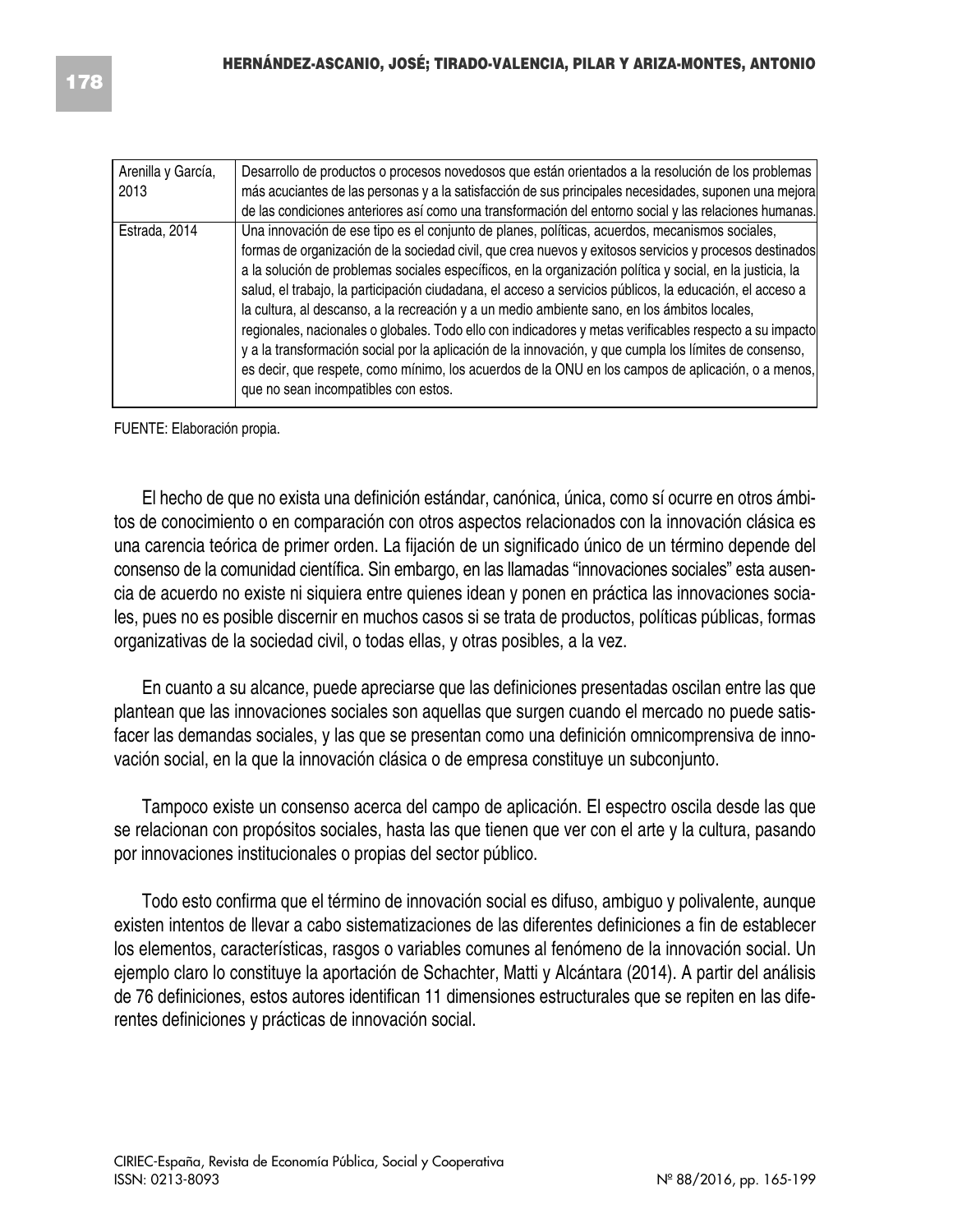### **Tabla 2. Dimensiones y características definitorias de la innovación social**

| <b>DIMENSIÓN</b>    | <b>CARACTERÍSTICAS</b>                                                                                                                                                                                                               |  |  |
|---------------------|--------------------------------------------------------------------------------------------------------------------------------------------------------------------------------------------------------------------------------------|--|--|
| <b>Aspiraciones</b> | · Bien público y social;                                                                                                                                                                                                             |  |  |
|                     | • La generación de los valores sociales y la mejora de la calidad de vida (CV) y el desarrollo sostenible;                                                                                                                           |  |  |
| Propósitos /        | · Detección de necesidades sociales reales;                                                                                                                                                                                          |  |  |
| objetivos           | · Orientado a la solución de los problemas sociales y dirigido tanto a fines con o sin ánimo de lucro                                                                                                                                |  |  |
| <b>Conductores</b>  | • Ambiental, económica y desafíos sociales a nivel global y local;                                                                                                                                                                   |  |  |
|                     | • Las demandas sociales que tradicionalmente no están contempladas en el mercado o las instituciones existentes;                                                                                                                     |  |  |
| <b>Fuentes</b>      | • La pluralidad de las fuentes de innovación en diferentes ámbitos (económicos, empresariales, sociales,                                                                                                                             |  |  |
|                     | culturales, artísticos);                                                                                                                                                                                                             |  |  |
| Contexto            | · La sociedad, la cultura, el mercado;                                                                                                                                                                                               |  |  |
|                     | · La región social y desarrollo comunitario;                                                                                                                                                                                         |  |  |
|                     | • El resultado de la combinación entre la dinámica de "descendente" "ascendente";                                                                                                                                                    |  |  |
| Agentes             | · Tres áreas interrelacionadas: la sociedad civil, los agentes estatales y los comerciales;                                                                                                                                          |  |  |
|                     | • "La fertilización cruzada" entre los, el gobierno y los sectores de la empresa "cuarto sector" sin fines de lucro;                                                                                                                 |  |  |
| <b>Sectores</b>     | · Corte a través de fronteras organizativas y sectoriales;                                                                                                                                                                           |  |  |
| Proceso             | · Modelo de innovación basado en lugares contextualizados y dependientes de la trayectoria para las                                                                                                                                  |  |  |
|                     | actividades de innovación:                                                                                                                                                                                                           |  |  |
|                     | · Enfoque en tecnologías como facilitadores de la innovación;                                                                                                                                                                        |  |  |
|                     | · Papel activo de los usuarios / personas y la creación de nuevas relaciones sociales en el codesarrollo                                                                                                                             |  |  |
|                     | y la cogeneración de innovaciones;                                                                                                                                                                                                   |  |  |
|                     | · Proceso colectivo de aprendizaje;                                                                                                                                                                                                  |  |  |
|                     | · Las etapas del proceso son los siguientes: la identificación y definición del problema a abordar; identificar,<br>definir, y la selección de la solución (s) posible; la planificación y la aplicación de la innovación; Examinar, |  |  |
|                     | evaluar y continuar o ajustar la innovación; y la ampliación y difusión de las innovaciones exitosas.                                                                                                                                |  |  |
| Potenciación y      | · Aumento de la capacidad de acción socio-política y el acceso a los recursos necesarios para la realización                                                                                                                         |  |  |
| desarrollo de       | de los derechos y la satisfacción de las necesidades;                                                                                                                                                                                |  |  |
| capacidades         | • La activación de construcción y sistema de colaboración o "andamiaje";                                                                                                                                                             |  |  |
| (capital social)    | · Potenciación de los grupos sociales desfavorecidos;                                                                                                                                                                                |  |  |
| Gobernanza          | • La participación / colaboración de las personas en la toma de decisiones y los procesos de gobierno local;                                                                                                                         |  |  |
|                     | · Modelo de gobierno: multinivel y de colaboración                                                                                                                                                                                   |  |  |
| Resultados          | · El desarrollo de nuevas formas de organización y relaciones sociales;                                                                                                                                                              |  |  |
|                     | · Generación de nuevos (o mejorados) productos, servicios, normas, reglas, procedimientos, modelos,                                                                                                                                  |  |  |
|                     | estrategias y programas;                                                                                                                                                                                                             |  |  |
|                     | · Las mejoras en el bienestar, la sostenibilidad, la inclusión social y QL, en particular para las poblaciones                                                                                                                       |  |  |
|                     | más desfavorecidas y marginadas;                                                                                                                                                                                                     |  |  |
|                     | · Mejora de los derechos de acceso y la inclusión política;                                                                                                                                                                          |  |  |
|                     | · Impacto en las políticas de desarrollo en todos los niveles;                                                                                                                                                                       |  |  |
|                     | · El desarrollo de nuevas formas de organización y relaciones sociales;                                                                                                                                                              |  |  |
|                     | · Generación de nuevos (o mejorados) productos, servicios, normas, reglas, procedimientos, modelos,                                                                                                                                  |  |  |
|                     | estrategias y programas;                                                                                                                                                                                                             |  |  |
|                     | • Las mejoras en el bienestar, la sostenibilidad, la inclusión social y QL, en particular para las                                                                                                                                   |  |  |
|                     | poblaciones más desfavorecidas y marginadas;                                                                                                                                                                                         |  |  |
|                     | · Mejora de los derechos de acceso y la inclusión política;                                                                                                                                                                          |  |  |
|                     | · Impacto en las políticas de desarrollo a todos los niveles;                                                                                                                                                                        |  |  |

FUENTE: Adaptación de Schachter, Matti y Alcántara (2014).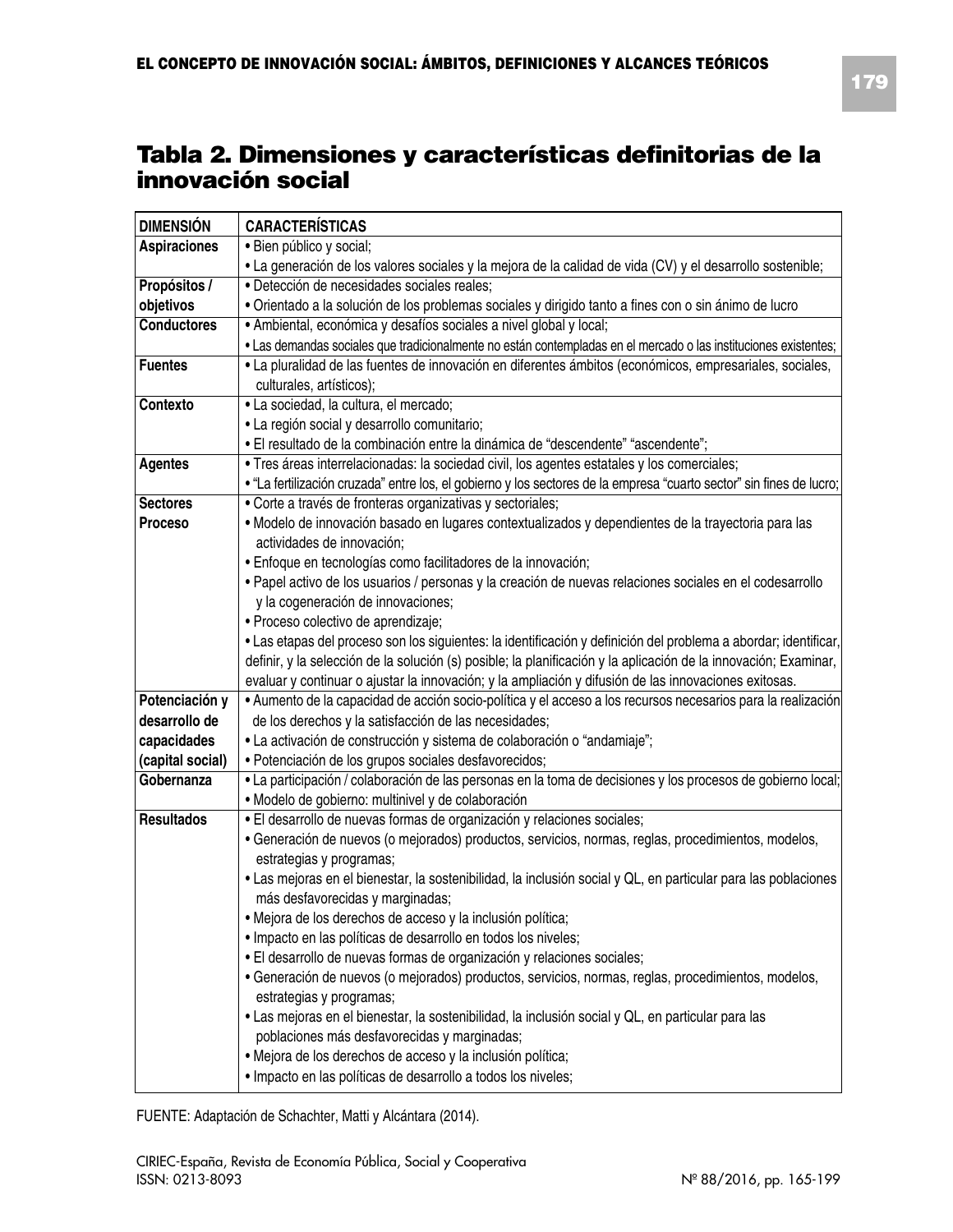Por su parte, la revisión efectuada por Conejero (2016) revela una serie de elementos (valores) compartidos en relación con el concepto de innovación social, aunque estos se presentan con desigual intensidad. Según este autor, la innovación social:

- Satisface necesidades humanas no atendidas, ya sea por escasez de recursos, por cuestiones de oportunidad política, o bien porque su importancia no sea percibida ni para el sector privado ni para el sector público.
- Origina cambios en las relaciones sociales, especialmente con respecto a la gobernanza, ya que incrementan los niveles de participación, en general, y más concretamente de los grupos más vulnerables de la sociedad.
- Acrecienta la capacidad socio-política y el acceso a los recursos necesarios para fomentar el empoderamiento ciudadano.
- Se desarrolla mediante un proceso que emerge desde la base de la ciudadanía (*bottom-up*).

Como se ha visto hasta este momento, aunque no existe un consenso a la hora de adoptar una definición unitaria de lo que se considera innovación social desde el ámbito académico y el ámbito de la práctica social, sí existe un acuerdo tácito compartido acerca de cuáles son los rasgos que deben estar presentes en este denominativo.

La diferencia de acentos en la construcción de las definiciones va a venir marcada por el desarrollo histórico y contextual del término, cuestión a la que se dedica un epígrafe completo más adelante.

En la Tabla 3 se realiza una clasificación de las definiciones sistematizadas anteriormente en base a cinco dimensiones conceptuales:

- **Gestor principal de la innovación social**, o actor principal encargado de liderar el proceso de innovación social. En esta dimensión se han identificado como principales referentes utilizados por los autores al emprendedor social, la sociedad civil organizada o la administración pública, a los que se añade un nuevo tipo, que es la consideración de actores múltiples que llevan a cabo la acción de una manera colaborativa.
- **Objeto principal de la innovación social**, que tal y como se ha puesto de manifiesto puede residir en la necesidad de cubrir una necesidad social, dar respuesta a una demanda socialmente definida o posibilitar una trasformación social.
- **Capacidad de transformación social**, que va a tener que ver con la capacidad de producir cambios en más de un ámbito social, interconectando diferentes esferas sociales. Cuanto más profundo y difundido sea el cambio social mayor será la capacidad de transformación social.
- **El ciclo de proceso**, entendido como la reflexión y sistematización acerca de los diferentes elementos y acciones que intervienen o deben estar presentes en un proceso de innovación social.
- **Implicación disciplinar o dimensión predominante**, que tiene que ver con la importancia concedida a alguno de los elementos económicos, políticos o sociales dentro de la propia definición. Esta será una categoría en la que se ahondará con mayor profundidad en los epígrafes siguientes.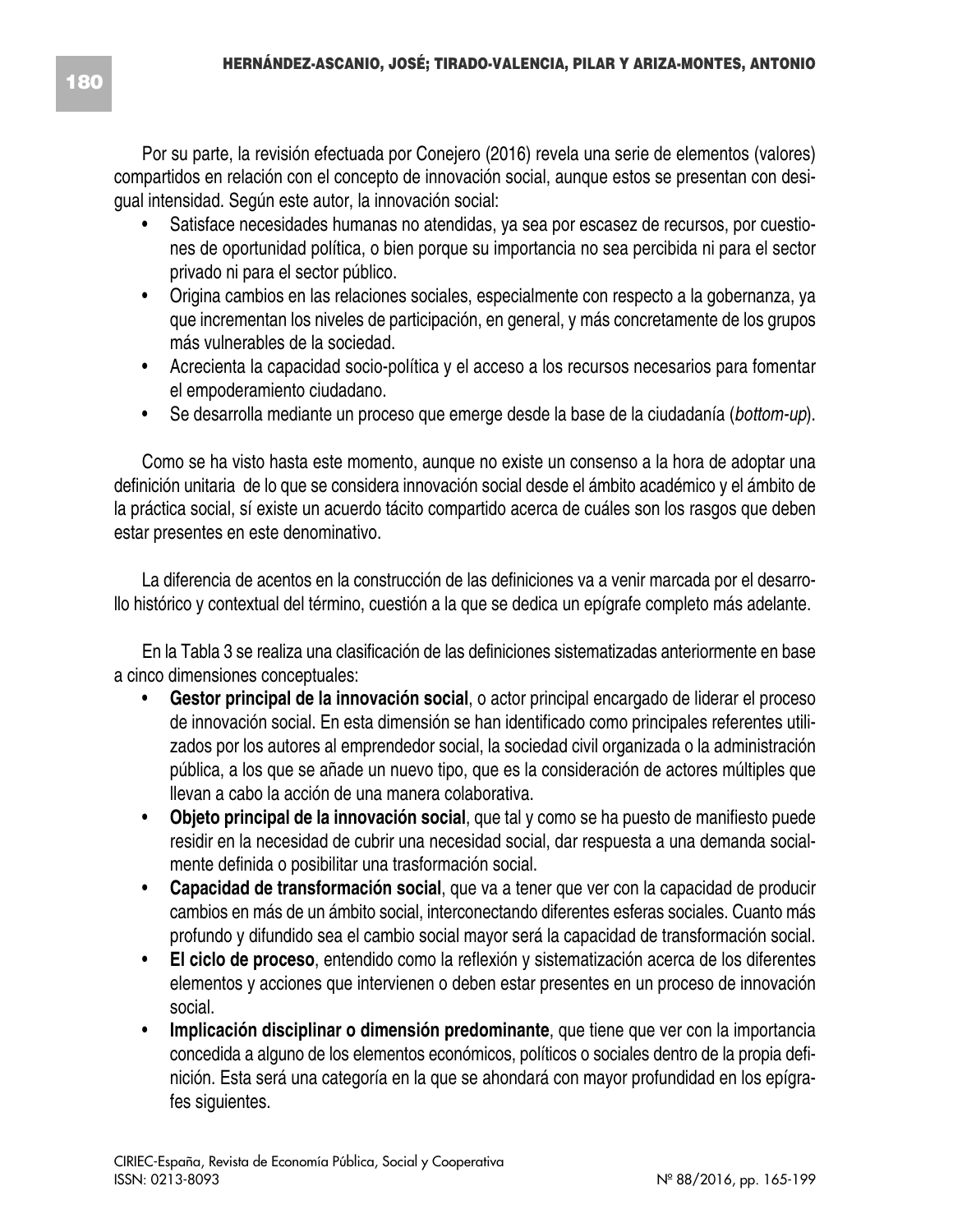| <b>DIMENSIONES CONCEPTUALES</b>                        |                           | <b>AUTORES / INSTITUCIONES</b>                                                                                                                                                                                                                                                                                                                                                                               |
|--------------------------------------------------------|---------------------------|--------------------------------------------------------------------------------------------------------------------------------------------------------------------------------------------------------------------------------------------------------------------------------------------------------------------------------------------------------------------------------------------------------------|
| <b>GESTOR DE</b><br><b>INNOVACIÓN</b><br><b>SOCIAL</b> | <b>Emprendedor Social</b> | Leadbeater; Chambon; Goldenberg; Manual de Oslo; Young Foundation;<br>NESTA; Mulgan; Stanford University; INSEAD; OCDE                                                                                                                                                                                                                                                                                       |
|                                                        | Sociedad Civil            | Weeks; Chambon; Crozier and Friedberg; CRISES; Moulaert y Nussbaumer;<br>Young Foundation; NESTA; Heiskala; Hochgermer; Kesselring y Leitner;<br>Red SIX; Harayama y Nitta;                                                                                                                                                                                                                                  |
|                                                        | Administración            | Christensen; Waterloo Institute of Social Innovation and Resilence; Andrew                                                                                                                                                                                                                                                                                                                                   |
|                                                        | Pública                   | and Klein:                                                                                                                                                                                                                                                                                                                                                                                                   |
|                                                        | Agentes múltiples         | Mesthene; Mumford; Neamtan and Downing; Arbor; CEPAL; Morales; Phills et al;<br>OCDE; Pol y Ville; Howaldt y Schwarz; Hubert; Cahill; Dawson and Daniel;<br>Sinergiak; Hubert, BEPA, CE; Rockefeller Foundation; European Union;<br>Arenilla y García; Estrada;                                                                                                                                              |
| <b>OBJETO</b>                                          | Necesidad Social          | Leadbeater; Crozier and Friedberg; Goldenberg; Young Foundation; NESTA;                                                                                                                                                                                                                                                                                                                                      |
| <b>PRINCIPAL</b>                                       |                           | Mulgan; Hochgermer; Kesselring y Leitner; Phills et al; OCDE; Howaldt y Schwarz;<br>Hubert; Sinergiak; Hubert, BEPA, CE; European Union; Arenilla y García; Estrada;                                                                                                                                                                                                                                         |
|                                                        | Demanda Social            | Weeks; Mesthene; Chambon; CRISES; Manual de Oslo; Stanford University;<br>Morales; Waterloo Institute of Social Innovation and Resilence; INSEAD; Red SIX;<br>OCDE; Harayama y Nitta;                                                                                                                                                                                                                        |
|                                                        | Transformación            | Mumford; Neamtan and Downing; Moulaert y Nussbaumer; Christensen; Heiskala;                                                                                                                                                                                                                                                                                                                                  |
|                                                        | Social                    | Arbor; CEPAL; Waterloo Institute of Social Innovation and Resilence; Hubert; Cahill;<br>Andrew and Klein; Dawson and Daniel; Sinergiak; Hubert, BEPA, CE; Rockefeller<br>Foundation; Arenilla y García;                                                                                                                                                                                                      |
| <b>CAPACIDAD</b>                                       | Bajo                      |                                                                                                                                                                                                                                                                                                                                                                                                              |
| <b>TRANSFORMACIÓN Medio</b><br><b>SOCIAL</b>           |                           | Weeks; Mulgan; Stanford University; CEPAL; Waterloo Institute of Social Innovation<br>and Resilence: Phills et al:                                                                                                                                                                                                                                                                                           |
|                                                        | Alto                      | Crozier and Friedberg; Mumford; CRISES; Neamtan and Downing; Moulaert y<br>Nussbaumer; Christensen; Heiskala; Kesselring y Leitner; Hubert;                                                                                                                                                                                                                                                                  |
|                                                        | Indeterminado             | Mesthene; Leadbeater; Chambon; Goldenberg; Manual de Oslo; Young Foundation;<br>NESTA; Hochgermer; Arbor; Morales; INSEAD; OCDE; Pol y Ville; Red SIX;<br>Howaldt y Schwarz; Cahill; Andrew and Klein; Dawson and Daniel; Sinergiak;<br>Hubert, BEPA, CE; Rockefeller Foundation; OCDE; Harayama y Nitta; European<br>Union; Arenilla y García; Estrada;                                                     |
| <b>CICLO DEL</b>                                       | Lineal                    | Mulgan; Stanford University; CEPAL;                                                                                                                                                                                                                                                                                                                                                                          |
| <b>PROCESO</b>                                         | No lineal                 | Crozier and Friedberg; Moulaert y Nussbaumer; Christensen; Heiskala; Waterloo<br>Institute of Social Innovation and Resilence; Rockefeller Foundation;                                                                                                                                                                                                                                                       |
|                                                        | Indeterminada             | Mesthene; Leadbeater Chambon; Mumford; Goldenberg; Neamtan and Downing;<br>Manual de Oslo; Young Foundation; NESTA; Hochgermer; Kesselring y Leitner;<br>Arbor; Morales; INSEAD; Phills et al; OCDE; Pol y Ville; Red SIX; Howaldt y<br>Schwarz; Hubert; Cahill; Andrew and Klein; Dawson and Daniel; Sinergiak;<br>Hubert, BEPA, CE; OCDE; Harayama y Nitta; European Union; Arenilla y García;<br>Estrada; |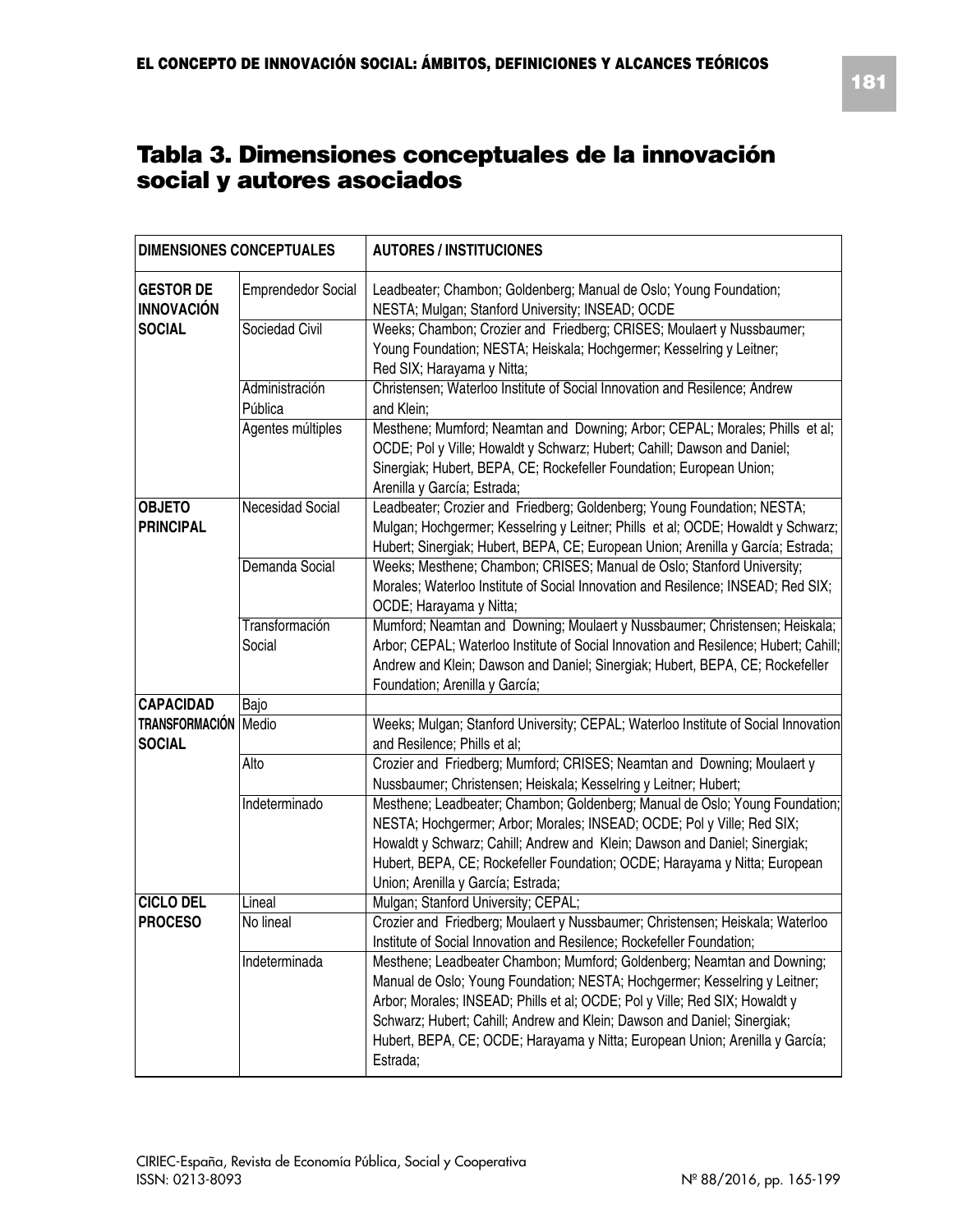| IIMPLICACIONES       | Económica          | Leadbeater; NESTA; Mulgan; INSEAD;                                                |
|----------------------|--------------------|-----------------------------------------------------------------------------------|
| <b>DISCIPLINARES</b> | Ciencia Política / | Weeks; Manual de Oslo; Moulaert y Nussbaumer; Stanford University; Phills et al;  |
|                      | Gerencial          | OCDE:                                                                             |
|                      | Inclusiva /        | Christensen; CRISES; Heiskala; Hochgermer; Kesselring y Leitner; CEPAL; Waterlool |
|                      | Participativa      | Institute of Social Innovation and Resilence; Red SIX; Howaldt y Schwarz;         |
|                      | Hibrida            | Mesthene; Chambon; Crozier and Friedberg; Mumford; Goldenberg; Neamtan and        |
|                      |                    | Downing: Young Foundation Arbor; Morales; Pol y Ville; Hubert; Cahill; Andrew and |
|                      |                    | Klein; Dawson and Daniel; Sinergiak; Hubert, BEPA, CE; Rockefeller Foundation;    |
|                      |                    | OCDE; Harayama y Nitta; European Union; Arenilla y García; Estrada                |

FUENTES: Elaboración propia.

A partir del trabajo de clasificación previo se pueden extraer las siguientes intuiciones básicas:

- Es posible establecer una correspondencia clara entre las definiciones que apuntan a los emprendedores sociales como principales agentes, las que definen su objeto como la cobertura de necesidades sociales, las que tienen una baja capacidad de transformación social y las que conceden mayor importancia a la dimensión económica. Igual correspondencia se encuentra entre los promotores institucionales, la cobertura de demandas sociales, dinámicas de medio impacto y dimensiones gerenciales o politológicas.
- Sin embargo, cuando es la sociedad civil organizada la que adopta un papel protagonista, se observa que el objetivo del proceso puede ser tanto desde el atender necesidades o demandas sociales como llevar a cabo procesos de transformación social. En todas las definiciones que tienen estos actores como principales agentes, el deseo de transformación social es profundo y se pone de manifiesto una gran importancia a los procesos de participación, es decir, a la inclusión del mayor número posible de agentes sociales.
- Asimismo se observa cómo las diferentes definiciones han ido transitando de considerar a los emprendedores sociales como principales referentes dentro de los procesos de innovación social, a incorporar nuevos agentes (en este caso, la sociedad civil organizada ha adquirido un especial protagonismo). Más recientemente, se llega a un nuevo planteamiento donde concurren diferentes agentes al mismo tiempo, de tal forma que ya no es uno el protagonista, sino que a la pluralidad de agentes se le atribuyen diferentes roles y funciones en relación a su capacidad de aportar al propio proceso.
- Esta apertura en la participación de agentes viene acompañada de una ampliación de lo que se consideran "los contenidos de la innovación social", puesto que se pasa de hablar de cubrir necesidades sociales, a identificar las demandas socialmente definidas y a establecer procesos de transformación social de mayor calado y amplitud.
- Cuanto mayor peso ocupa la transformación social a la hora de definir procesos de innovación social, mayor va a ser la importancia para que tales procesos sean de amplio impacto, aunque se corre el riesgo de que dichas definiciones sean de carácter más difusas y, por ello, cuenten con menor capacidad operativa.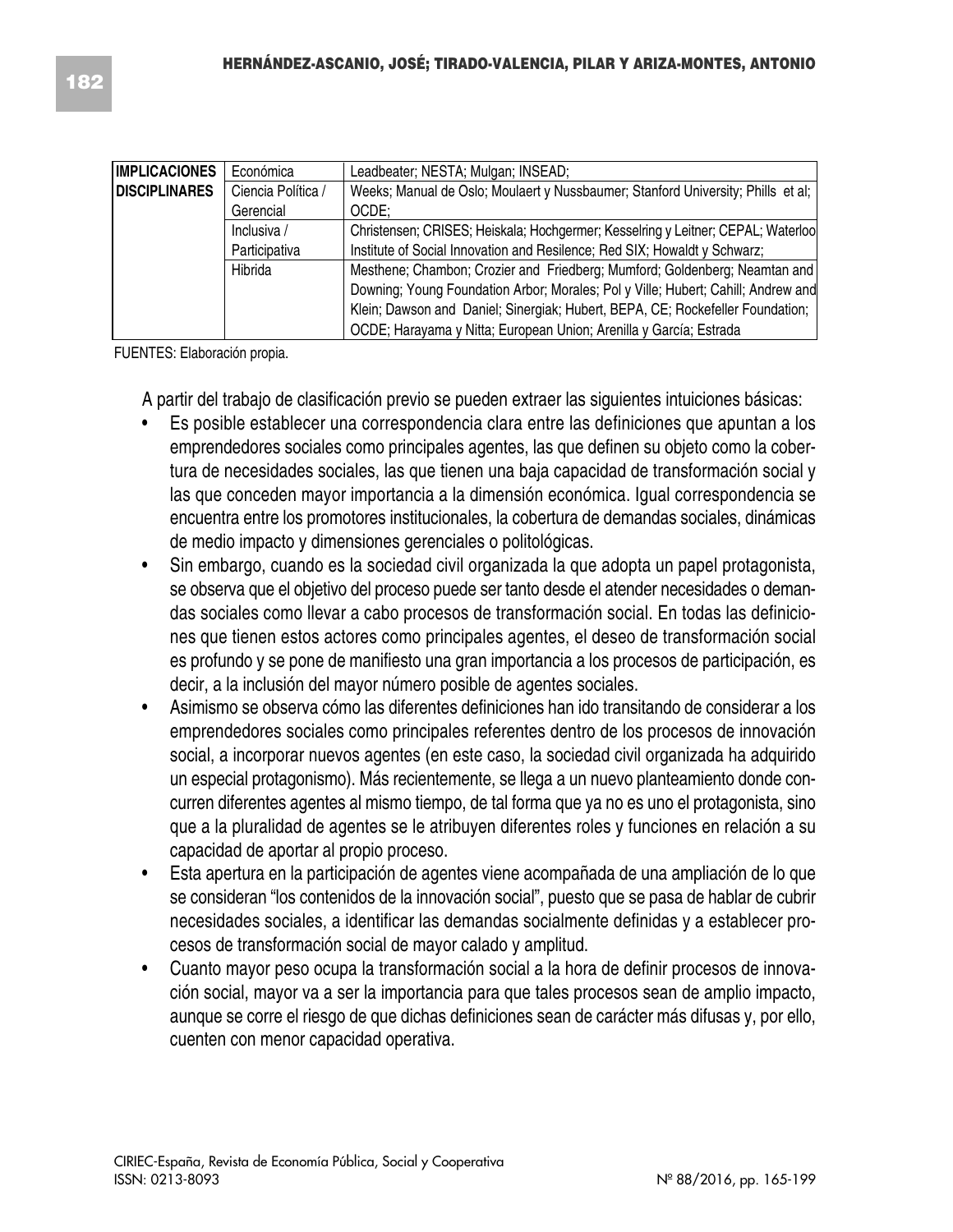- Un déficit importante en los estudios sobre innovación social es precisamente acerca de la definición de los "procesos de innovación social". Salvo raras excepciones, las definiciones existentes, o las reflexiones ulteriores que aportan los autores sobre las mismas, no prestan especial interés al proceso mediante el que se produce el fenómeno de la innovación social, situando estos como "procesos que emergen" sin que sea fácil entender ni sistematizar los mecanismos que les dan lugar. Sí es cierto que esta reflexión es más frecuente en aquellas definiciones que consideran aspectos más acotados, como la cobertura de necesidades sociales concretas por ejemplo, y que están más claramente influidas por los procesos de innovación clásica.
- Un comentario especial se merece lo que en este trabajo se denominará como "una nueva generación de definiciones de innovación social", que utilizan referencias "híbridas, transversales y con aspiración totalizadora", es decir, que ponen su énfasis en desarrollar procesos de profunda transformación social, incorporando elementos de carácter ético y valórico, a la vez que amplían los campos de actuación y los agentes participantes en el proceso. En estas definiciones, en las que se puede observar una producción teórica de carácter más genuino y menos influenciada de una manera determinante por otras disciplinas, se constata que aún quedan por desarrollar profundizaciones teóricas en elementos tan fundamentales como las relaciones entre actores, la sistematización de los procesos y la medición verificable de los impactos de dichos procesos.

# **4.- Principales tendencias en la construcción del concepto de innovación social**

Godin (2012) realiza una revisión exhaustiva de los conceptos relacionados con la innovación, en general, y con la innovación social, en particular. Este autor considera a la innovación social como la forma de crear sociedad en una nueva base fundamentada en el reconocimiento, la colaboración y la equidad, distribuyendo eficientemente las ganancias entre todos los miembros que participan en la creación de los medios de producción y en la producción misma, o bien como la forma de satisfacer realmente las necesidades de los individuos que integran la sociedad.

También recientemente, Bonilla (2012) lleva a cabo una revisión acerca de la evolución histórica del concepto, e identifica dos periodos que, a su vez, concentran varias tendencias a la hora de considerar este concepto.

El primero de estos períodos hace referencia al medio siglo transcurrido entre la finalización de las Grandes Guerras Mundiales y la caída del Muro de Berlín. En esta etapa el autor caracteriza a la sociedad bajo la dinámica de una creciente globalización y en búsqueda de nuevos procesos que tengan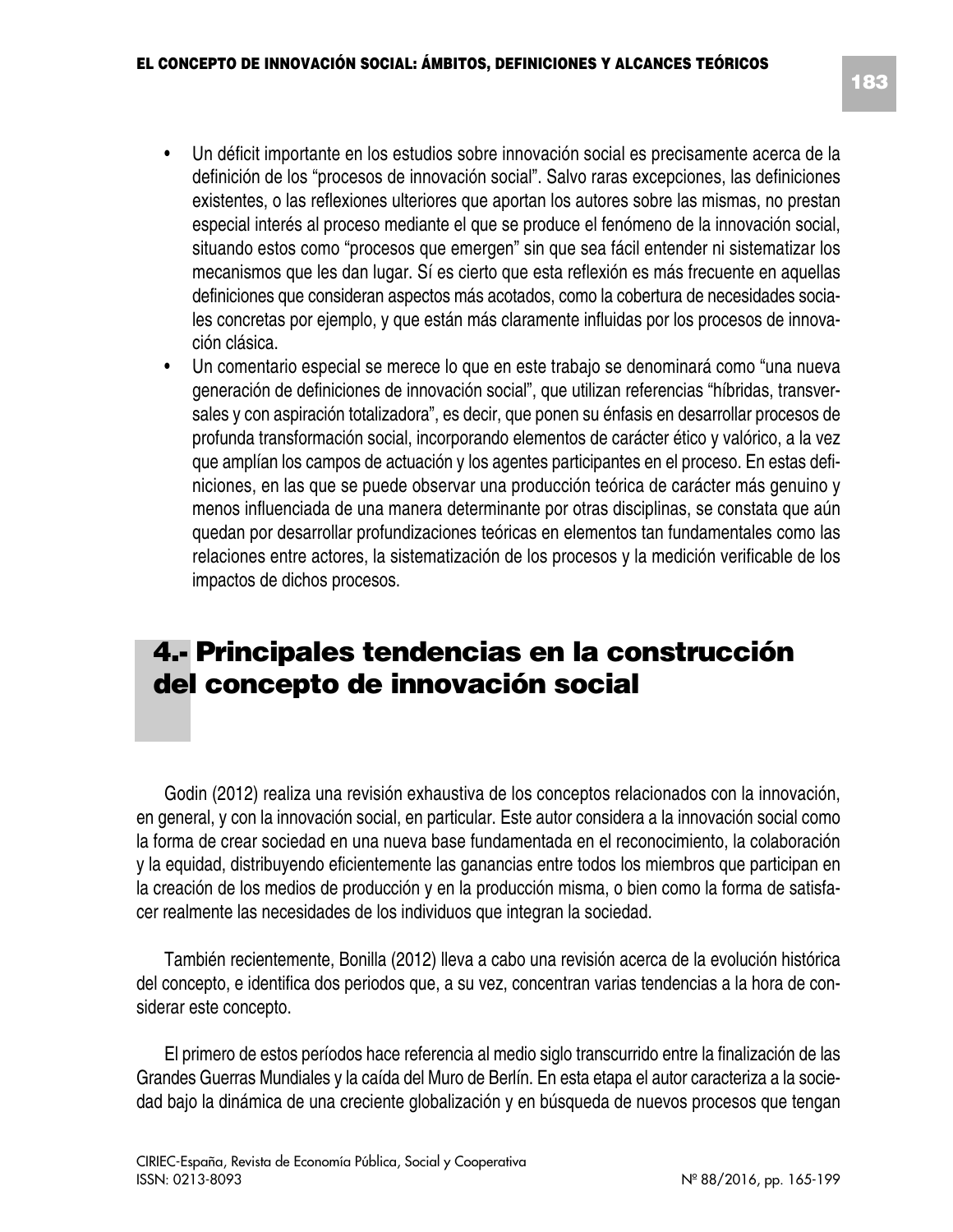la capacidad de mitigar los efectos alienantes de la industrialización y del capitalismo extremo, es por ello que el abordaje de la innovación social pasará de centrarse en la aplicación de la innovación técnica a las esferas sociales a una posición que ubicará la innovación social como la forma de ayudar a la sociedad para superar las dificultades del pasado. En este periodo, siguiendo a Bonilla (2012), se entiende la innovación social bajo dos lógicas que se traducen en dos tendencias diferentes: como aplicación de la invención técnica-científica o como forma de contribuir a un mejor desarrollo de la sociedad.

El segundo de los periodos abarcaría desde finales de la década de los ochenta hasta el momento actual, presentando asimismo como elemento articulador las grandes crisis económicas globales que se suceden desde la década de los 90. En esta fase, el ser humano comienza a tomar conciencia de su papel social y de su carácter integrador de un universo sistémico que puede construir y reconstruir, atribuyendo a las organizaciones, gobiernos y al llamado Tercer Sector, la responsabilidad social de satisfacer realmente las nuevas necesidades y retos de la sociedad. En este segundo momento la investigación en innovación social tiende a buscar actividades innovadoras y servicios cuyo origen se encuentra en la intención de satisfacer necesidades sociales, actividades y servicios que son predominantemente llevados a cabo a través de organizaciones de clara orientación social (Mulgan, 2006), es decir, las organizaciones no gubernamentales, los propios gobiernos y las cooperativas por el desarrollo social.

Precisamente, esta es la primera de las tendencias identificadas en este periodo de tiempo: la investigación en innovación social se produce fundamentalmente desde los actores protagonistas de la innovación social, los gobiernos y el llamado Tercer Sector.

A esta tendencia le sucederá otra en la que la sociedad adquiere un papel protagónico como fuente primaria de las investigaciones que se realizan en el ámbito de la innovación social.

En definitiva, se podría hablar de la existencia de hasta cuatro etapas en relación con la evolución de la innovación social, tal y como se presenta a continuación.

#### **a.- La innovación social como una aplicación de la invención técnica-científica**

Schumpeter (1934) establece que la innovación se identifica principalmente en la innovación científica o tecnológica. En el mismo sentido, Calderón (2008) advierte que sólo la invención o el descubrimiento generado en el ámbito científico "entra" efectivamente en el mundo empresarial, rompiendo el círculo de la ciencia pura, incorporándose a procesos productivos, métodos organizativos y productos que posteriormente van a difundirse en el tejido social, a través del mercado. Este autor considera que únicamente en este caso podría hablarse de una auténtica innovación social. Calderón (2008) plantea que sin la existencia de los emprendedores que lleven a la esfera social las innovaciones, el proceso innovador estaría limitado al ámbito restringido de la ciencia, sin que pudieran asumirse e incorporarse las correcciones que emergen de la práctica social.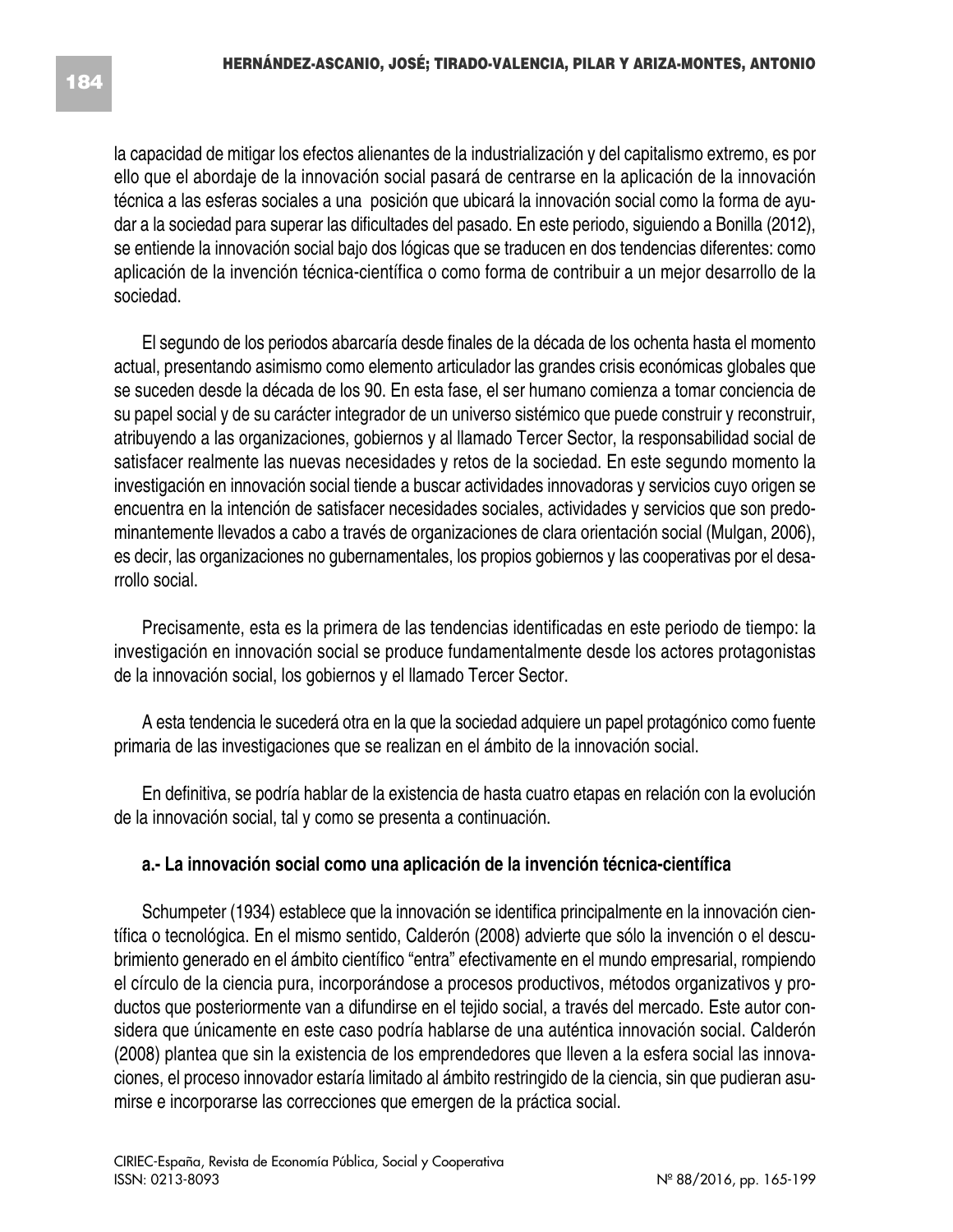Desde esta línea de pensamiento, se podría afirmar que cualquier organización con capacidad para innovar podría tomar el conocimiento (ya sea conocimiento científico, tecnológico o técnico), utilizarlo en el desarrollo de su actividad empresarial, transmitirlo así a la sociedad mediante el mercado o la actividad económica y, de esta forma, convertirlo en una innovación social. Desde esta posición, se consideraría a la tecnología y el conocimiento científico como externos a la labor empresarial, aunque se manifieste una estrecha relación. Esta circunstancia explicaría cómo surgen las estructuras de I+D dentro de las organizaciones con la misión de llevar al contexto empresarial las innovaciones técnicas y convertirlas en innovaciones sociales. Dicho de otro modo, la forma en la cual se aborda la innovación social permite identificar elementos originales, incorporarlos a la organización para mejorar sus condiciones competitivas y socializarlas mediante el contexto del mercado. Desde esta perspectiva el sentido de la actividad innovadora cumpliría dos funciones trascendentales: generar ventajas competitivas, por un lado, y llevar la innovación a través de sus productos y servicios a

Por su parte, Godin (2012) argumenta que durante la primera mitad del siglo XX la innovación social fue discutida sobre todo como un proceso de ajuste entre la sociedad y la innovación tecnológica. Este autor infiere que la aplicación de la innovación tecnológica otorga una connotación social a dicha invención. Para justificar esta posición recurre a dos autores con posturas muy diferentes frente a la innovación social: Ogbum y Weeks. Por un lado, Ogburn (1939) defiende que *"la sociedad está mal adaptada a la tecnología"* pese a los esfuerzos de las organizaciones y de la sociedad por incorporar la innovación técnica a la vida social. Para solucionar esta cuestión, este autor sugiere invertir en invención social como la forma de crear innovación desde el punto de vista social, y no desde el enfoque tecnológico, definiendo a la innovación social como toda invención que no es mecánica y no es descubierta por la ciencia natural. Es importante resaltar que el trabajo de Ougburn (1939) busca esa ruptura relacional en la que la innovación social es dependiente de la innovación tecnológica, tendencia que seguirá emergiendo más adelante. Frente a este paradigma, Weeks (1940) trata de evidenciar la relación dependiente entre innovación social y tecnológica, al afirmar que la primera se refiere a nuevas formas técnicas, procedimientos, leyes y acuerdos, llevados a planes en educación, justicia, profesiones, economía, comercio y negocios internacionales que se inclinan por órdenes sociales más equitativos y justos. De este modo, su planteamiento teórico se define desde la pregunta de cómo la innovación técnica modificaría las relaciones sociales al ser llevadas al ámbito en el que se aplican.

#### **b.- La innovación social como forma de contribuir a un mejor desarrollo de la sociedad**

El proceso de industrialización previo a la II Guerra Mundial había provocado una pérdida significativa del interés en el ser humano, en la sociedad. Precisamente, el trabajo de Ougburn (1939) trata de replantear la relación de dependencia entre ciencia y sociedad en el ámbito innovador. Es así como surge esta segunda tendencia en la que la innovación social busca ayudar a la sociedad a solucionar los problemas de deshumanización causados por la industrialización. Desde este enfoque, los ejemplos de innovaciones sociales son cada vez más abundantes, pasando de ser algo marginal a corriente dominante.

la esfera social, por otro.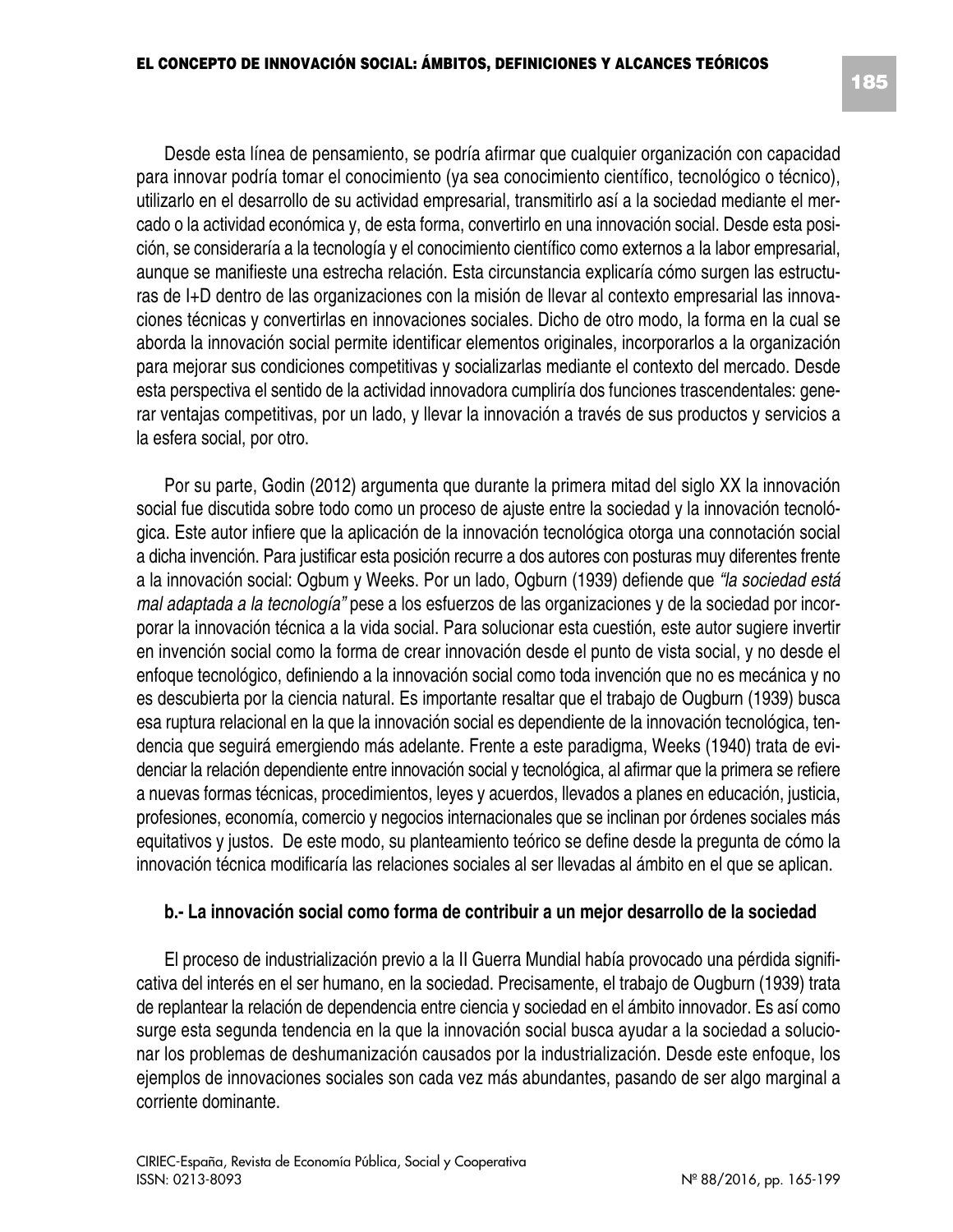En esta nueva línea en la que la innovación social aparece como un instrumento para ayudar a la sociedad, empiezan a reconocerse y a valorarse la actuación de sujetos individuales y colectivos que impulsan los procesos de innovación social y contribuyen a su caracterización. Así, en los trabajos de Mulgan (2006) y Leadbeater (1997) se aborda el papel de estos sujetos dentro de los procesos de innovación social, hasta tal punto que Leadbeater (1997) apunta el rol central de estos y expone dos motivos fundamentales por los que resulta necesario fomentar este tipo de figuras, así como una mayor inversión en innovación social desde las políticas públicas. El primero es porque la innovación social puede responder más eficazmente a una serie de problemas sociales para los que el Estado del bienestar no está preparado para hacer frente. El segundo es un argumento de cariz económico: todas las sociedades con sistemas de protección social desarrollados están destruyendo lentamente los derechos históricos de la anhelada sociedad del bienestar, en un intento por reducir sus costes. Según Leadbeater (1997), la innovación es la única esperanza que queda para mantener la calidad del bienestar. Las aportaciones de este autor sugieren que la propia sociedad debe auto-organizarse para atender las múltiples demandas sociales a las que no puede hacer frente el Estado y es aquí donde los agentes de innovación social adquieren una especial relevancia.

Posteriormente, Emmanuel Mesthene (1970), Director del programa de Tecnología y Sociedad de la Universidad de Harvard, postula que las innovaciones sociales deben esforzarse en atender aquellos problemas o situaciones en las que se manifiesta una fractura social. Así, en la década de los 60 y 70, la innovación social centró su atención en ayudar a los gobiernos a solventar los retos sociales de la época. Una referencia importante en esta perspectiva es que la propia OCDE aboga en este momento en que se concreten políticas públicas en las que se relacionen aspectos técnicos y sociales con el objetivo de aumentar las condiciones favorables para el desarrollo humano.

A raíz de este nuevo enfoque surge la Responsabilidad Social Corporativa (RSC) como fórmula para potenciar la innovación social (Asongu, 2007). Este autor considera que las sociedades actuales demandan de las organizaciones empresariales algo más que simples productos con calidad y servicios confiables a un precio adecuado; se requiere un retorno de parte del beneficio social que obtienen de su entorno más próximo. Asongu (2007) advierte que muchas organizaciones han desarrollado productos muy innovadores como resultado de sus políticas de RSC, lo que les ha permitido lograr importantes ganancias empresariales al mismo tiempo que han contribuido a mejorar la calidad de vida de la sociedad. Con todo, este autor advierte que la RSC no debe confundirse con las "donaciones caritativas" efectuadas por las corporaciones, de tal modo que las donaciones económicas no podrían considerarse mecanismos de desarrollo de la innovación social.

#### **c.- La innovación social liderada por organizaciones con fin social**

Los problemas que aborda la innovación social no son ni simples ni sencillos, al contrario, son difíciles de solucionar y muy complejos (Kesselring y Leitner, 2008). Esta circunstancia ocurre porque la mayoría de los retos a los que se enfrenta la innovación social constituyen *problemas emergentes",* problemas enrevesados que no parecen estar bien definidos y para los cuales no hay una solución precisa (Drawth, 2001).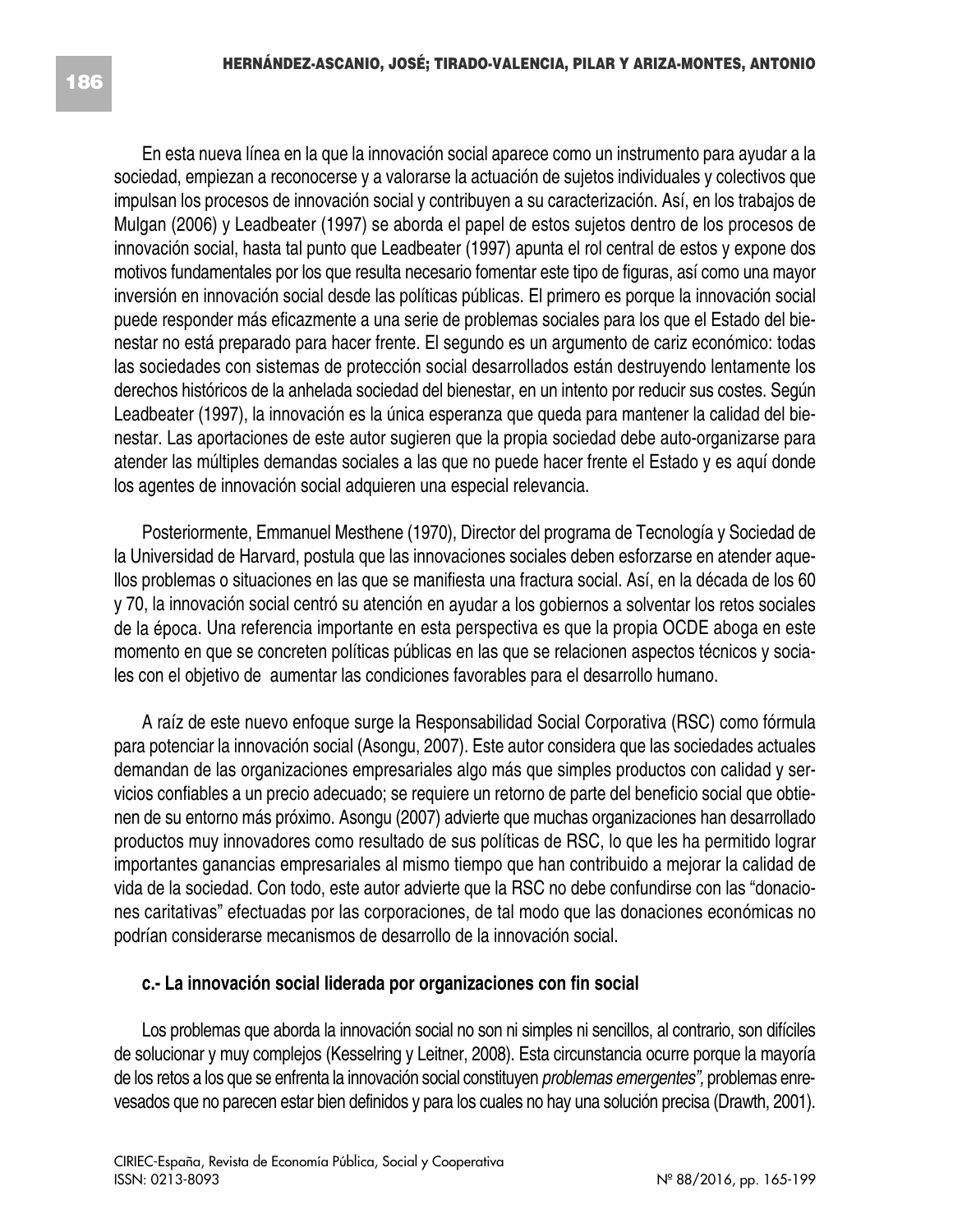En una postura más específica, el documento *Toward a Theory of Innovation and Interactive Learning,* publicado por la Lundvall (2010), destaca el papel protagonista del sector público en el proceso de innovación. Este documento considera que el sector público debería estar involucrado directamente en el apoyo a la ciencia y el desarrollo, ya que las regulaciones y los estándares que se promueven desde este sector influencian sobremanera la tasa y dirección de la innovación, a la vez que suele ser el usuario más directo e importante de los resultados de la innovación.

En un sentido similar, Howaldt y Schwarz (2010) afirman que la innovación social está supeditada a la acción gubernamental y a las estructuras institucionales regulatorias. Evidentemente, las reformas de los gobiernos deben orientarse en un doble sentido: por un lado, generar el marco político y administrativo que regule las innovaciones sociales y, por otro, facilitar su materialización en mejoras sociales concretas. Según Georges (2011), los gobiernos son los constructores de las realidades sociales que provocan la aparición de nuevas necesidades, por tanto deberán participar en la creación de los mecanismos que hagan frente a estos nuevos retos sociales.

En aquellos casos en los que la inefectividad o inoperancia gubernamental no posibilite la satisfacción de las necesidades sociales, se estaría abonando el terreno para que broten las Organizaciones no gubernamentales. Según Lewis (2008), lo más importante de esta amalgama de ONG's no es si son pequeñas o grandes, formales o informales, lideradas por voluntarios o profesionales, radicales, paternalistas…, lo verdaderamente importante es que combinen los recursos necesarios para apoyar a los gobiernos en la misión de mejorar las condiciones de vida de los ciudadanos. El informe de la *National Systems of Innovation* (2010) hace referencia a los seis tipos de Organizaciones no gubernamentales. Uno de estos tipos es el de las organizaciones "innovadoras técnicas-sociales", cuya descripción abunda en las funciones de apoyo para satisfacer las necesidades de la sociedad, transformándose en "*implementadoras, catalizadoras y compartidoras de innovaciones que traigan provecho a la sociedad"*. El objetivo de este tipo de Organización no gubernamental es fortalecer los sistemas sociales a través de los planes de capacitación, investigación e innovación, apoyados por el staff gubernamental, y crear redes de cooperación que traigan provecho a los individuos en lugares donde la acción del gobierno no es efectiva.

Una de las principales aportaciones que han hecho este tipo de organizaciones al fenómeno de la innovación social ha sido el proceso de toma de conciencia que han desarrollado acerca de cuáles son las fuentes de la innovación social y cultural pues, según Morales (2008b), son *"estas fuentes muy diversas y muy pocas provienen de los laboratorios científicos"*.

A modo de conclusión de este apartado se podría afirmar que las ideas de Klein y Knight (2005) presentan un elevado paralelismo con la tendencia hasta ahora descrita. Estos autores establecen que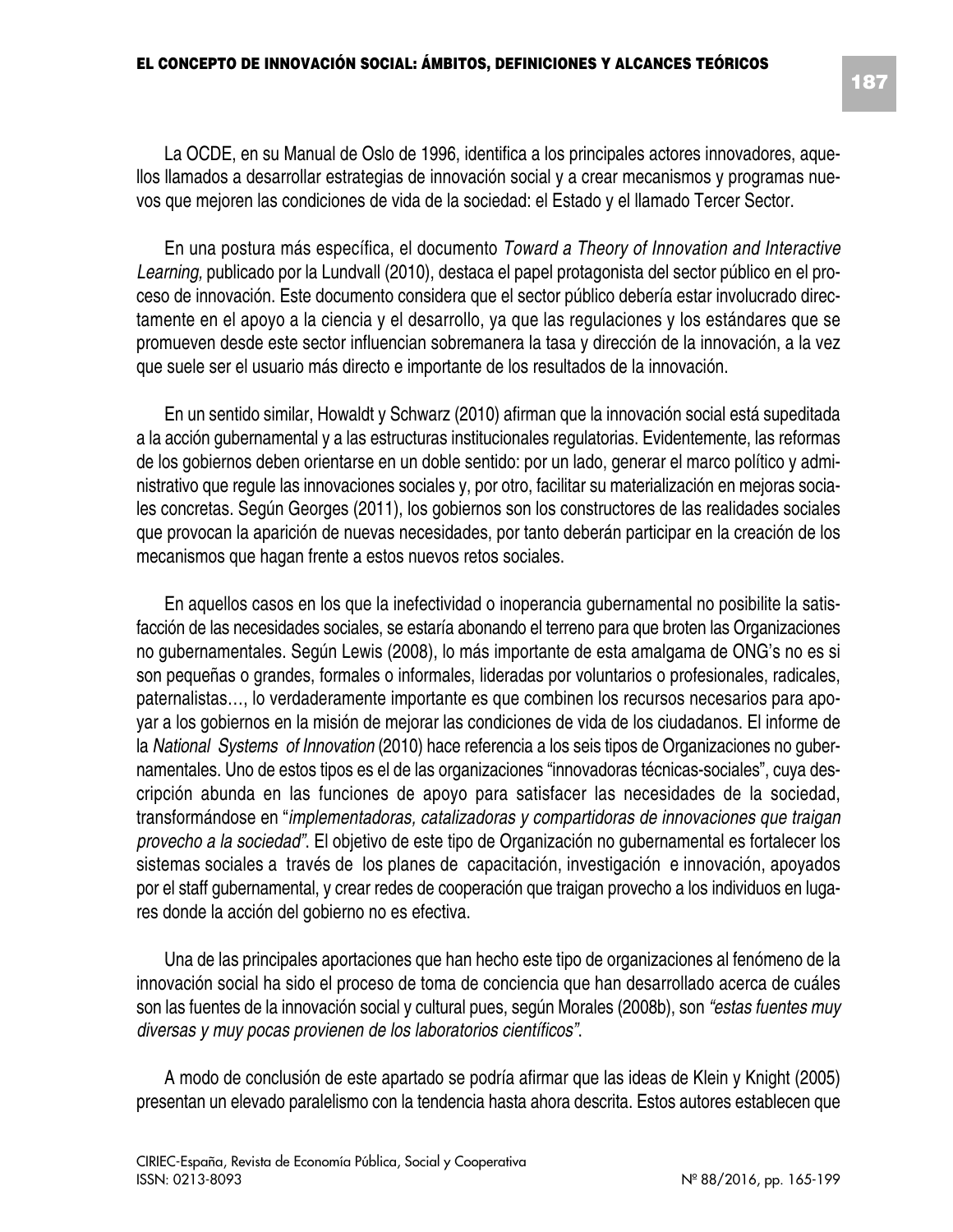la innovación es un hecho imperativo y muchas organizaciones –ya sean privadas, públicas, con o sin ánimo de lucro– no son capaces de descubrir los beneficios que la incorporación de dichas innovaciones les reportan, al mismo tiempo que fallan en desarrollar innovaciones para lograr mayor calidad de vida social. El problema estaría, según estos autores, no en el proceso de innovación en sí mismo, sino en cómo este se implementa con unos fines sociales y en el fracaso de las políticas públicas a la hora de impulsar estos objetivos.

#### **d.- El estudio de la sociedad como contexto de generación de innovaciones sociales**

Una de las posturas más paradigmáticas de esta tendencia es la que plantea el Manual de Oslo (2005), donde se sugiere que para que la innovación social sea real, lo más relevante es su utilización efectiva y continuada, traducida en apropiaciones sociales a través del uso. Desde este enfoque los usuarios serían fuentes de innovación social al emplear las innovaciones introducidas en su vida cotidiana. Precisamente, la investigación de Von Hippel (1988) destaca cómo los usuarios, los distribuidores y los suministradores son fuentes de innovación y no sólo los investigadores y fabricantes de productos o bienes y servicios.

Los estudios de Echavarría (2008) constituyen un buen ejemplo de los estudios que dedican esfuerzo a caracterizar a los productores, difusores y consumidores de innovación, concluyendo que la transferencia de conocimiento por vías interdisciplinares supone una fuente clásica de innovación epistémica, al transmitirse y ser usados conocimientos surgidos en diversos campos disciplinares (Morales, 2008b). En un sentido similar, Murray, Caulier y Mulgan, (2010) advierten que la innovación social no se refiere a un sector determinado de la economía, sino a la innovación en la creación de productos y resultados sociales, con independencia de dónde tienen su origen. Estos autores concluyen que la investigación en innovación social no puede limitarse a un sector concreto, como es el caso del Tercer Sector, sino que tiene que cubrir todos los sectores implicados y la dinámica de las relaciones que existen entre ellos. Por tanto, la investigación debe surgir originalmente de la misma sociedad, para retornar posteriormente a ella con soluciones innovadoras. Por consiguiente, la capacidad de innovación depende tanto de la innovación en las estructuras, como de la forma en la que estas se diseminan por el tejido social, regresando a ellas para crear nuevas formas de condiciones de vida favorable en la sociedad.

En definitiva, uno de los principios recurrentes de la relación entre sociedad e innovación social es lograr una transición entre la investigación centrada en los logros técnicos hacia la investigación que pone el foco de atención en las dinámicas innovadoras, estableciendo a la sociedad, sus problemas y la relación entre ambas con la innovación como principal objeto de estudio.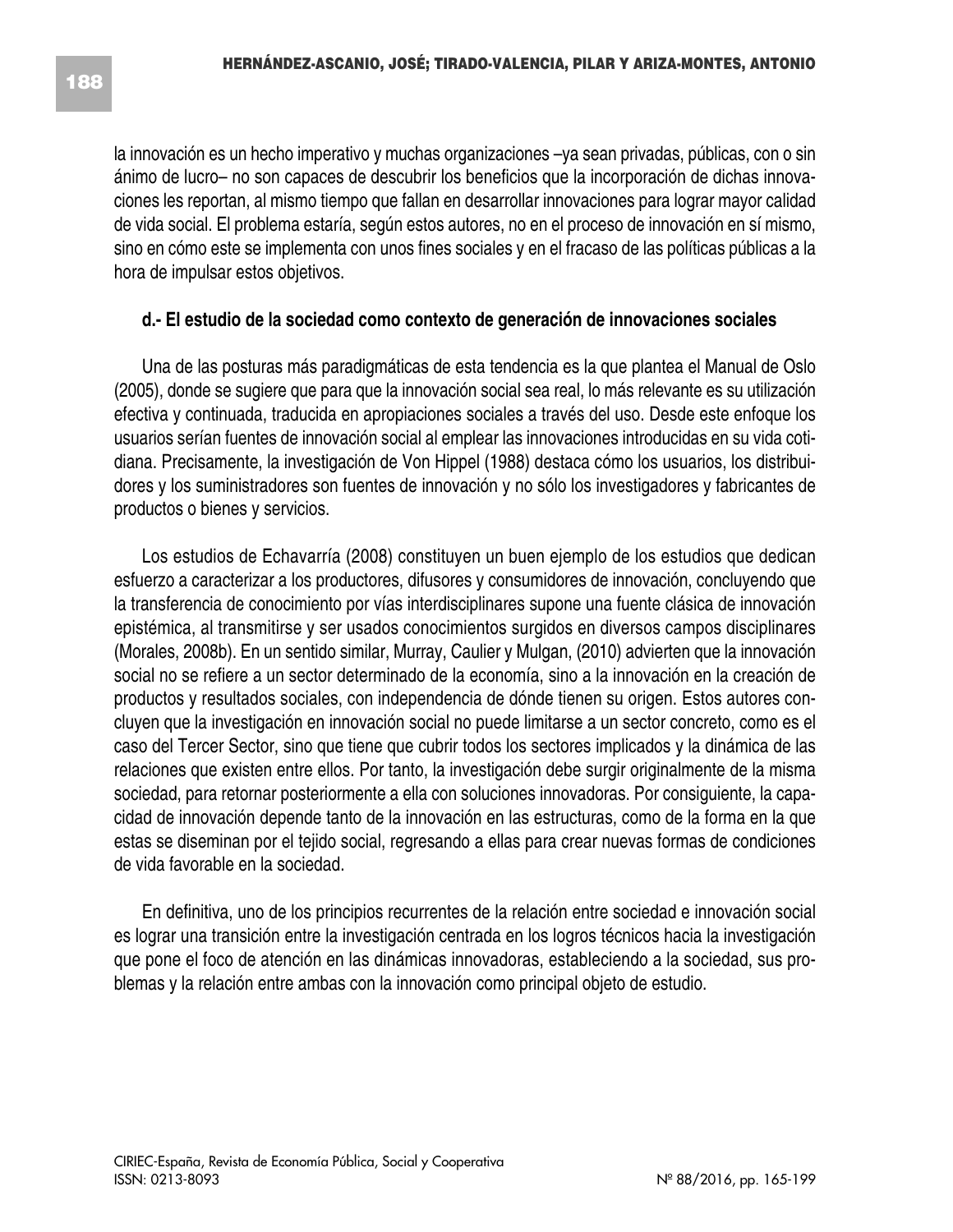# **5.- Implicaciones del concepto de innovación social desde la perspectiva de su ámbito de aplicación**

Si en el epígrafe anterior se planteaba una revisión histórica acerca de cómo el concepto y los estudios de innovación social han ido evolucionando en función de su capacidad de aportar respuestas a las interpelaciones del momento histórico en el que se encontraban, en este bloque se pretende llevar a cabo una nueva revisión de esos mismos conceptos, pero desde una nueva perspectiva, la del ámbito disciplinar en el que se desarrollan.

Adoptando como marco de referencia el trabajo de Conejero (2016), en esta segunda revisión se identifican tres grandes enfoques o ámbitos en los que se clasifican las diferentes aportaciones efectuadas en el ámbito de la innovación social.

#### **a.- La innovación social en el ámbito de la ciencia económica–gerencial**

Tal y como se ha expuesto en párrafos anteriores, una de las primeras aproximaciones al concepto de innovación social es la que se desarrolla desde las disciplinas científicas de carácter económico. El ideario de teóricos como Schumpeter (1934) consideraba la innovación desde el punto de vista de su capacidad para introducir nuevos bienes, nuevas cualidades a bienes ya existentes, nuevos métodos de producción, la apertura de nuevos mercados, el descubrimiento de nuevas fuentes de materia prima o el diseño e implantación de nuevos modelos de organización industrial. Desde esta línea de pensamiento, el mencionado autor propone dos factores claves a partir de los cuales reactivar la economía: la innovación tecnológica y el papel de los emprendedores. Una vez más la figura del emprendedor aparece como predominante a la hora de guiar los esfuerzos de innovación, algo determinante en la consecución del éxito. Desde esta perspectiva, la innovación social estaría relacionada con el emprendimiento como motor del cambio social.

Frente a esta posición aparecen otras como la que entiende a la innovación social como una vía para satisfacer las necesidades sociales y donde las organizaciones empresariales, con o sin ánimo de lucro, serían las responsables de llevar a la esfera social las innovaciones que se vayan desarrollando. En este sentido, Drucker (1957) ya consideraba que la mayoría de los negocios se fundamentan de un modo u otro en la innovación social. Según este autor, la innovación no es única, ni principalmente, una actitud empresarial, sino, sobre todo y especialmente, una actitud social. La innovación puede así ser considerada como un espacio experimental que proporciona libertad de acción, tanto para la renovación de los servicios (privados o públicos), como para sus fuerzas principales (el hombre de negocios, la utilidad y el valor). La empresa puede ser vista como un deseo de llegar al mayor número de consumidores posibles con un comportamiento ético y socialmente responsable, un espíritu de responsabilidad compartida, sensibilidad y colaboración para ser más efectivos.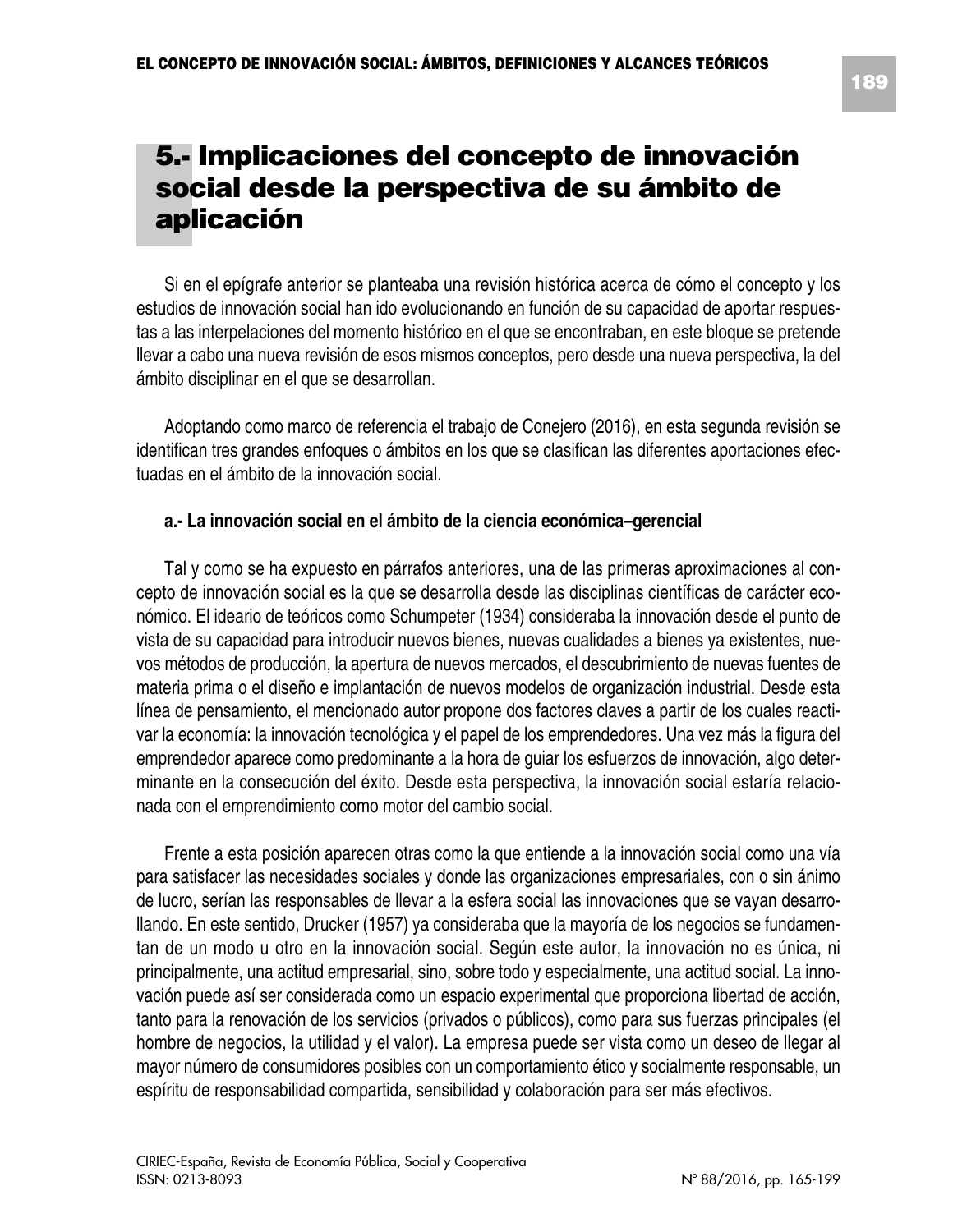Otro autor importante del enfoque económico-gerencial es Jonathan Gershuny (1983). Su tesis sobre las relaciones entre la provisión de servicios de mercado y no mercado ejemplifica otra tendencia dentro de este enfoque que se orienta hacia el autoservicio y la cooperación, donde los consumidores podrían renunciar a la utilidad marginal de un incremento de precio por determinados servicios a favor de otros realizados por ellos mismos o en casa (Gershuny, 1983). Estos postulados son importantes porque sacan a la luz aspectos innovadores de proceso, denominados "de suministro", a los que no se prestaba anteriormente suficiente atención en los análisis económicos.

Estas concepciones económico-gerenciales han sido retomadas especialmente por autores que han participado en la construcción del modelo de innovación social británico como Geoff Mulgan (2006) o Charles Leadbeater (1997), quienes ponen un énfasis especial en el papel central que los emprendedores sociales tienen en los procesos de innovación social. De este modo, Leadbeater (1997) señala dos motivos por los que es necesario fomentar la innovación social. Por un lado, porque puede "responder más eficazmente a una serie de problemas sociales para los que el Estado del bienestar no está preparado para hacer frente". Por otro, porque permite desarrollar modos de innovación empresarial que tienen su origen en las necesidades sociales.

En definitiva, desde un enfoque económico-gerencial la innovación social se concebiría como un proceso cuyo objetivo principal sería contribuir con nuevas soluciones a problemas sociales no resueltos (Lévesque, 2012), fundamentalmente centrado en la innovación organizacional (*management* y relaciones de coordinación), así como en los rendimientos progresivos de su institucionalización, basados en la eficacia, la eficiencia y la economía.

#### **b.- La innovación social en el ámbito de las políticas públicas**

La tendencia dominante en los trabajos de innovación social es la que adopta el enfoque de las políticas públicas, al conceptualizar a esta como la búsqueda de una redefinición del bien común y la mejora del bienestar de la población. De este modo sería desde la política donde se conformarían las iniciativas o programas marco de innovación social, ejerciéndose un liderazgo público *ad intra y ad extra*, que integraría los paradigmas de la Administración pública: a saber, el burocrático, el de la nueva gestión pública y el de gobernanza, siendo este último el de mayor aceptación por la literatura especializada como nuevo modelo de gestión pública (Börzel, 1997; Hartley, 2005; Conejero, 2005).

Desde el ámbito de lo público, una perspectiva de análisis interesante es la que se deriva de la iniciativa SINGICOM (*Social Innovation Governance and community Building*), patrocinada por la Comisión Europea durante el período 2001-2004 y de la que surge el proyecto ALMOLIN (*Alternative Model of Local Innovation*), liderado por Frank Moulaert y sus colegas de la escuela francesa. Esta perspectiva se orienta hacia el desarrollo comunitario sostenible, emergiendo como alternativa al desarrollo urbano territorial basado en el mercado (Moulaert y Nussbaurner, 2005).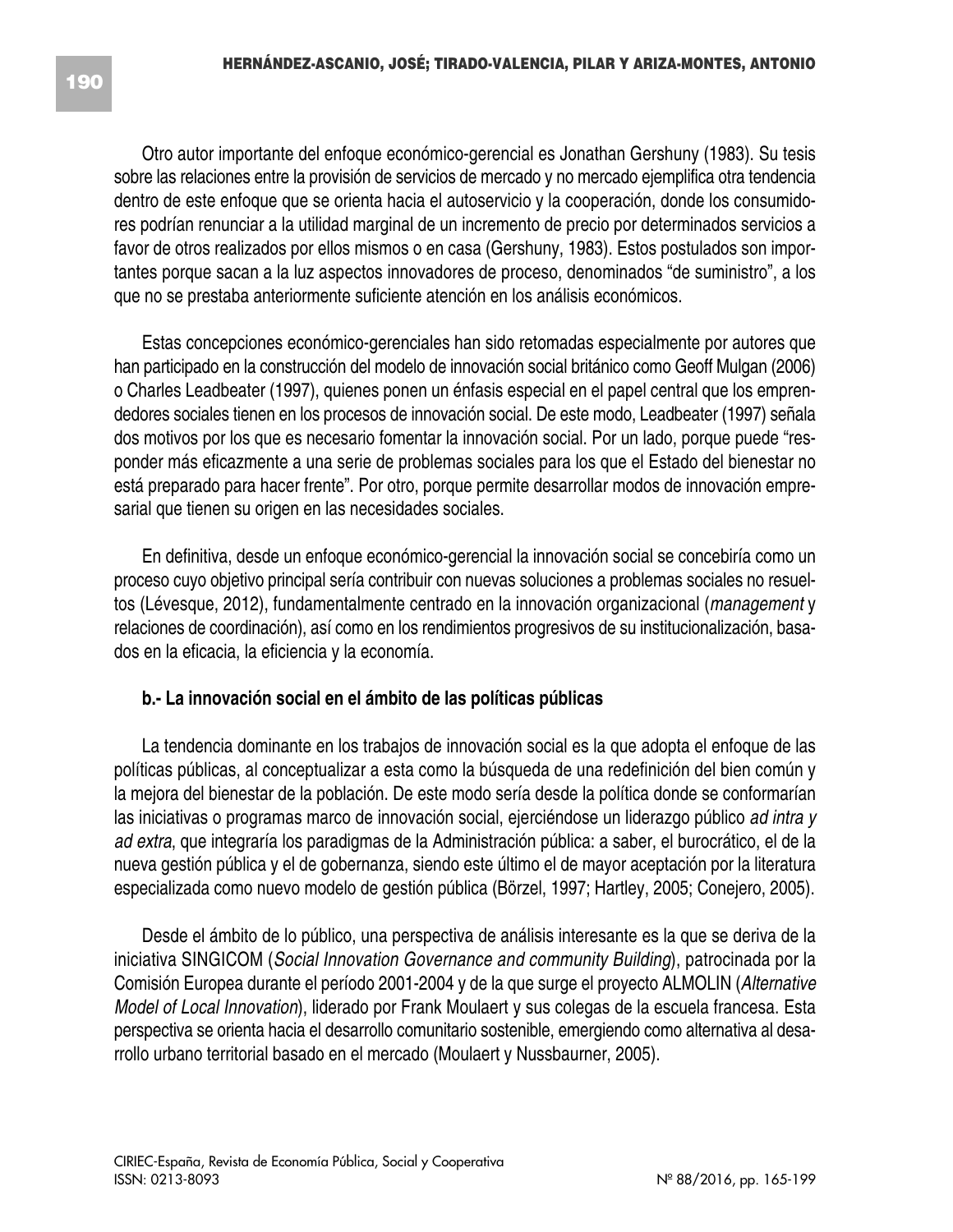Bajo este prisma, la innovación social pasaría por comprender el papel de la comunidad y los grupos sociales en el desarrollo de esta, manifestándose una relación dialógica entre las instituciones económicas y las dinámicas de gobernanza, la sociedad, los modelos de desarrollo territorial y la planificación del territorio. Por tanto, la innovación social abordaría la satisfacción de necesidades básicas y cambios en las relaciones sociales dentro de procesos de empoderamiento social, refiriéndose a las organizaciones y personas que están afectadas por la privación o falta de calidad en la vida diaria y los servicios (Moulaert et al., 2010). La filosofía central de este modelo sería la movilización ciudadana y la promoción de la cohesión social a nivel local.

El modelo analítico de estos autores se estructura en tres dimensiones:

- 1. La dimensión de contenido está referida a la satisfacción de necesidades humanas.
- 2. La dimensión de procesos tendría que ver con los cambios en las relaciones sociales y la gobernanza.
- 3. La dimensión de empoderamiento se relacionaría con el incremento de la capacidad sociopolítica.

En definitiva, este enfoque se fundamentaría en valores de solidaridad y reciprocidad, entendido como una reacción a los efectos negativos del neoliberalismo, la desregulación y los procesos de privatización (Moulaert y Nussbaumer, 2005).

#### **c.- La innovación social en el ámbito de los estudios sociales**

Una de las implicaciones que tiene el estudio de la innovación social desde la perspectiva de las ciencias sociales es prestar atención a los valores, sistemas de creencias y prácticas sociales que se ponen en juego a la hora de diseñar e implementar acciones de innovación social. En esta tendencia, prestar atención a las iniciativas civiles y la acción comunitaria, no aparece como lo más relevante a la hora de estudiar cómo se producen los procesos de innovación social, sino que el acento se pone en el propio contexto en el que emerge la innovación.

De este modo, la cultura va a ejercer una gran influencia en el proceso de innovación social, ya que esta se ve condicionada o definida por un elemento o un conjunto de elementos propios del sistema cultural en el que emerge la innovación. A lo largo de la argumentación que a continuación sigue se observa que de una u otra forma la innovación social permanece arraigada culturalmente en la medida en la que la cultura define los valores. Precisamente, La innovación social entendida como parte de un proceso de innovación cultural y cambio social es la perspectiva predominante en la escuela austriaca liderada por el Centro para la Innovación Social de Austria (ZSI), así como por Josef Hochgerner, uno de sus académicos más reseñados, quien sostiene que la importancia de la innovación radica en que está culturalmente integrada, abogando por una reevaluación de los aspectos culturales de la misma con el fin de encontrar las mejores soluciones, tanto en el ámbito concreto de la economía como para la sociedad en su sentido más amplio (Hochgerner, 2011). La definición acu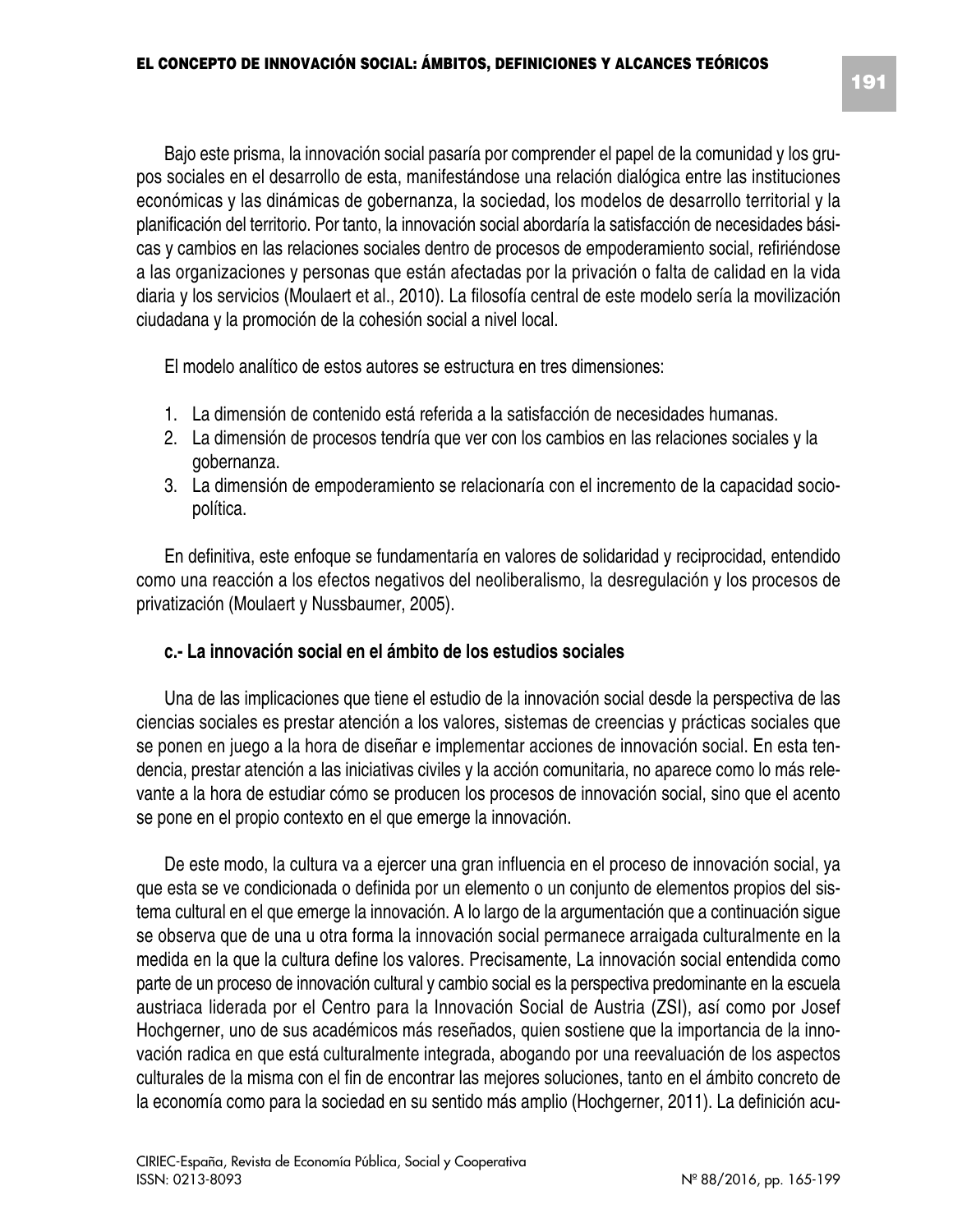ñada por el ZSI es abstracta y escueta, considerando a la innovación social como nuevos conceptos y medidas para resolver desafíos sociales que son aceptados y utilizados por los grupos sociales afectados (ZSI, 2008). En el contexto de los desafíos y las demandas sociales existentes, Hochgerner (2011) aboga por una reevaluación de la relación cultural/social de la innovación. Bajo este enfoque, la comprensión de la innovación tiene un significado profundamente arraigado en su contexto cultural, conduciendo a una discusión profunda sobre la "*culture of innovation*" y las "*innovation cultures*". Estas dos construcciones se refieren a la idea del contexto, de tal modo que conecta con las capacidades de la cultura para fomentar la innovación y los contenidos mismos que dan forma a los principios y procesos de innovación social.

En el pensamiento de este autor se encuentra una especial preocupación acerca de la relación entre los fenómenos de cambio social, innovación social y nuevas tecnologías dentro de la dinámica de cómo se condicionan entre sí, además de los efectos que surgen de esa mutua interrelación.

Ampliando esta perspectiva, Biggs et al. (2010) se refieren a nuevos conceptos, estrategias, iniciativas, productos, procesos y organizaciones que satisfacen las apremiantes necesidades sociales y cambian profundamente las rutinas básicas, redefiniendo los flujos de autoridad o las creencias del sistema social en el que surjan. En esta misma línea, Howard y Schwartz (2010) consideran que la innovación social es una nueva combinación y/o nueva configuración de prácticas sociales en ciertas áreas de acción o contextos sociales, propiciada por ciertos actores o constelación de actores de una forma intencional con el objetivo de satisfacer mejor o dar respuesta a necesidades y problemas sobre las bases de las prácticas establecidas.

Heiskala (2007) aporta una interesante reflexión acerca de la capacidad emancipatoria y de empoderamiento de la innovación social, al definirla como cambios en la estructura regulatoria, normativa y cultural de la sociedad que potencian los recursos de poder colectivos y mejoran su desempeño económico y social*.* Asimismo, Ogburn (1957), como ya se ha visto, defiende que la innovación social supone una estrategia para afrontar el retraso cultural (*cultural lag*) producido por la innovación material.

Por su parte, autores como Pol y Ville (2008) dibujan una clara diferenciación entre la innovación social y los demás tipos de innovación mediante la identificación de dos acontecimientos: a) el papel protagónico que adquieren las nuevas tecnologías en la difusión de los procesos de innovación social, y b) un contexto caracterizado por el hecho de que los bienes culturales se entienden de forma paralela a los servicios.

En resumen, esta perspectiva de los estudios sobre innovación social en los que se presta especial atención a las relaciones con los entornos socio-culturales concretos ahonda en los contextos geográficos, históricos y políticos de las regiones a fin de identificar cuáles serían los patrones culturales que se presentan como factores relevantes del éxito y el fracaso de las innovaciones. Los roles, las relaciones, las normas y los valores serían categorías de investigación especialmente relevantes para este enfoque.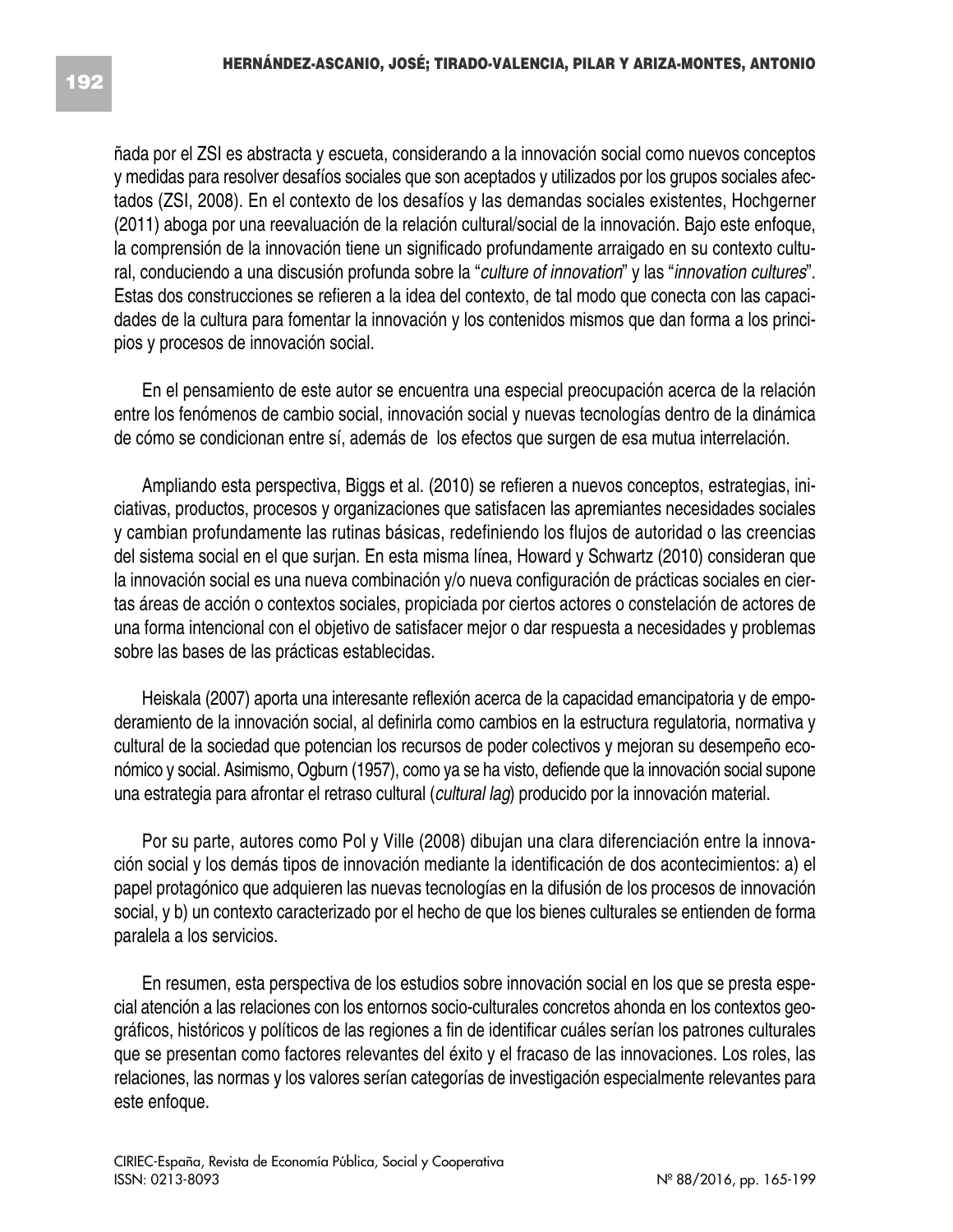Un punto de vista complementario al expuesto anteriormente es el que proviene de una aproximación socio-ecológica. Este paradigma parte del análisis sistémico no sometido a ciclos lineales, donde la innovación social es concebida como un proceso más complejo que opera en los entornos político, social y económico y que ha de influir en aspectos como la distribución de poder y de los recursos o el sistema de creencias y valores. El ciclo lineal de análisis oferta/demanda tendría serias limitaciones para explicar la globalidad de elementos que abarca la innovación social. Además, dicho proceso debería de tener durabilidad en el tiempo para que el impacto en el conjunto de la sociedad sea significativo. En este sentido, Christensen et al. (2006) definen la innovación social como un subconjunto de las innovaciones disruptivas cuyo objetivo primordial es el cambio social.

Autores como Westley y Antadze (2010) dan un paso más allá y consideran que la innovación social está estrechamente conectada con la inclusión social y la resilencia socio-ecológica, argumentando que la capacidad que tiene la sociedad para crear un flujo constante de innovación social, con énfasis en la inclusión de la población vulnerable, constituye un factor relevante para fomentar dicha resilencia socio-ecológica.

## **6.- Conclusiones**

Tras el exhaustivo análisis realizado de un fenómeno complejo y difuso como es la innovación social, a modo de conclusión se debería comenzar insistiendo en este asunto. Pese a que el concepto de innovación social va adquiriendo una progresiva independencia de la definición genérica de innovación, aún no existe una definición de consenso que permita establecer puntos comunes de encuentro para los estudiosos del tema.

A lo largo del tiempo se han ido sucediendo una serie de definiciones que se han visto afectadas por el momento histórico en el que emergían, impregnadas por tanto de los valores proyectados por los agentes sociales que los proponían, lo que ha servido por un lado para aumentar la riqueza del concepto y para ampliar por otro los aspectos propios de la reflexión teórica. Esta dependencia de los valores proyectados por los agentes sociales, que solo pueden ser definidos en un contexto determinado, ha enriquecido el concepto pero también ha imposibilitado la obtención de una definición unitaria y aceptada de pleno por toda la comunidad científica. Pese a esta dificultad, se han desarrollado interesantes esfuerzos por identificar lo que podría considerarse como "dimensiones estructurantes" de la innovación social, como punto de arranque para desarrollar una definición de consenso, que tenga a la misma vez una utilidad práctica y teórica en este ámbito.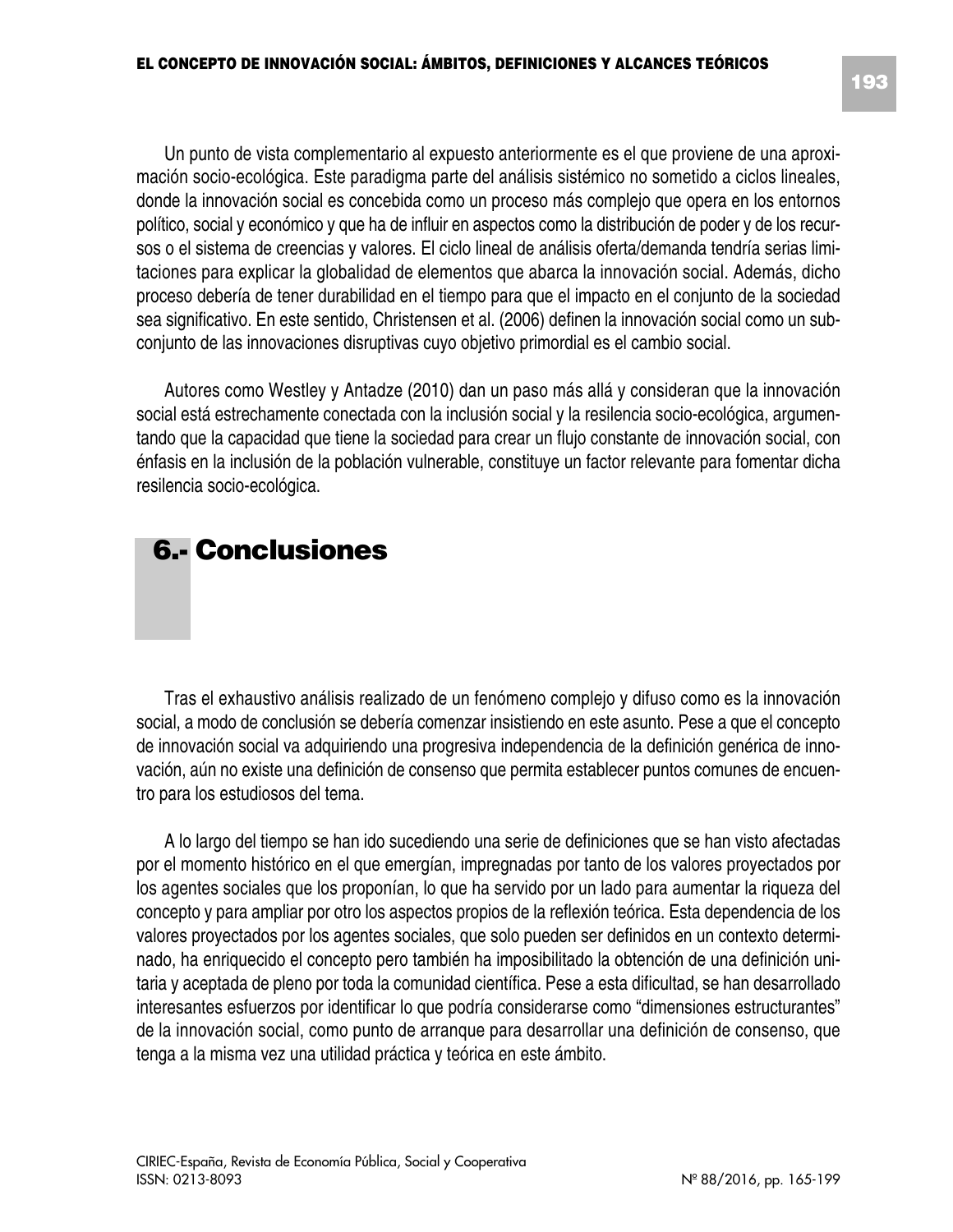Una segunda conclusión –que surge a partir del análisis diacrónico de las oleadas de definiciones de innovación social– es que el objeto de análisis de este término pasa de centrarse en la aplicación de la innovación técnica a las esferas sociales, a interesarse por las relaciones entre una sociedad problematizada en busca de soluciones y éstas mismas soluciones, siendo estadios intermedios de este cambio de interés el cómo las innovaciones responden a problemas sociales o la aportación específica que se hace desde el ámbito concreto de la acción social o de las organizaciones sin ánimo de lucro.

En lo que respecta a la implicación disciplinar del concepto de innovación social, en primer lugar emerge la importancia del enfoque económico cuya principal aportación reside en ayudar a comprender mejor los ciclos y dinámicas económicas por las que atraviesa la sociedad. Los principales inconvenientes de este enfoque es que obvia los elementos contextuales más complejos que inciden en la innovación social, a la vez que focaliza su resultado en términos estrictamente económicos, o en la lógica de beneficios privados, y no tanto en el impacto o valor social de la innovación. La relación ofertademanda simplifica en exceso las causas explicativas de los procesos de innovación social. La perspectiva gerencial profundiza en el enfoque económico al poner el acento en el valor social que han de tener las iniciativas innovadoras a través de alianzas público-privadas para resolver los problemas sociales. No obstante, no se tratan ni los posibles cambios que se puedan manifestar en las relaciones sociales, ni en los mecanismos de empoderamiento ciudadano y en los cambios institucionales.

El enfoque que surge de la ciencia política y de la ciencia de la administración, ahonda en el análisis de las políticas públicas como instrumento para buscar soluciones innovadoras que impliquen, además de resolver necesidades sociales concretas, cambios institucionales en programas, legislaciones, en definitiva, cambios en la forma de ejercer la acción de gobierno. Sin embargo, los análisis en estos enfoques adolecen de haberse circunscrito mayoritariamente al ámbito local, obviando así otros niveles territoriales y de relaciones.

Por último, el enfoque de las ciencias sociales aborda la innovación social como un proceso sistémico más complejo a diferencia de cómo lo hace el enfoque económico gerencial, que lo percibe como un proceso más lineal. En el enfoque de las ciencias sociales un grupo diverso de actores, con ritmos diferentes, interactuarían a distintos niveles para lograr la puesta en marcha de procesos de innovación social cuyo objetivo sería corregir desajustes en los entornos político-jurídicos, económicos, culturales y sociales. La puesta en marcha de estos procesos se haría mediante la articulación de políticas públicas.

En definitiva, el presente trabajo ha puesto de manifiesto que existe una íntima correlación entre las definiciones concretas del concepto de innovación social, el desarrollo histórico de dicho concepto y sus implicaciones disciplinares. En más ocasiones de las que sería deseable el estudio de la innovación social ha sido realizado desde una perspectiva parcial, sin el enfoque holístico que este asunto requiere. Precisamente, este trabajo aporta nuevos matices, perspectivas y colores que ayudan a rematar el cuadro, contribuyendo a un mejor conocimiento del fenómeno y a tender puentes entre el árbol de la innovación social y el bosque del modelo de sociedad que se pretende construir.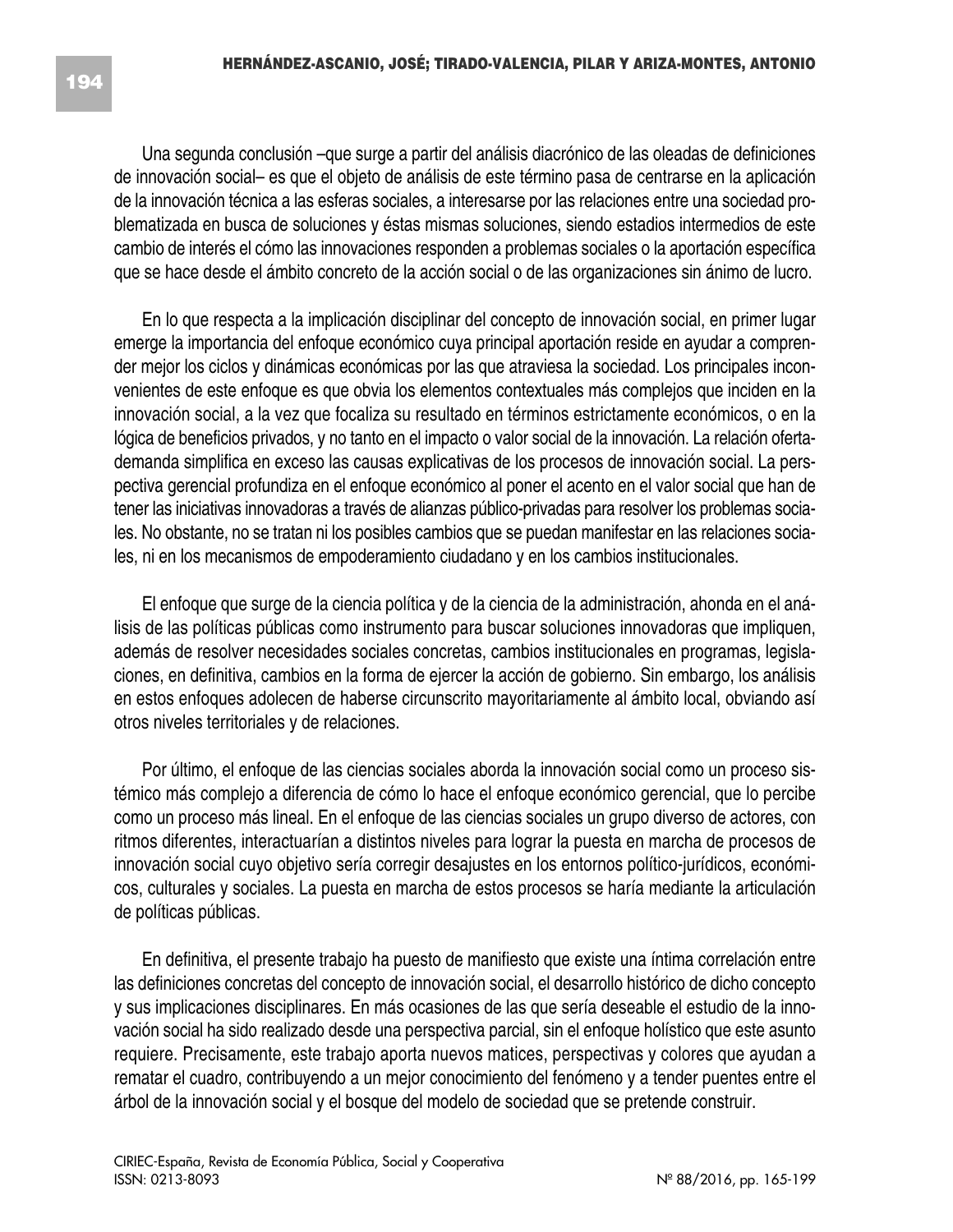# **Bibliografía**

- ABREU, J. (2011): "Innovación social, conceptos y etapas", *Daena, International Journal of Good Conscience*, 6(2), 134-148.
- ARENILLA, M. & GARCÍA, R. (2013): *Innovación Social. La integración social en la administración pública*, Editorial Netbiblo, La Coruña.
- ASONGU, J.J. (2007): "Innovation as an argument of CSR", *Journal of business and public policies*, 1(3), 178-214.
- BIGGS, R., WESTLEY, F.R. & CARPENTER, S.R. (2010): "Navigating the back loop: fostering social innovation and transformation in ecosystem management", *Ecology and Society*, 15 (2).
- BÖRZEL, T. (1997): "¿Qué tiene de especial el concepto de policy networks? Explorando el concepto y su utilidad para el estudio de la gobernación europea", *Revista de Redes Sociales*, en línea: http://revista-redes.rediris.es/webredes/textos/policynet.pdf (Consulta 13-07-2015).
- BONILLA, N. & ROJAS, A. (2012): "Una revisión de las tendencias en investigación sobre la innovación social: 1940-2012", Mimeo.
- CALDERÓN, F. (2008): "Una Perspectiva Social de la Innovación", *Contribuciones a las Ciencias Sociales*, 4(2), 45-92.
- CEPAL (2008): *Claves de la innovación social en América Latina y el Caribe*, Naciones Unidas, Santiago de Chile.
- CHAMBON, J.L., DAVID, A. & DEVEVEY, J.M. (1982): *Les innovations sociales*, Presses Universitaires de France, Paris.
- CHRISTENSEN, C.M., BAUMANN, H., RUGGLES, R. & SADTLER, T.M. (2006): "Disruptive innovation for social change", *Harvard Business review*, 84(12), 94-101.
- CLOUTIER, J. (2003): *Qu'est-ce que l'innovation sociale?*, Collection Études Théoriques No ET0314, CRISES.
- CONEJERO, E. (2005): "Globalización, gobernanza local y democracia participativa", *Cuadernos Constitucionales de la Cátedra Fadrique Furió Ceriol*, 52/53, 13-31.
- CONEJERO, E. (2015): "Sinergia entre las organizaciones públicas y privadas: nuevos modelos de gobernanza para la provisión de bienes y servicios públicos". En: M. Arenilla & R. García (Dirs), *Innovación social: claves y casos*, La Coruña: Consejo social de la Universidad de Coruña.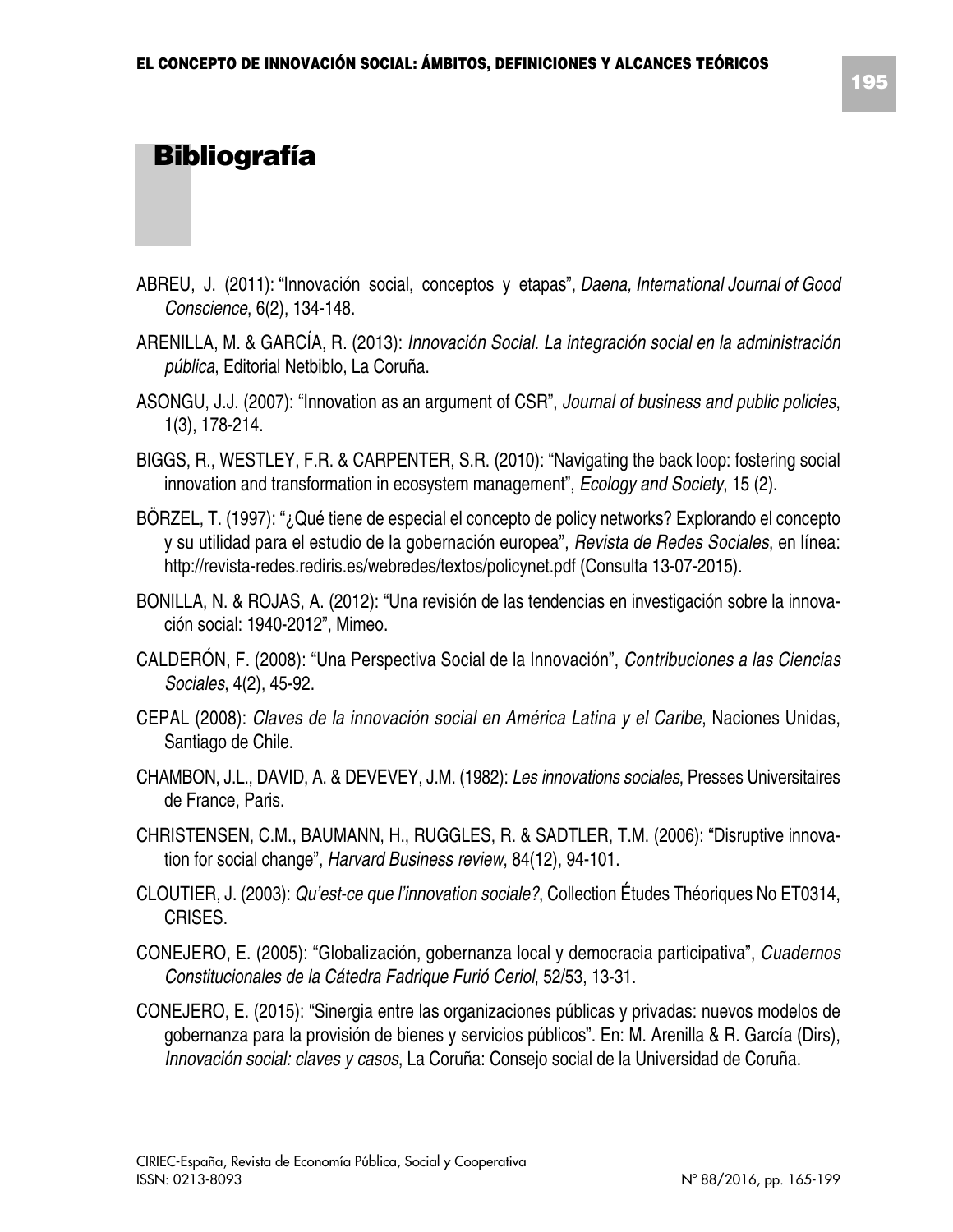- CONEJERO, E. (2016): "La innovación social desde el ámbito público: Conceptos, experiencias y obstáculos", *Gestión y Análisis de Políticas Públicas*, nueva Época – n.15, enero-junio 2016.
- COMISIÓN EUROPEA (1995): *El libro verde de la innovación*, En: ec.europa.eu/research/.../com\_2011\_0048\_csf\_green\_paper\_es.pdf
- CRISES (2007): *Centro de Investigaciones sobre Innovaciones Sociales*. En: http://www.crises.uqam.ca/publications/etude-de-cas-dentreprise.html
- DRAWTH, W. (2001): *Direction, alignment, commitment: Toward a more integrative ontology of leadership*, Recuperado de Elsevier.
- DRUCKER, P. (1986): *La innovación y el empresario innovador*, Editorial Norma, Bogotá.
- DURKHEIM, E. (1982): *La división del trabajo social*, Akal, Madrid.
- ECHAVERRÍA, J. (2008): "El Manual de Oslo y la innovación social", *ARBOR, Ciencia, Pensamiento y Cultura*, CLXXXIV 732, Julio-Agosto, 609-618.
- ECHEVERRÍA, J. & GURRUTXAGA, A. (2012): *La luz de la Luciérnaga*, Plaza y Valdés, Madrid.
- EUROPEAN COMMISSION (2011): "Innovation Union", Brussels. En línea: http://ec.europa.eu/research/innovation-union/index\_en.cfm. (Consulta: 13-07-2016).
- EUROPEAN COMISSION (2012): "Barriers to Social Innovation, FP 7 Project TEPSIE". Brussels. En línea: http://www.tepsie.eu/images/documents/tepsie.d3.1barrierstosocialinnovation.pdf (Consulta: 13-07-2016).
- FREEMAN, C. (1997): *The Economics of Industrial Innovation*, MIT Press, Illinois.
- GEORGES, G. (2011): *Disruptive Logic: A New Paradigm For Social Change*, Harvard Kennedy School.
- GERSHUNY, J. (1983): *Social Innovation and the division of Labour,* Oxford University Press, Oxford.
- GODIN, B. (2010): "Innovation Without the Word: William F. Ogburn's Contribution to the Technological Innovation Studies", *Minerva*, 48 (3), 277-307.
- GODIN, B. (2012): *Social innovation: Utopias of innovation from 1830 to the present. Project on the intellectual History of innovation*, INRS, Montreal, Working paper No. 11.
- HAGENSTRAND, T. (1952): *The propagation of innovation waves*, Royal University of Lund.
- HARTLEY J. (2005): "Innovation in Governance and Public Services: Past and Present", *Public Money & Management*, 25(1), 27-34.
- HEISKALA, R. (2007): "Social innovations: structural and power perspectives". En: T. Hämäläinen & R. Heiskala (Eds.), *Social innovations, institutional change and economic performance. Making sense of structural adjustment processes in industrial sectors, regions and societies*, SITRA, Finland.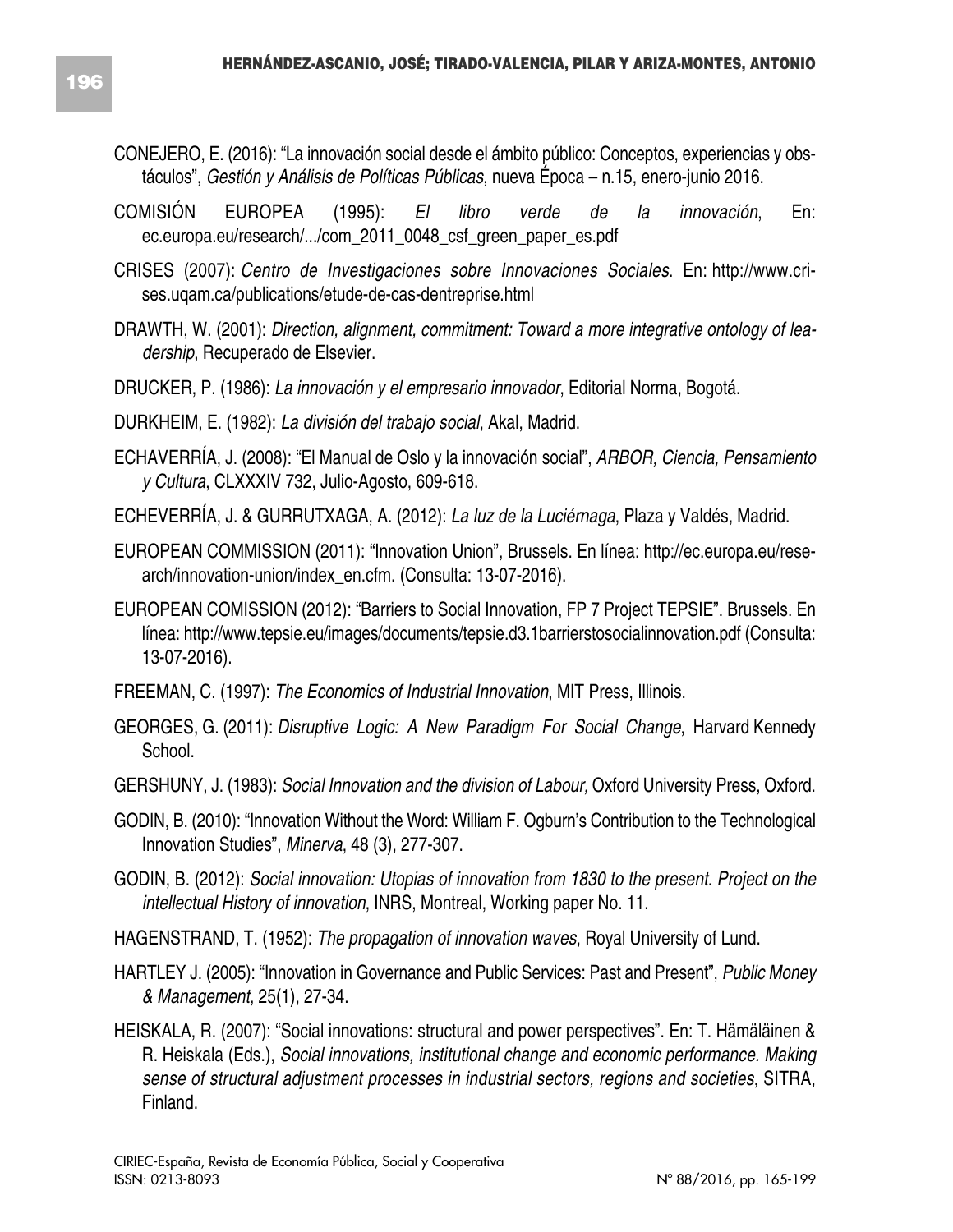- HILLIER, J., MOULAERT, F. & NUSSBAUMER, J. (2004): "Trois essais sur le rôle de l'innovation sociale dans le développement territorial", *Géographie, Économie, Société*, 2(6), 129-152.
- HOCHGERNER, J. (2011): "The Analusis of Social Innovations as Social Practice". En línea: http //www.socialinnovation2011.eu/wp-content/uploads/2011/04/The-Analysis-of-Social-Innovationsas-Social-Practice.pdf (Consulta 13-07-2016).
- HOWALDT, J. & SCHWARZ, M. (2010): *Social Innovation: Concepts, research fields and international trends*. En línea: http://www.asprea.org/imagenes/IMO%20Trendstudie\_Howaldt\_englisch\_Final%20.pdf (Consulta: 13-07-2016).
- HUBERT, A. (2010): "Empowering people, driving change: Social innovation in the European Union". En línea: http:// www.net4society.eu/\_media/Social\_innovation\_europe.pdf (Consulta: 13-07-2016).
- KESSELRING, A. & LEITNER, M. (2008): *Soziale Innovationen in Unternehmen*, Study compiled by order of the Unruhe Stiftung Social Innovation, ZSI, Vienna.
- KLEIN, J. & KNIGHT, A. (2005): "Innovation implementation: overcoming the challenge", *Current Directions in Psychological Science*, 14(5), 243-246.
- LEADBEATER, C. (1997): *The rise of the social entrepreneur*, NESTA, London.
- LEVESQUE, B. (2012): *Social Innovation and Governance in public management Systems: Limits of npm and search for alternatives?*, Centre de Recherche sur les Innovations Sociales (CRISES), Quebec.
- LEWIS, D. (2001): *The Management of Non-Governmental Development Organizations*, Rotledge Press, New York.
- LUNDVALL, B. (2010): *National Systems of Innovation: Toward a Theory of Innovation and Interactive Learning*, Anthem Press.
- MARS (2011): "Draft Ontario's Social Innovation Policy Paper". En línea: http://www.marsdd.com/wpcontent/uploads/2012/10/Wiki-Social-Innovation-Policy-Paper-.pdf (Consulta: 13-07-2016).
- MGUNI, N. & BACON, N. (2010): *Taking the temperature of local communities. The Wellbeing and Resilence Measure (WARM)*, The Young Foundation, London.
- MESTENE, E. (1970): *Technological Change. Its Impact on Man and Society*, Harvard University Press, Cambridge.
- MORALES, A. (2008a): "Claves para comprender la innovación social". En: VV.AA., *La innovación social, motor de desarrollo de Europa*, Socialinnova, 13-38.
- MORALES, A. (2008b): "Innovación social: un proceso emergente en las dinámicas de desarrollo", *Revista de Fomento Social*, 63(1), 411-444.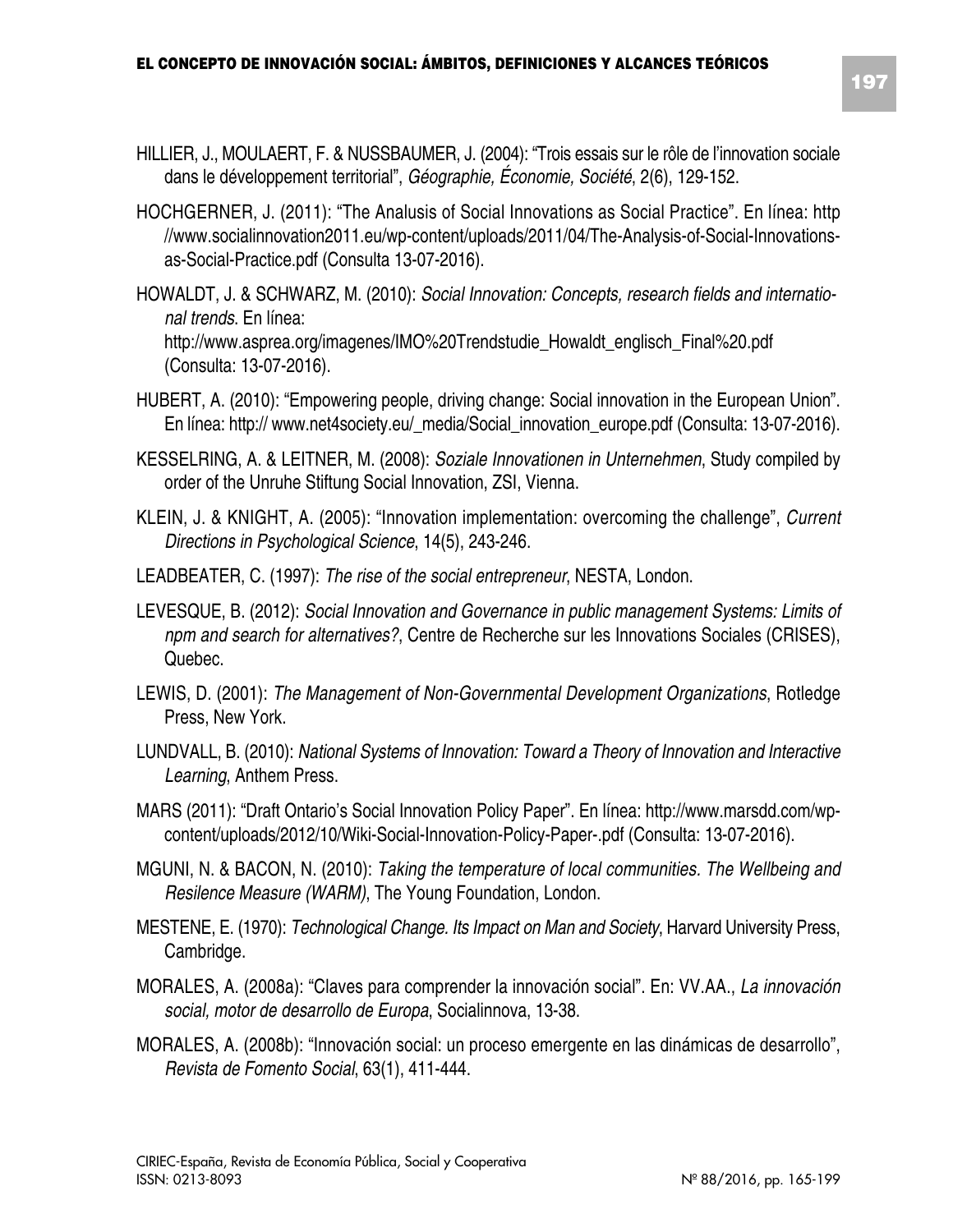- MOULAERT, F. & NUSSBAUMER, J. (2005): "Defining social economy and its governance at the neighbourhood level: A methodological reflection", *Urban Studies*, 42(11), 2071-2088.
- MOULAERT, F., MACCALLUM, D., MEHMOOD, A., & HAMDOUCH, A. (2010): *Social Innovation: Collective action, social learning and transdisciplinary research*, Katarsis, EU's Framework Program 6, Final Report.
- MULET, J. (2002): "La innovación, concepto e importancia económica", Sexto Congreso de Economía de Navarra.
- MULGAN, G. (2006): "The process of social innovation", *Innovations*, 7(1), 145-162.
- MULGAN, G., TUCKER, S., ALI, R. & SANDERS, B. (2007): *Social innovation: what it is, why it matters and how it can be accelerated*, The Young Foundation, London.
- MURRAY, R., CAULIER, J. & MULGAN, G. (2010): *The open book of social innovation*, The Young Foundation, London.
- NATIONAL SYSTEMS OF INNOVATION (2010): *Toward a Theory of Innovation and Interactive Learning*, GBR Anthem Press, London.
- OCDE (1972): *Organización para la Cooperación y el Desarrollo Económico, Manual de Oslo*, European Comission.
- OCDE (1996): *Organización para la Cooperación y el Desarrollo Económico, Manual de Oslo*, European comission.
- OCDE (2008): *Organización para la Cooperación y el Desarrollo Económico, Manual de Oslo*, European Comission.
- OGBURN, W.F. (1939): *Social change*, B.V. Huebsch, New York.
- OGBURN, W.F. (1957): "Cultural Lag as Theory", *Sociology and Social Research*, January-February: 167-174.
- POL, E. & VILLE, S. (2009): "Social innovation: Buzz word or enduring term?", *Journal of Socio-Economics*, 38 (6).
- SCHACHTER, M., MATTI, C. & ALCÁNTARA E. (2014): "Fostering Quality of Life through Social Innovation: A Living Lab Methodology Study Case", *Review of Policy Research*, 29 (6), 672-692.
- SCHMITZ, B., KRLEV, G., MILDENBERGER, G., BUND, E. & HUBRICH, D. (2013): *Paving the Way to Measurement-A Blueprint for Social Innovation Metrics. A short guide to the research for policy makers*, TEPSIE, European Comission
- SCHUMPETER, J.A. (1934): *The Theory of Economic development*, Cambridge, MA: Harvard University Press.
- SCHUMPETER, J.A. (1939): *Business Cycles*, McGraw Hill, New York.